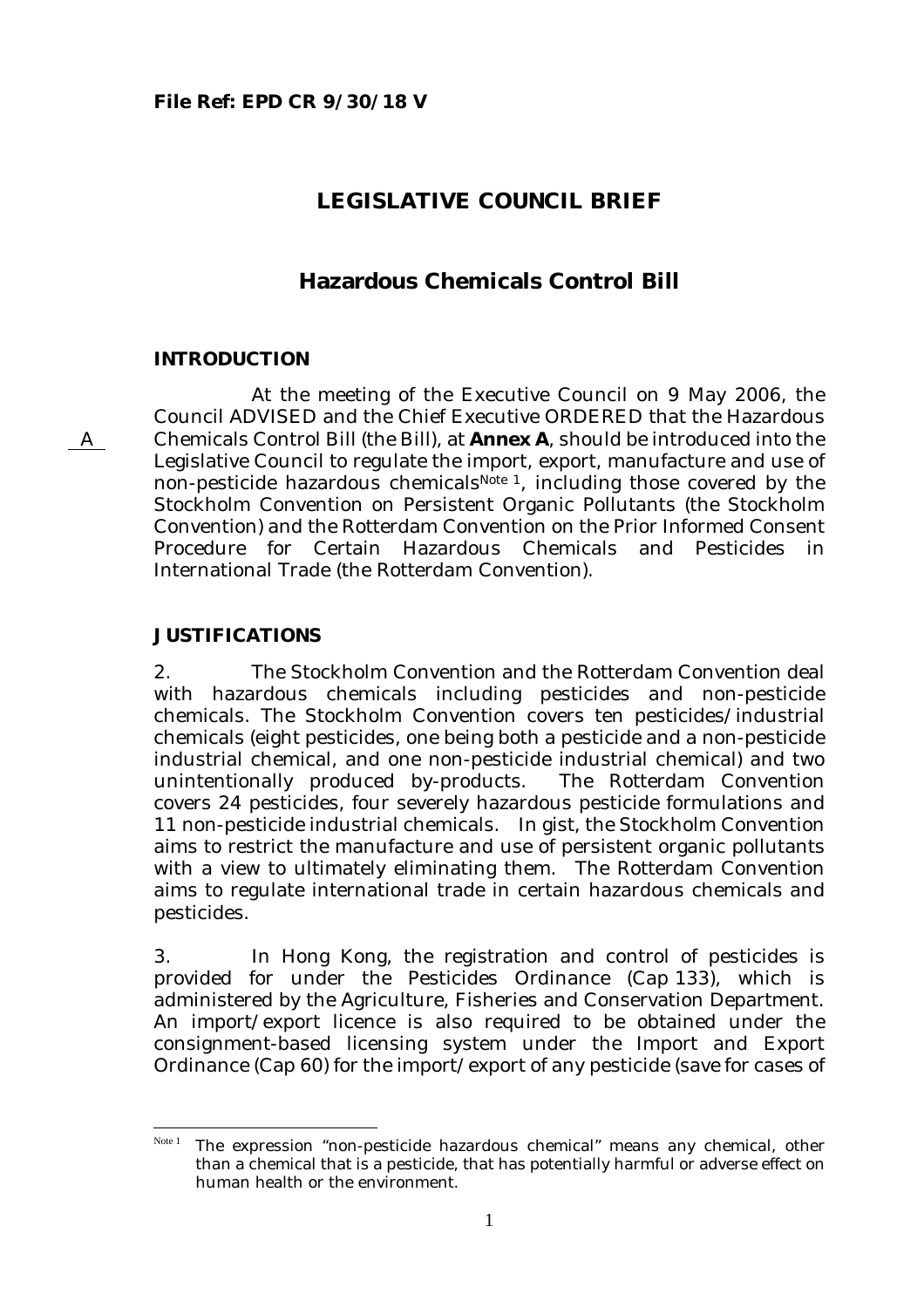transit<sup>Note 2</sup> and air transhipment cargo<sup>Note 3</sup>). The power to issue such a licence is now delegated by the Director-General of Trade and Industry to the Director of Agriculture, Fisheries and Conservation.

4. The Stockholm Convention entered into force on 17 May 2004. The Central People's Government has applied the Stockholm Convention to the Hong Kong Special Administrative Region (HKSAR) since 11 November 2004. The Stockholm Convention requires each contracting party to prepare its national implementation plan. While it does not expressly impose a deadline for enacting implementing legislation, there is a need for the HKSAR to use its best endeavours to put such legislation in place as soon as practically possible. The Rotterdam Convention entered into force on 24 February 2004 and became applicable to the People's Republic of China on 20 June 2005. The Rotterdam Convention has not been applied to the HKSAR because we are not in a position to comply with the Rotterdam Convention without the necessary legislation. In order for the HKSAR to comply with the Stockholm Convention and the Rotterdam Convention, we consider it necessary to introduce the Bill to regulate non-pesticide hazardous chemicals that are subject to either Convention, in a way very similar to how hazardous pesticides are regulated under the Pesticides Ordinance (Cap 133) and the Import and Export Ordinance (Cap 60). We also consider it necessary for the Bill to allow the flexibility of regulating in the future other non-pesticide hazardous chemicals that impose potentially harmful or adverse effects on human health or the environment.

5. We therefore propose that the Bill should provide for the prohibition of the import, export, manufacture and use of non-pesticide hazardous chemicals except under and in accordance with an activity-based permit. The Environmental Protection Department (EPD) would be responsible for processing applications for the issue or renewal of such permits and related matters. The EPD will also be responsible for enforcement action under the Bill and will work closely with the Customs and Excise Department, which is responsible for carrying out routine inspection at control points, dealing with smuggling cases and referring cases of suspected offences under the Bill to the EPD for follow-up actions.

6. Non-pesticide hazardous chemicals to be regulated under the Bill are divided into two types, i.e. Type 1 chemicals and Type 2 chemicals. Type 1 chemicals now include two non-pesticide industrial chemicals (i.e.

<span id="page-1-0"></span>Note 2 Articles in transit refer to any article which -

<sup>(</sup>a) is brought into Hong Kong solely for the purpose of taking it out of Hong Kong; and

<sup>(</sup>b) remains at all times in or on the vessel or aircraft in or on which it is brought into Hong Kong

<span id="page-1-1"></span>Note<sup>3</sup> Air transhipment cargo means transhipment cargo that is both imported and consigned for export in an aircraft and which, during the period between its import and export, remains within the cargo transhipment area of Hong Kong International Airport.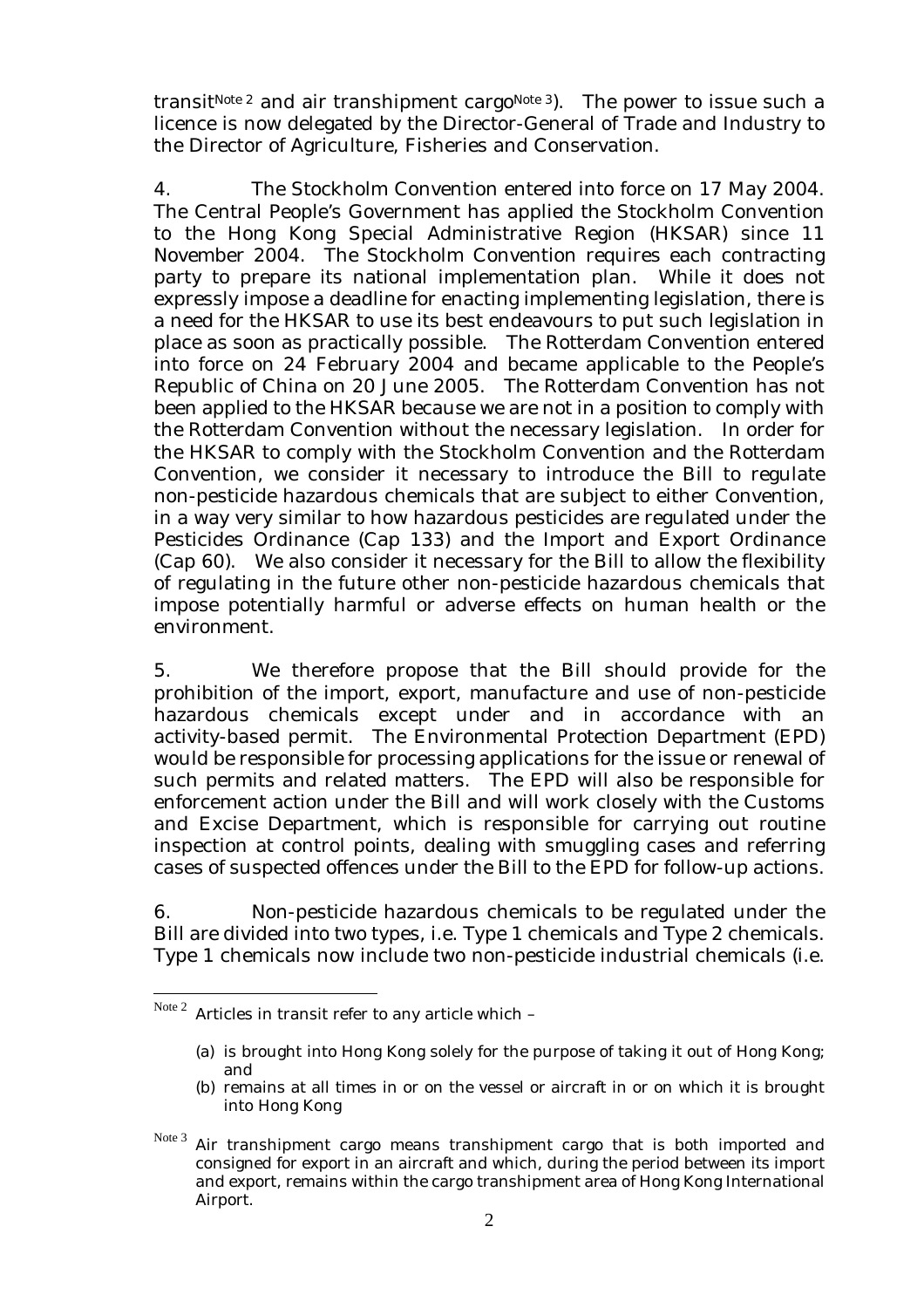hexachlorobenzene and polychlorinated biphenyls (PCB)) regulated under the Stockholm Convention (PCB also regulated under the Rotterdam Convention). Type 2 chemicals now include ten non-pesticide industrial chemicals regulated under the Rotterdam Convention. These two types of chemicals would be subject to the following proposed controls -

- (a) the manufacture of any Type 1 chemical is not allowed, except where the chemical is for use for laboratory-scale research purpose or as a reference standard and the manufacture of the chemical is carried out under and in accordance with a permit issued under the Bill;
- (b) the import into Hong Kong, the export from Hong Kong or the use of any Type 1 chemical is not allowed except where it is carried out under and in accordance with a permit issued under the Bill; and
- (c) the import into Hong Kong, the export from Hong Kong, or the manufacture or use of any Type 2 chemical is not allowed except where it is carried out under and in accordance with a permit issued under the Bill.

Each permitted activity (i.e. import, export, manufacture or use) will be specified in a permit which is valid for 12 months.

7. We also propose that, save in cases of transit and air transhipment cargo discussed in paragraph 9 below, an import/export licence should be obtained under the consignment-based licensing system under the Import and Export Ordinance (Cap 60) for the import/export of any non-pesticide hazardous chemicals. This proposed arrangement is very similar to that adopted in respect of hazardous pesticides. In this regard, the Import and Export (General) Regulations (Cap 60A) will be amended as part of the Bill. We also propose that the power to issue such a licence under the Import and Export Ordinance (Cap 60) should be delegated to the Director of Environmental Protection (DEP) so that he can deal with the issue of licences and imposition of conditions. In respect of exported hazardous chemicals regulated under the Rotterdam Convention, we would require information such as a safety data sheet, labeling, and information on precautionary measures in handling when considering applications for the issue of an export licence. The licence would, as a licence condition, require the provision of such information to accompany the export.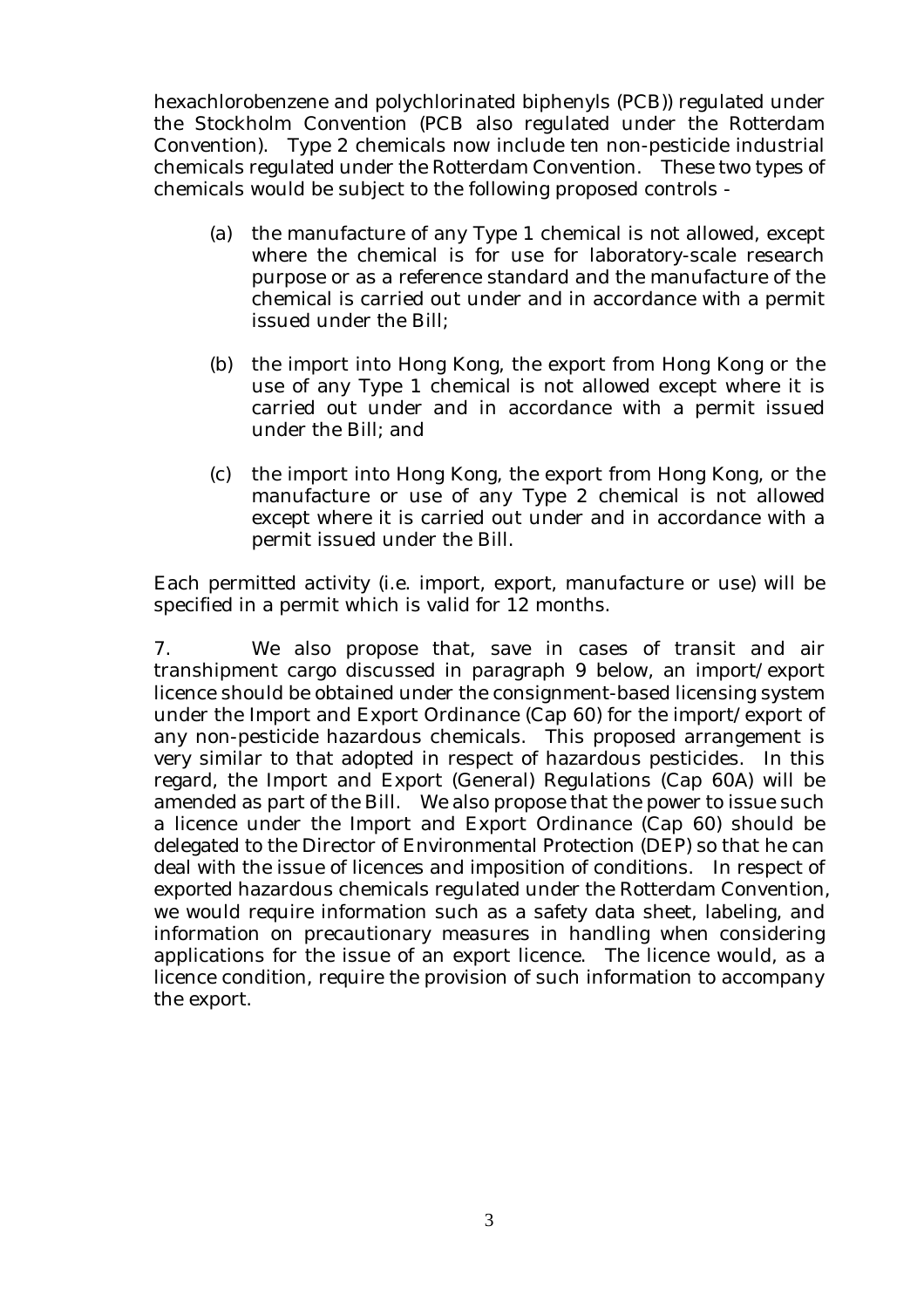8. To comply with the Stockholm Convention and the Rotterdam Convention, transhipment cargo<sup>Note 4</sup> of non-pesticide hazardous chemicals that are regulated under the two Conventions would need to be subject to import/export control and so would non-pesticide hazardous chemicals that are in transit and regulated under the Stockholm Convention.

9. In the light of comments from carriers about their difficulty in complying with the import/export licensing requirements relating to transit and air transhipment cargo, we propose that carriers need not apply for import/export licences under the Import and Export Ordinance (Cap 60). The import/export control requirement under the two Conventions referred to in paragraph 8 above will be met by the following measures -

- (a) carriers would need to have obtained permits under the Bill for the import/export of those chemicals;
- (b) they would need to have obtained explicit permissions from both export and import countries; and
- (c) they would need to notify EPD within a period of seven days of arrival of the cargo the details of the cargo with relevant documents.

The requirements in (b) and (c) above will be imposed as conditions in the import and export permits under the Bill. This proposal aims to strike a balance between trade facilitation and compliance with the Conventions.

# **THE BILL**

 $\overline{a}$ 

- 10. The main provisions of the Bill are set out below
	- (a) Part 1 (Clauses 1 to 5) contains preliminary provisions. In particular, it provides for the application of the Bill to a non-pesticide hazardous chemical that is specified in Schedule 1 or 2 of the Bill. It further provides that the Bill does not apply to such a chemical in certain cases or circumstances specified in the Schedules. Part 1 also provides that the Bill is to bind the HKSAR Government;

<span id="page-3-0"></span> $^{Note 4}$  Transhipment cargo means any imported article that -

<sup>(</sup>a) is consigned on a through bill of lading or a through air waybill from a place outside Hong Kong to another place outside Hong Kong; and

<sup>(</sup>b) is or is to be removed from the vessel, aircraft or vehicle in which it was imported and either returned to the same vessel, aircraft or vehicle or transferred to another vessel, aircraft or vehicle before being exported, whether it is or is to be transferred directly between such vessels, aircraft or vehicles or whether it is to be landed in Hong Kong after its importation and stored, pending exportation.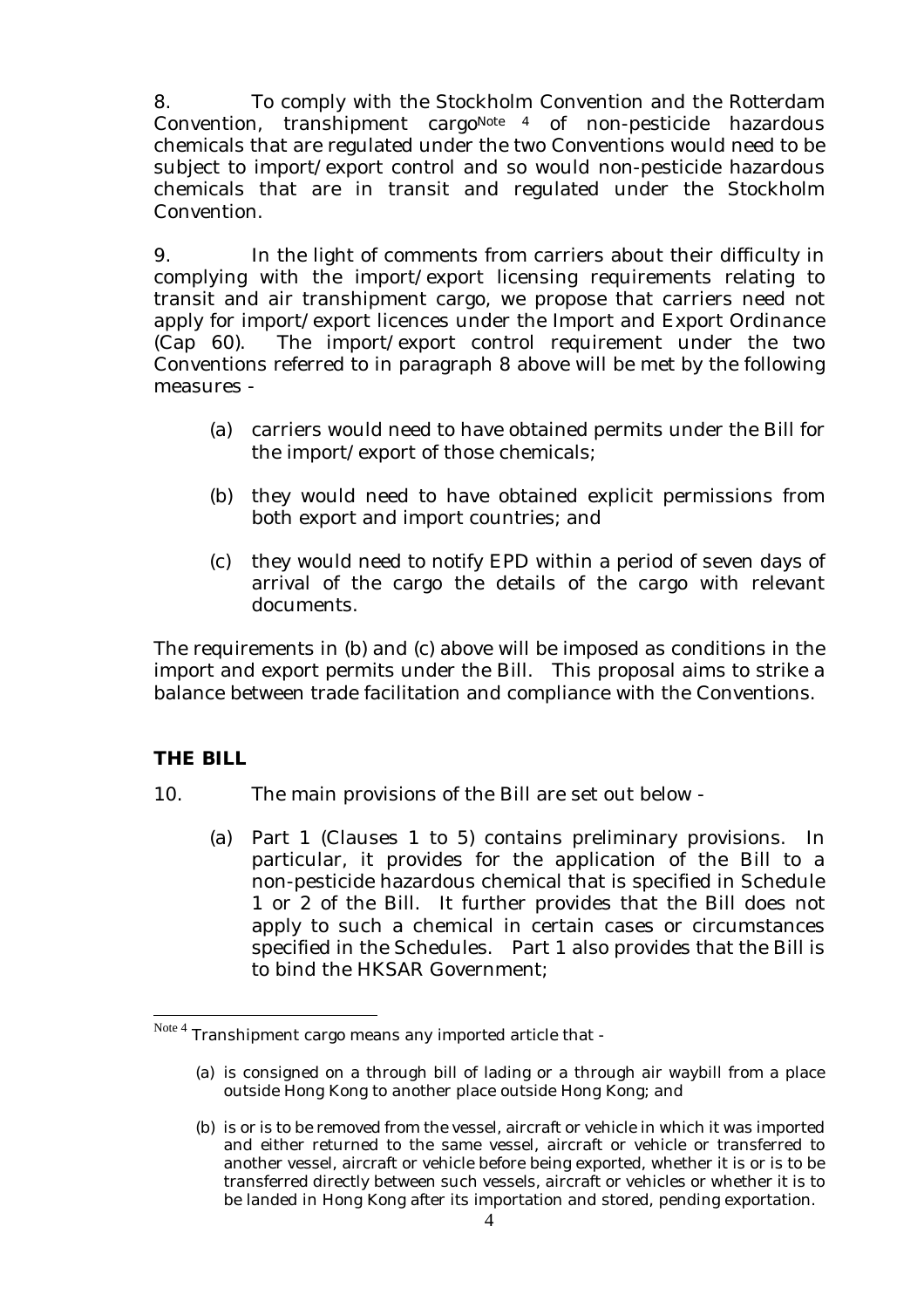- (b) Part 2 (Clauses 6 to 9) deals with the restrictions on the manufacture, export, import, and use of Type 1 chemicals and Type 2 chemicals. That Part provides that except under and in accordance with a permit, a person is not allowed to manufacture, export, import or use any Type 1 chemical or Type 2 chemical, or cause any such chemical to be manufactured, exported, or imported;
- (c) Part 3 (Clauses 10 to 18) deals with matters relating to permits. In particular, that Part provides for the issue and renewal of permits. It also empowers DEP to impose conditions on a permit issued under the Bill and to vary such conditions;
- (d) Part 4 (Clauses 19 to 31) deals with the cancellation and suspension of permits. In particular, that Part empowers DEP to cancel or suspend permits. It also empowers DEP to give directions on the disposal of any Type 1 chemical or Type 2 chemical when a permit is cancelled by him, and to vary such directions;
- (e) Part 5 (Clauses 32 to 37) provides for the enforcement powers of authorized officers and the forfeiture of things seized by such officers; and
- (f) Part 6 (Clauses 38 to 51) contains miscellaneous provisions. In particular, it provides for the appeals to the Administrative Appeals Board against the decisions of DEP given under the Bill and empowers the Secretary for the Environment, Transport and Works (SETW) to grant exemptions from any provision of the Bill on a case-by-case basis. Part 6 also empowers DEP to issue duplicates of permits and SETW to make regulations for the better carrying out of the Bill, including making regulations to prescribe fees payable under the Bill.

11. The relevant provisions in the Import and Export (General) Regulations (Cap 60A) being amended as part of the Bill are at **Annex B**.

#### **LEGISLATIVE TIMETABLE**

12. The legislative timetable is -

Publication in the Gazette 12 May 2006

24 May 2006

First Reading and commencement of Second Reading debate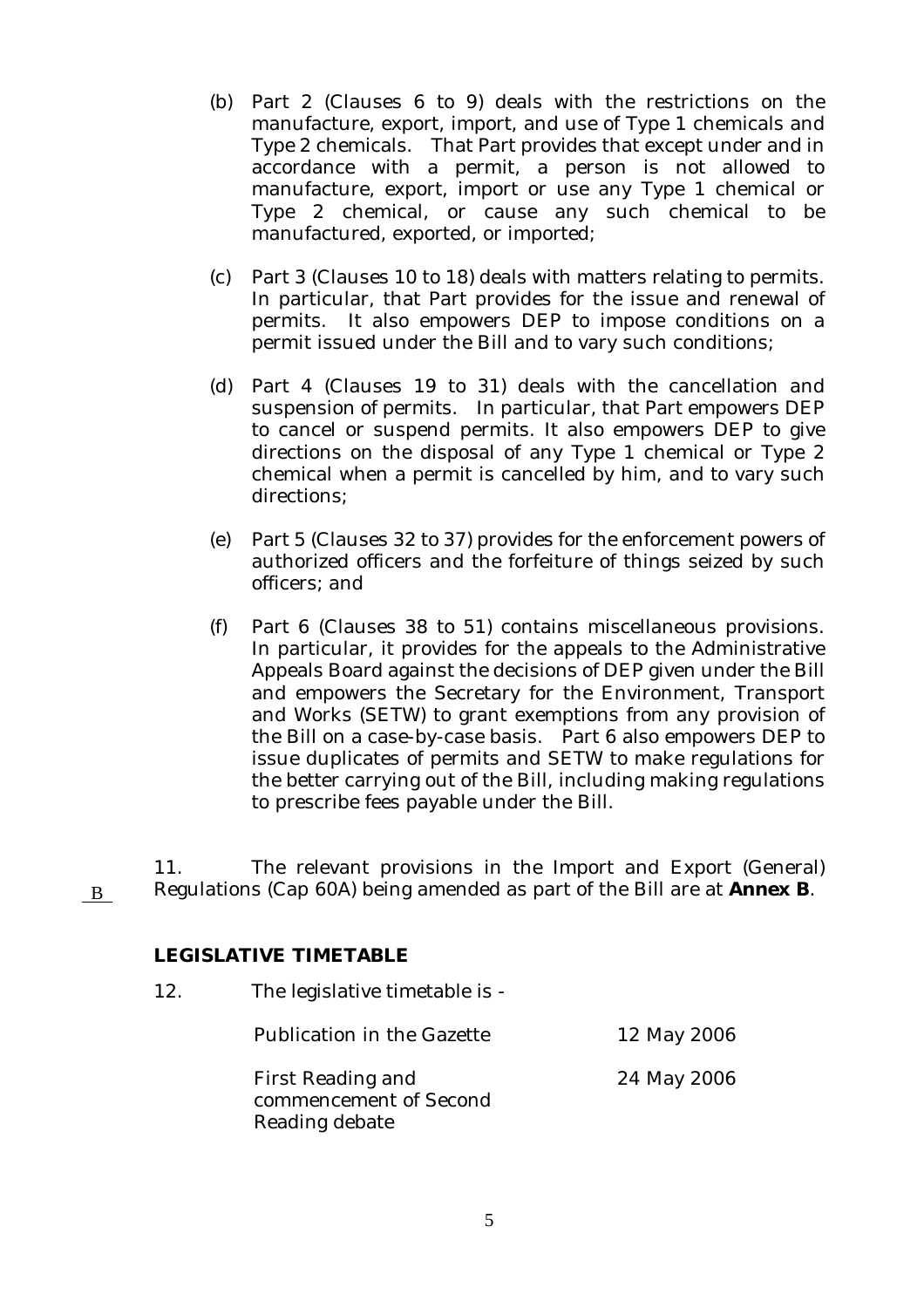Resumption of Second Reading debate, Committee Stage and Third Reading

To be notified

# **IMPLICATIONS OF THE PROPOSAL**

13. The proposal has financial, civil service, economic,  $\overline{C}$  sustainability and environmental implications as set out at **Annex C**.

> 14. The proposal is in conformity with the Basic Law, including the provisions concerning human rights. The Bill will bind the Government. The proposal has no productivity implications.

# **PUBLIC CONSULTATION**

15. An initial survey conducted by EPD in early 2005 indicates little current trading and/or domestic use of the chemicals covered by the Stockholm Convention and Rotterdam Convention in Hong Kong. We held a stakeholder consultation workshop on the preparation of the draft Hong Kong Implementation Plan for the Stockholm Convention (HKIP) on 18 November 2005. In gist, the stakeholders appreciated the quality of the work that underpinned the preparation of the draft HKIP, which included the enactment of the Bill as one of the action items.

16. On 27 February 2006, we consulted the Legislative Council Panel on Environmental Affairs on the draft HKIP and the legislative proposals. Members were in general in support of the draft HKIP and the legislative proposals. Some members asked for more information on who would be affected by the legislative proposals and whom we had consulted in this regard.

17. On 3 March 2006, we held a briefing session for the relevant trade and stakeholders and clarified the legislative proposals. Following the briefing session, we received written substantive comments from the Business Environment Council Limited and Carrier Liaison Group. In gist, the former was supportive. It asked that the Government should provide enough guidelines on the permit application procedures and consider the cost implications on the trade. It also asked for a cost effective licensing approach for transhipment of scheduled chemicals and scheduled chemicals in transit.

18. The latter's main concern relates to the import/export control over air transhipment cargo. It has proposed that all proposed licences or permits must be in electronic form and e-process enabled. It has also made a general proposal of a "one for all" general licence to the carriers for the purpose of applying for transhipment licence/permit for all commodities.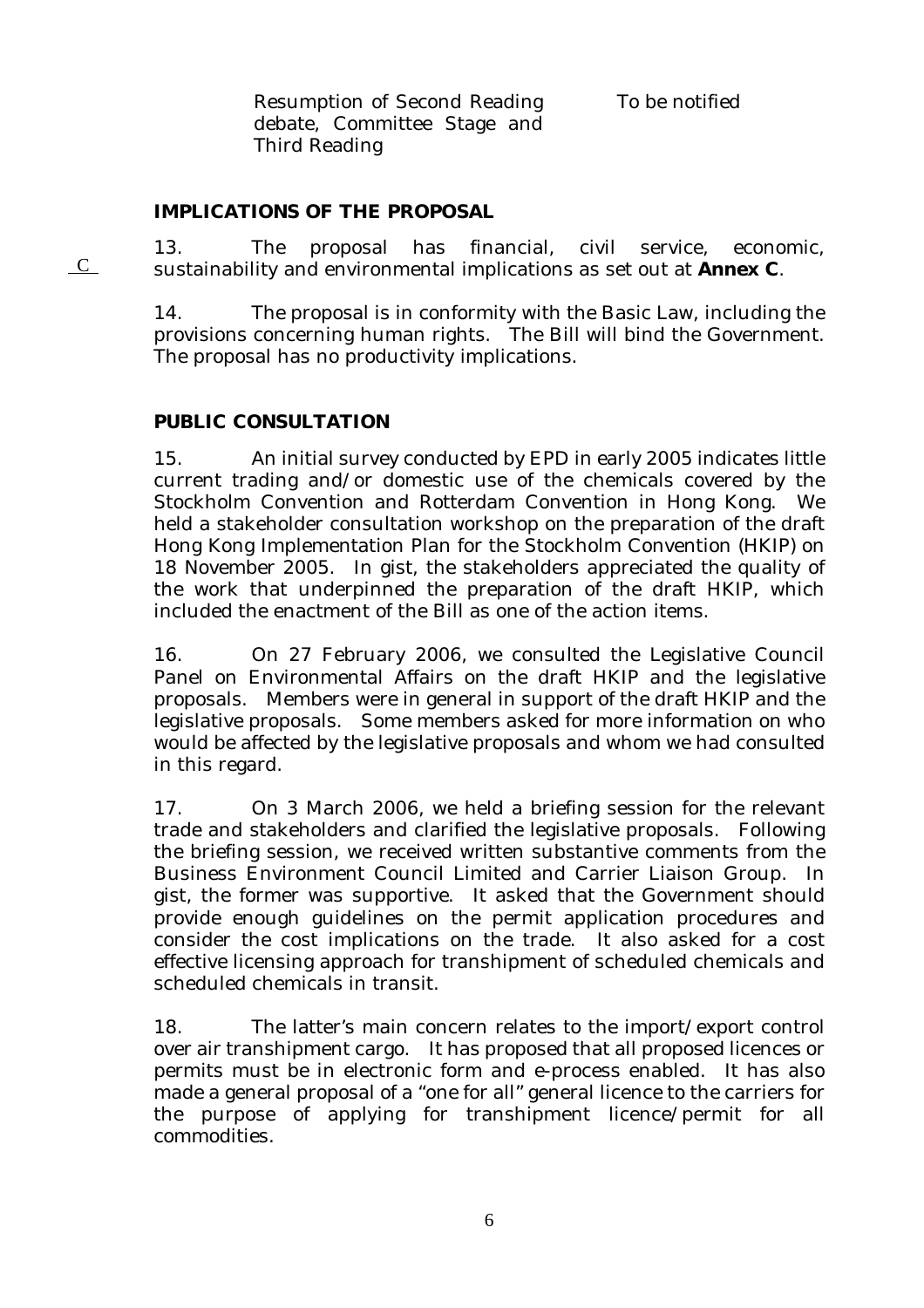19. On 13 March 2006, we consulted the Advisory Council on the Environment on the draft HKIP, including the legislative proposals. The Council supported the initiatives in the draft HKIP and the legislative proposals.

# **PUBLICITY**

20. A press release will be issued on 10 May 2006. A spokesman will be available to handle enquiries.

# **BACKGROUND**

21. The Stockholm Convention is a global treaty to protect human health and the environment from the potentially harmful persistent organic pollutants. In implementing the Convention, governments will take measures to restrict the production/use and/or reduction/ultimate elimination of an initial set of  $12$  persistent organic pollutants identified by the United Nations Environmental Programme.

22. The Rotterdam Convention aims to promote shared responsibility and cooperative efforts among the contracting parties in the international trade of certain hazardous chemicals and pesticides in order to protect human health and the environment from potential harm. The Convention has introduced a mandatory Prior Informed Consent Procedure to monitor and control the import and export of certain hazardous chemicals and disseminate national importing decisions to the contracting parties.

# **ENQUIRY**

23. Any enquiry on this brief should be directed to Mr Esmond Lee, Deputy Director of Environmental Protection (telephone number: 2594 6004).

**Environmental Protection Department 10 May 2006**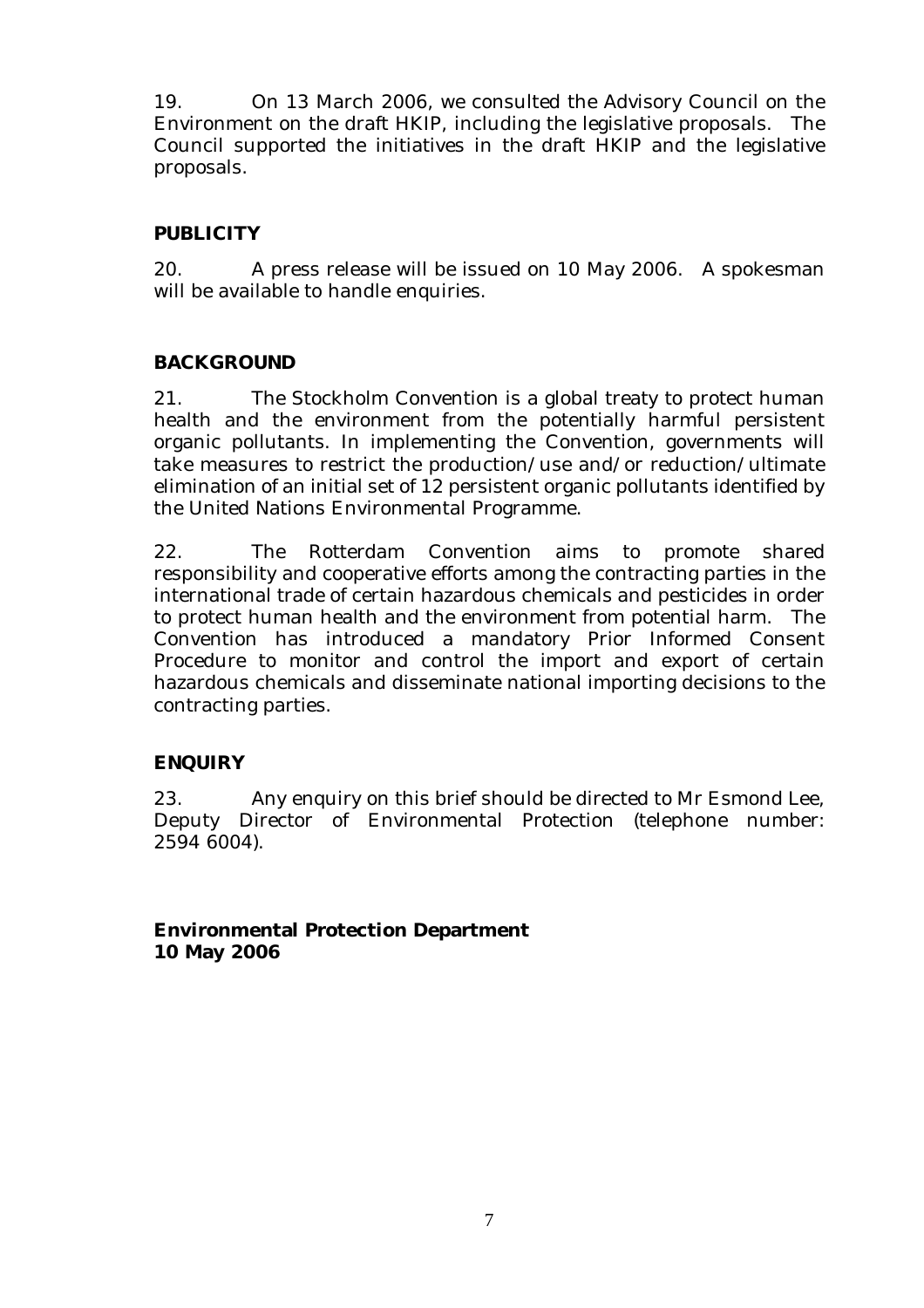# **Annex A**

# **HAZARDOUS CHEMICALS CONTROL BILL**

### **CONTENTS**

#### Clause Page

# PART 1

# **PRELIMINARY**

| 1. | Short title and commencement                                                                                                                  |   |
|----|-----------------------------------------------------------------------------------------------------------------------------------------------|---|
| 2. | Interpretation                                                                                                                                |   |
| 3. | <b>Application of Ordinance</b>                                                                                                               | 4 |
| 4. | Ordinance binds Government                                                                                                                    | 4 |
| 5. | Criteria under Rotterdam Convention or Stockholm Convention be<br>followed when determining whether certain chemical is hazardous<br>chemical |   |

# PART 2

### REGULATION OF SCHEDULED CHEMICALS

| 6.                             | Restriction on manufacture of scheduled chemicals |    |
|--------------------------------|---------------------------------------------------|----|
| $7_{\scriptscriptstyle{\sim}}$ | Restriction on export of scheduled chemicals      |    |
| 8.                             | Restriction on import of scheduled chemicals      | 6. |
| $\mathbf Q$                    | Restriction on use of scheduled chemicals         | 6. |

# PART 3

# ISSUE, ETC. OF PERMITS AND VARIATION OF PERMIT **CONDITIONS**

# *Issue and renewal of permits, etc.*

| 10. | Issue and renewal of permits, etc.                |  |
|-----|---------------------------------------------------|--|
|     | Power of Director to impose conditions on permits |  |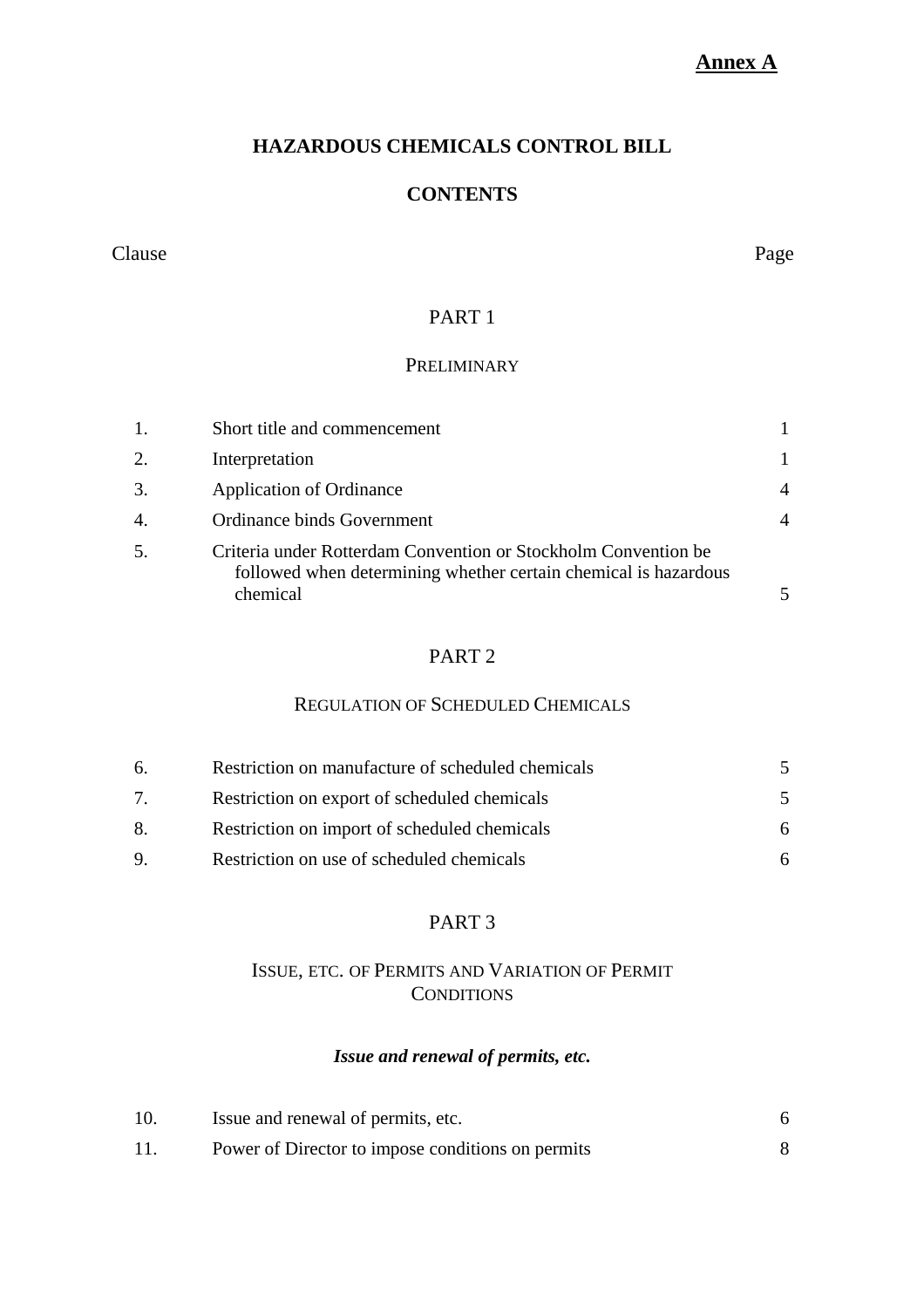| Variation of permit conditions, etc. |                                                                                    |    |
|--------------------------------------|------------------------------------------------------------------------------------|----|
| 13.                                  | Power of Director to vary permit conditions                                        | 9  |
| 14.                                  | Director to notify his decisions to vary or refuse to vary permit<br>conditions    | 10 |
| 15.                                  | When Director's decisions to vary permit conditions take effect                    | 10 |
| 16.                                  | Return of permits to Director after variation of permit conditions<br>takes effect | 10 |
| 17.                                  | Director to issue permits with conditions varied                                   | 11 |
|                                      |                                                                                    |    |

12. Refusal of application for permits, etc. 9

# *Offences regarding contravention of permit conditions*

### PART 4

#### CANCELLATION OR SUSPENSION OF PERMITS

# *Cancellation of permits*

| 19. | Power of Director to cancel permits                                                                                | 11 |
|-----|--------------------------------------------------------------------------------------------------------------------|----|
| 20. | When cancellation of permits takes effect                                                                          | 12 |
| 21. | Return of permits to Director on cancellation of permits                                                           | 12 |
| 22. | Power of Director to give directions regarding disposal of scheduled<br>chemicals on cancellation of permits, etc. | 12 |
| 23. | Power of Director to vary directions given under section 22                                                        | 13 |
| 24. | Director to notify his decisions to vary or refuse to vary directions                                              | 14 |
| 25. | When Director's decisions to vary directions take effect                                                           | 14 |
| 26. | Offences regarding failing to comply with Director's directions in<br>respect of disposal of scheduled chemicals   | 14 |

# *Suspension of permits*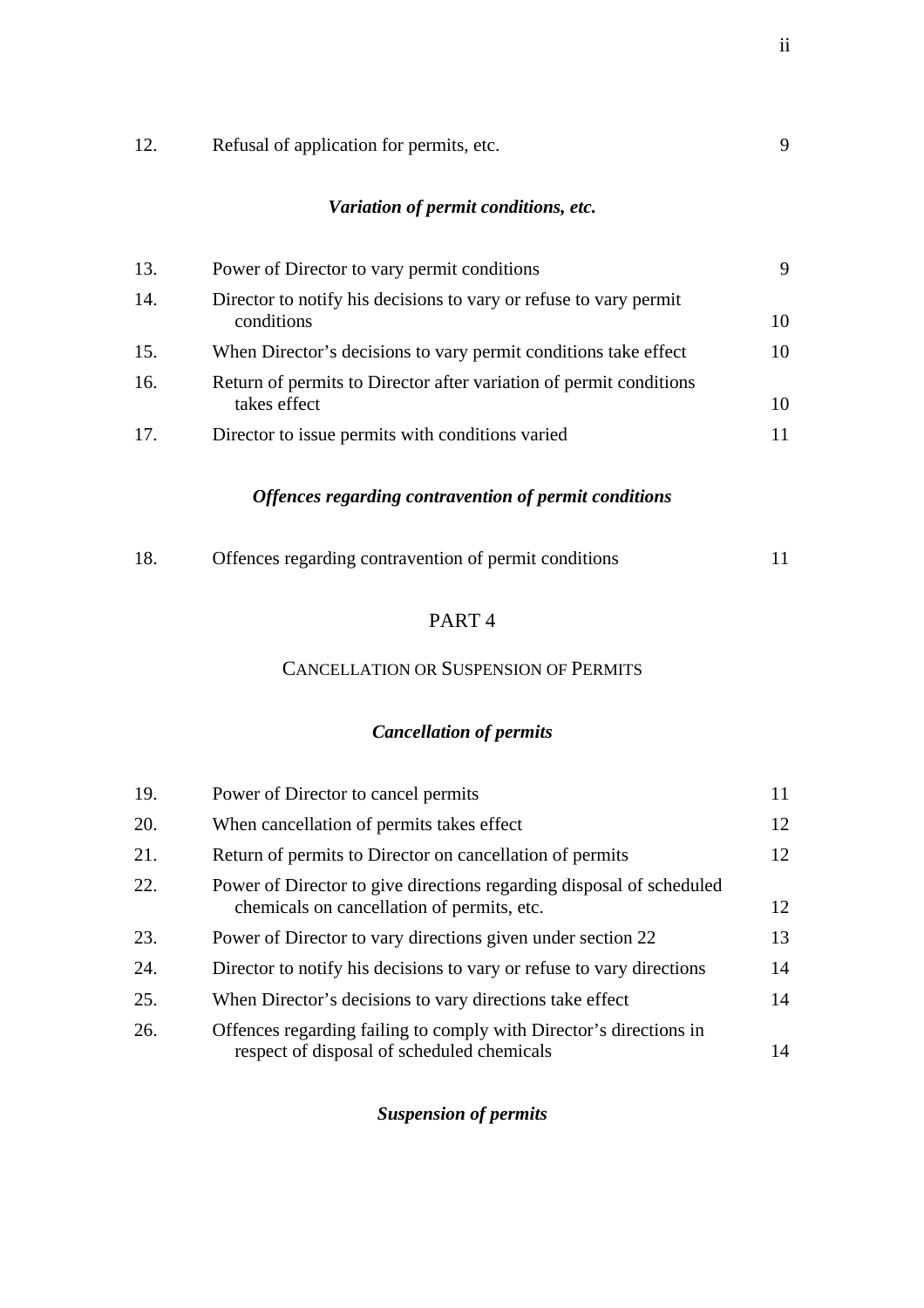# *Supplementary provisions regarding cancellation or suspension of permits*

| 31 | Supplementary provisions regarding cancellation or suspension of |  |
|----|------------------------------------------------------------------|--|
|    | permits                                                          |  |

# PART 5

#### ENFORCEMENT POWERS, ETC.

| 32. | Power to enter non-domestic premises, etc. for routine inspection | 18  |
|-----|-------------------------------------------------------------------|-----|
| 33. | Power to enter any premises, etc. in other cases                  | 19  |
| 34. | Warrants to be obtained for exercising powers under section 33    | 21  |
| 35. | Production of proof of identity                                   | 21  |
| 36. | Search by same sex                                                | 21  |
| 37. | Forfeiture of things seized by authorized officers                | 22. |

# PART 6

# MISCELLANEOUS PROVISIONS

| 38. | Appointment of authorized officers                      | 23 |
|-----|---------------------------------------------------------|----|
| 39. | Director's power to issue duplicates of permits         | 23 |
| 40. | Provision of false or inaccurate information, etc.      | 24 |
| 41. | Proceedings for or in connection with acts of employees | 25 |
| 42. | Appeals to Administrative Appeals Board                 | 25 |
| 43. | Admissibility of documents, etc.                        | 25 |
| 44. | Service of notices, etc.                                | 26 |
| 45. | Power of Secretary to make regulations – General        | 26 |
| 46. | Power of Secretary to make regulations – Fees           | 28 |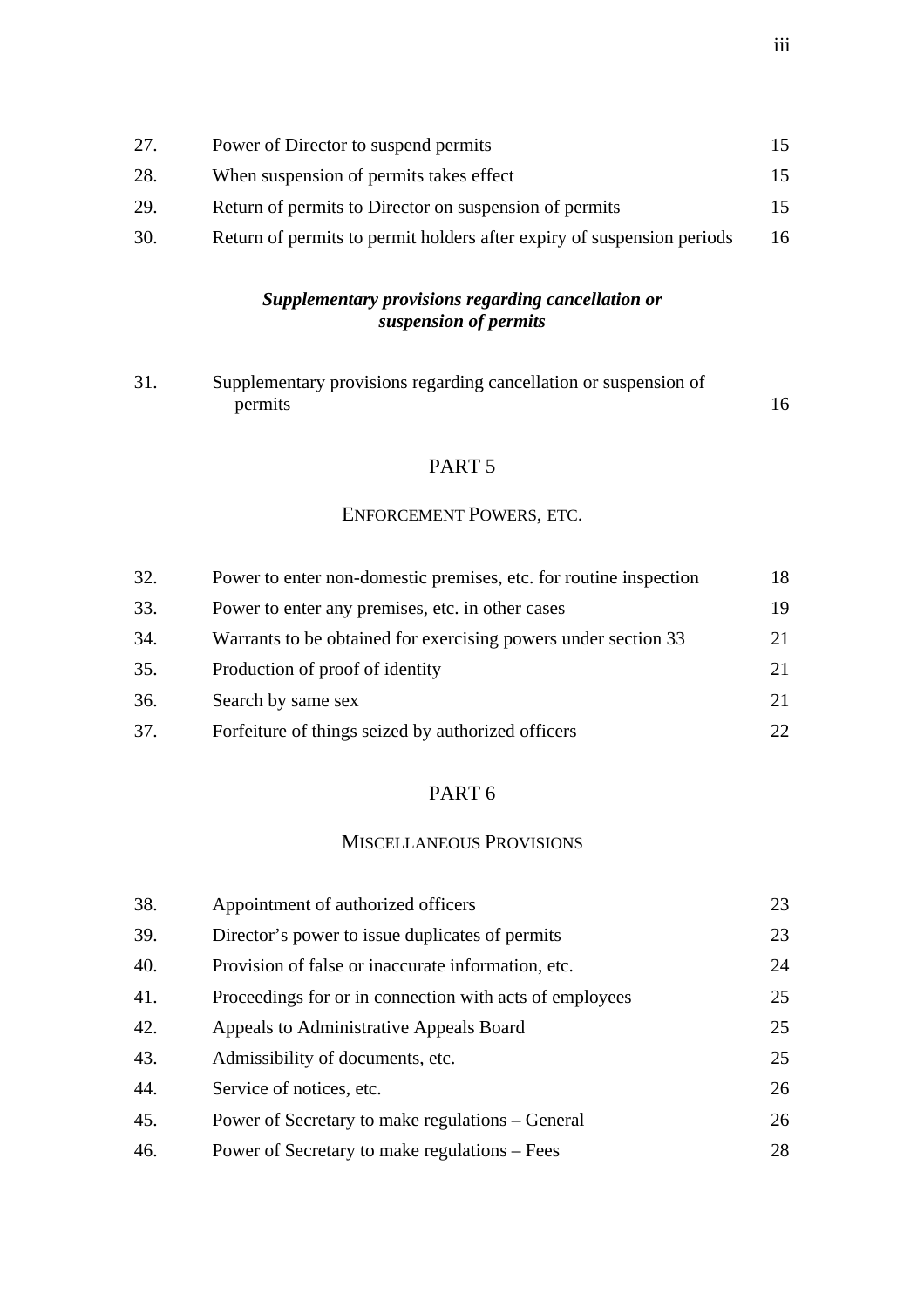| 47.        | Exemptions                            | 28 |
|------------|---------------------------------------|----|
| 48.        | Delegation                            | 29 |
| 49.        | Power of Director to specify forms    | 29 |
| 50.        | Power of Secretary to amend Schedules | 29 |
| 51.        | Related amendments                    | 29 |
| Schedule 1 |                                       | 29 |
| Schedule 2 |                                       | 31 |
| Schedule 3 | <b>Related Amendments</b>             | 33 |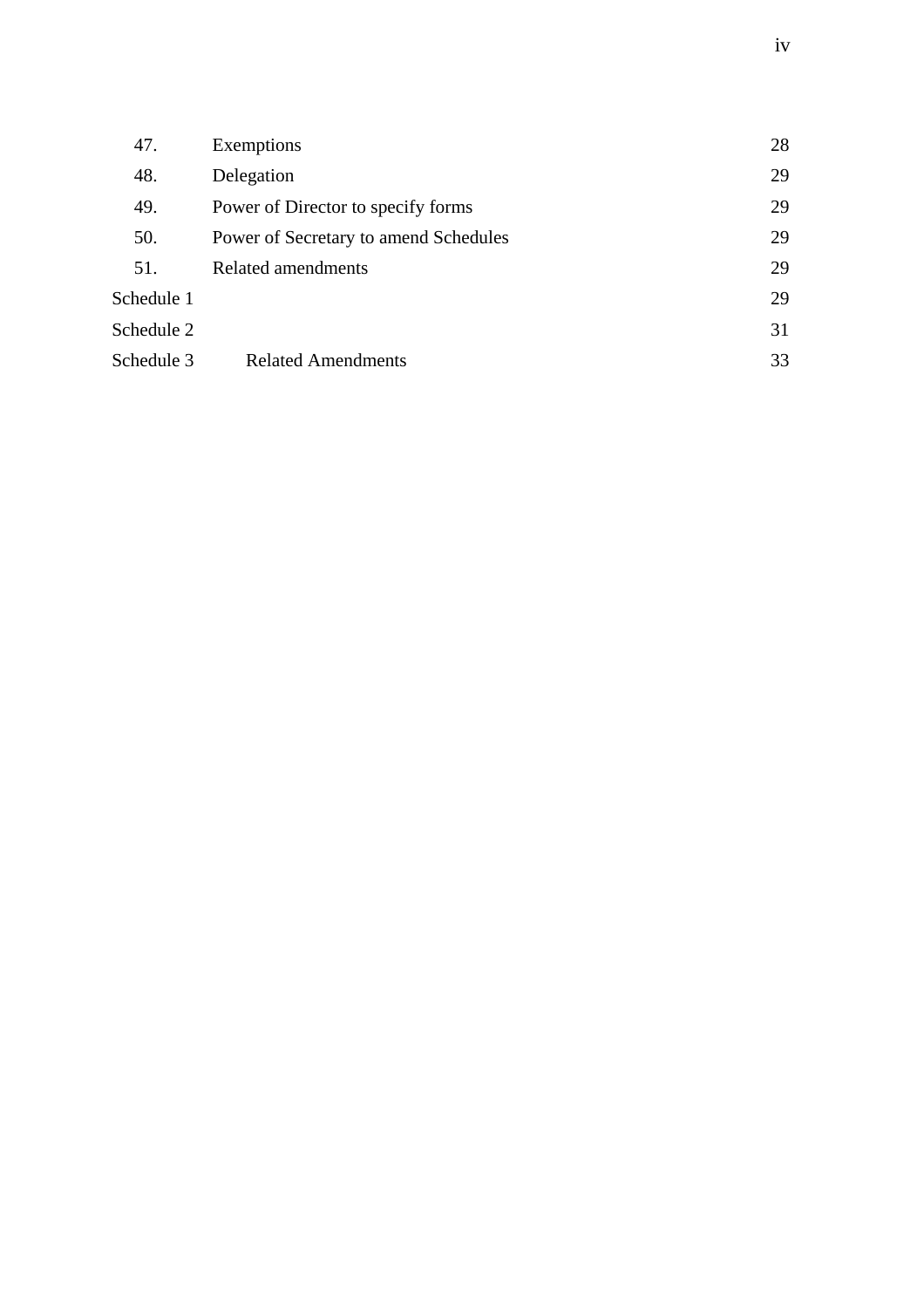# A BILL

#### To

Regulate the manufacture, export, import and use of chemicals that are not pesticides and have potentially harmful or adverse effects on human health or the environment (including such chemicals that are subject to the regulation of the Rotterdam Convention on the Prior Informed Consent Procedure for Certain Hazardous Chemicals and Pesticides in International Trade or the Stockholm Convention on Persistent Organic Pollutants); and to provide for related, consequential or incidental matters.

Enacted by the Legislative Council.

# PART 1

## **PRELIMINARY**

#### **1. Short title and commencement**

(1) This Ordinance may be cited as the Hazardous Chemicals Control Ordinance.

(2) This Ordinance shall come into operation on a day to be appointed by the Secretary for the Environment, Transport and Works by notice published in the Gazette.

# **2. Interpretation**

In this Ordinance, unless the context otherwise requires –

"authorized officer" (
) means the Director or any public officer appointed to be an authorized officer under section 38;

"container" () includes a packet;

"court" ( ) includes a magistrate;

"Director" () means the Director of Environmental Protection or any Deputy Director of Environmental Protection;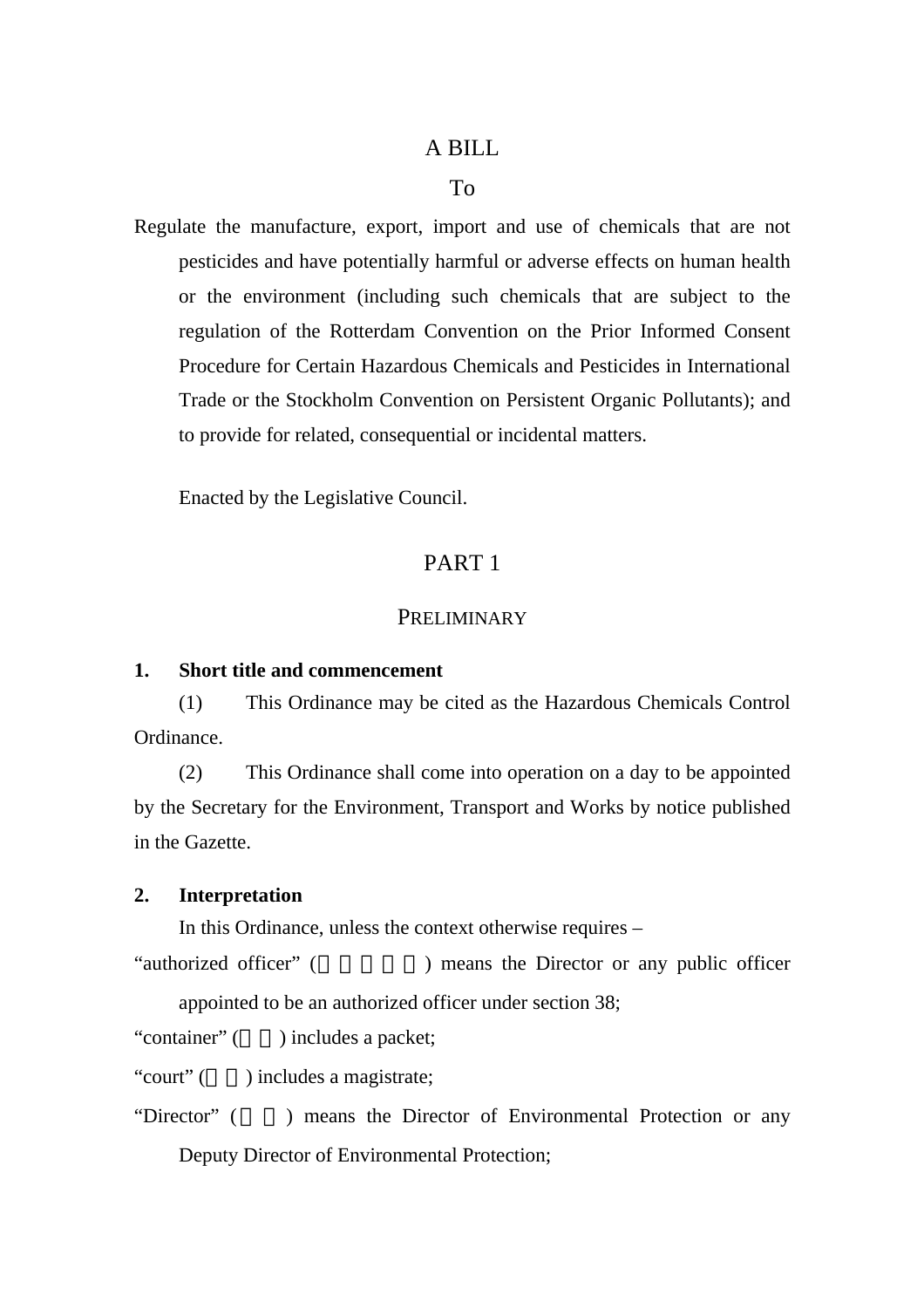"duplicate permit" (  $\blacksquare$  ) means a duplicate permit issued under section 39;

"export"  $($ ), in relation to a scheduled chemical, means to take the chemical, or cause the chemical to be taken, out of Hong Kong by air, land or water;

"function" () includes a power and a duty;

"hazardous chemical"  $($  ) means any chemical that –

- (*a*) is not a pesticide; and
- (*b*) has potentially harmful or adverse effect on human health or the environment,

including any such chemical that is subject to the regulation of the Rotterdam Convention or the Stockholm Convention;

- "import" (a.g.), in relation to a scheduled chemical, means to bring the chemical, or cause the chemical to be brought, into Hong Kong by air, land or water;
- "manufacture" (), in relation to a scheduled chemical, includes causing the chemical to be manufactured;

"notice of cancellation" (notice referred to in section 19;

"notice of suspension" (  $\blacksquare$ ) means a notice referred to in section 27;

"part"  $($ , in relation to any thing, means any part of that thing, whether or not that part is a constituent element of that thing;

" $permit"$  ( $\qquad$ ) means a permit issued or renewed under section 10;

- "permit holder" (  $\blacksquare$ ), where the context requires, includes a holder of a permit which –
	- (*a*) has been or is to be cancelled or suspended under section 19 or 27; or
	- (*b*) has been or is to be partially cancelled or suspended under section 31;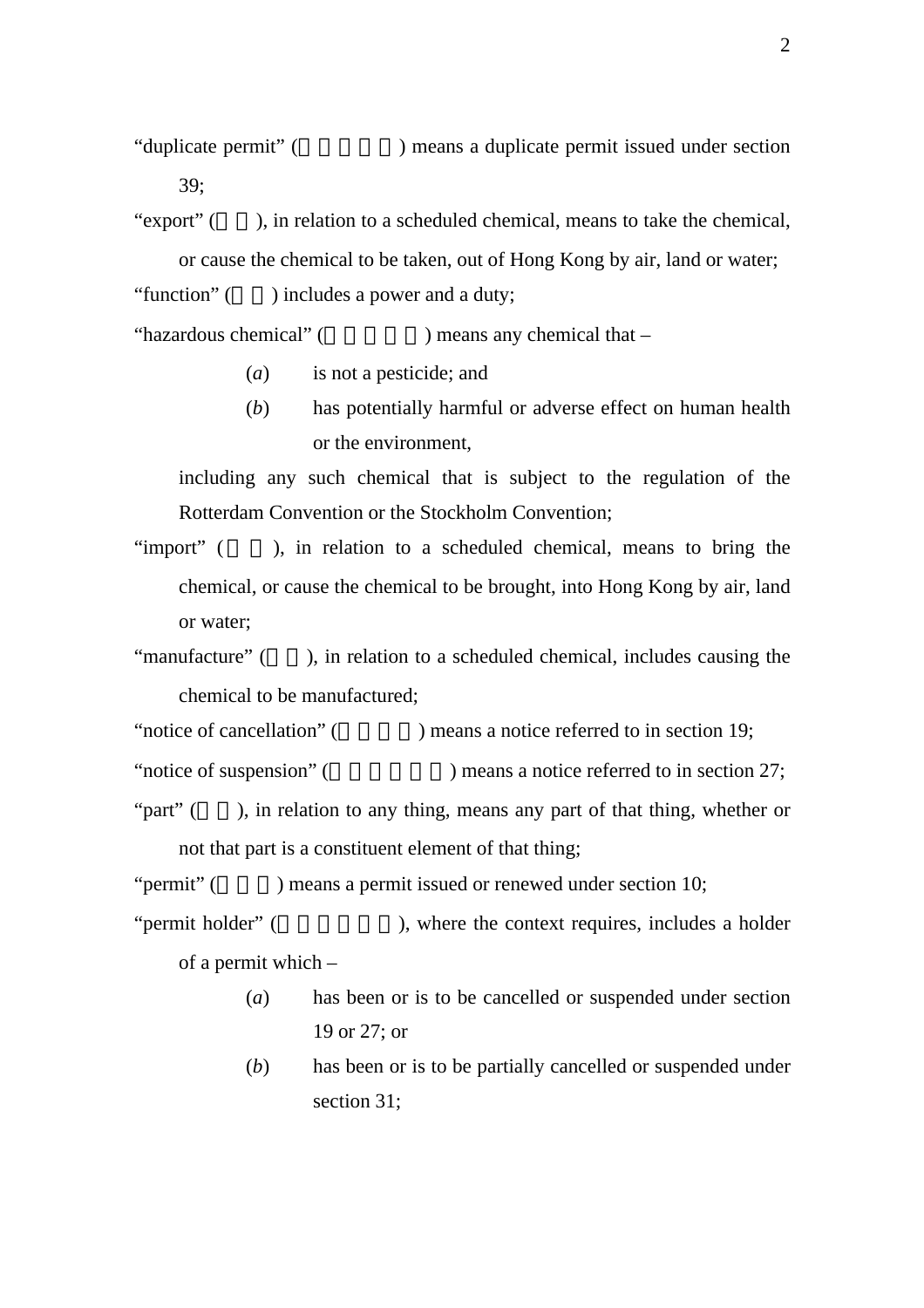"pesticide" () means a pesticide as defined in section 2 of the Pesticides Ordinance (Cap. 133);

- "premises" () includes any place and in particular includes any aircraft, vehicle or vessel;
- "prescribed fee" ( $\qquad \qquad$ ), in relation to any matter, means the fee payable under this Ordinance in relation to that matter and prescribed by any regulation made under section 46;
- "Rotterdam Convention" ( The Protection and Rotterdam Convention on the Prior Informed Consent Procedure for Certain Hazardous Chemicals and Pesticides in International Trade adopted on 10 September 1998 as amended from time to time and as applied to Hong Kong;
- "scheduled chemical" () means a Type 1 chemical or Type 2 chemical;
- "Secretary" () means the Secretary for the Environment, Transport and Works;
- "Stockholm Convention" ( The Stockholm Stockholm ( Stockholm ) means the Stockholm Convention on Persistent Organic Pollutants adopted on 22 May 2001 as amended from time to time and as applied to Hong Kong;

"thing" () includes a substance;

- "Type 1 chemical"  $(1$   $)$  means a hazardous chemical specified in Part 1 of Schedule 1;
- "Type 2 chemical"  $(2)$  ) means a hazardous chemical specified in Part 1 of Schedule 2;

"vary"  $($ 

- (*a*) in relation to the conditions of a permit, means
	- (i) to modify any of those conditions;
	- (ii) to substitute any condition for any of those conditions;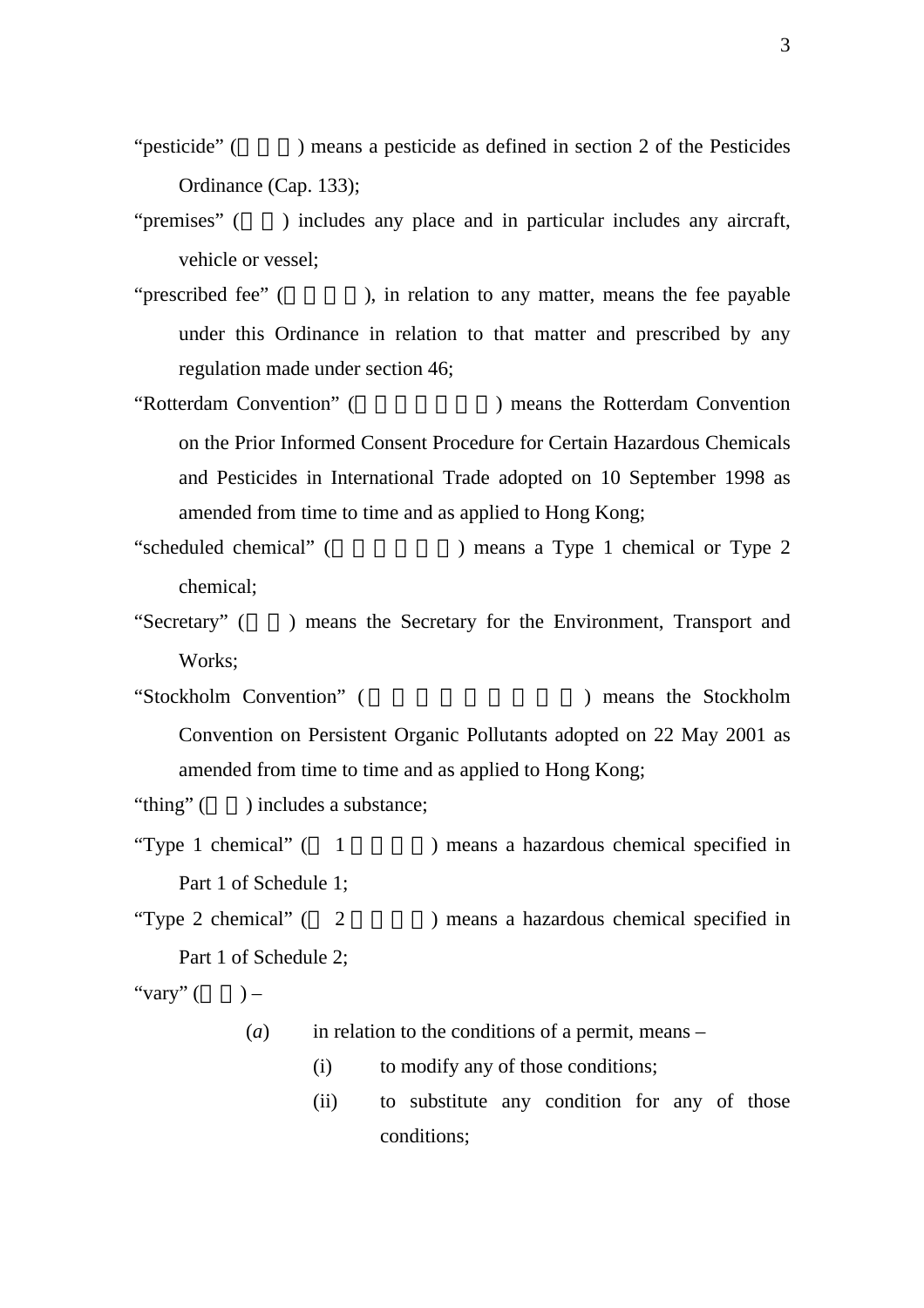- (iii) to add any condition to those conditions;
- (iv) to cancel any of those conditions; or
- (v) to do 2 or more of the acts mentioned in subparagraphs  $(i)$ ,  $(ii)$ ,  $(iii)$  and  $(iv)$ ; or
- (*b*) in relation to the directions given under section 22, means –
	- (i) to modify any of those directions;
	- (ii) to substitute any direction for any of those directions;
	- (iii) to add any direction to those directions;
	- (iv) to cancel any of those directions; or
	- (v) to do 2 or more of the acts mentioned in subparagraphs  $(i)$ ,  $(ii)$ ,  $(iii)$  and  $(iv)$ .

#### **3. Application of Ordinance**

(1) Subject to subsections (2) and (3), this Ordinance applies to a scheduled chemical, whether or not the chemical exists alone or is a part of any preparation or product.

- (2) This Ordinance does not apply to
	- (*a*) a Type 1 chemical to the extent as provided in Part 2 of Schedule 1; and
	- (*b*) a Type 2 chemical to the extent as provided in Part 2 of Schedule 2.

(3) In this section, "preparation"  $($ ) means a mixture or solution composed of 2 or more substances.

### **4. Ordinance binds Government**

- (1) Subject to subsection (2), this Ordinance binds the Government.
- (2) No prescribed fee is payable by the Government.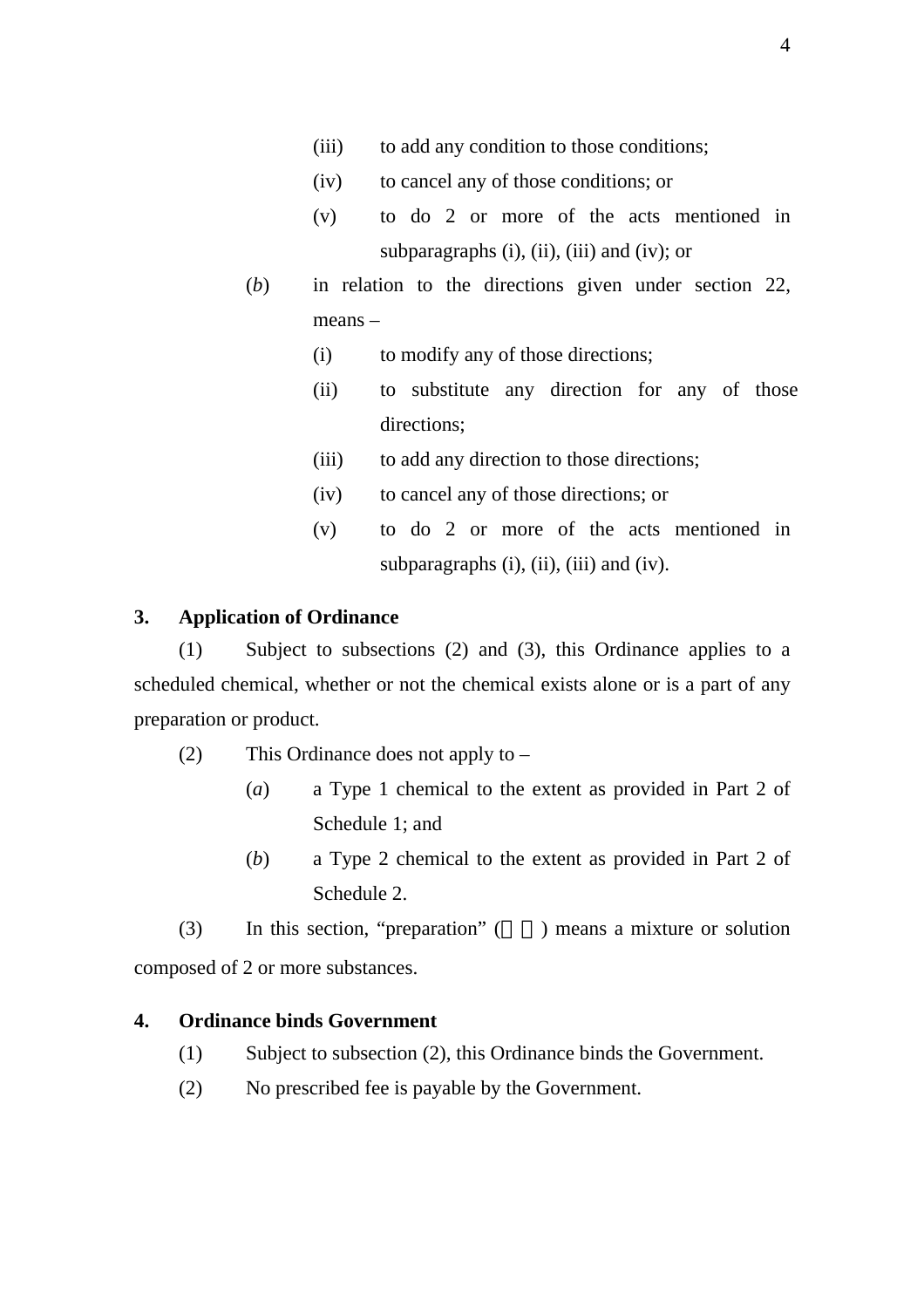# **5. Criteria under Rotterdam Convention or Stockholm Convention be followed when determining whether certain chemical is hazardous chemical**

When determining whether a chemical is a hazardous chemical for the purposes of this Ordinance, the criteria to be followed as set out in or required under the Rotterdam Convention or the Stockholm Convention in determining whether a chemical should be subject to the regulation of the Convention are to be taken into account.

# PART 2

### REGULATION OF SCHEDULED CHEMICALS

### **6. Restriction on manufacture of scheduled chemicals**

(1) Except under and in accordance with a permit, a person shall not manufacture any scheduled chemical.

(2) A person who contravenes subsection (1) commits an offence and is liable on conviction to a fine at level 5 and to imprisonment for 1 year.

(3) In any proceedings for an offence under subsection (1), it is a defence for the person charged to prove that he did not know and could not with reasonable diligence have known that the chemical was a scheduled chemical.

#### **7. Restriction on export of scheduled chemicals**

(1) Except under and in accordance with a permit, a person shall not export any scheduled chemical.

(2) A person who contravenes subsection (1) commits an offence and is liable on conviction to a fine at level 5 and to imprisonment for 1 year.

(3) In any proceedings for an offence under subsection (1), it is a defence for the person charged to prove that he did not know and could not with reasonable diligence have known that the chemical was a scheduled chemical.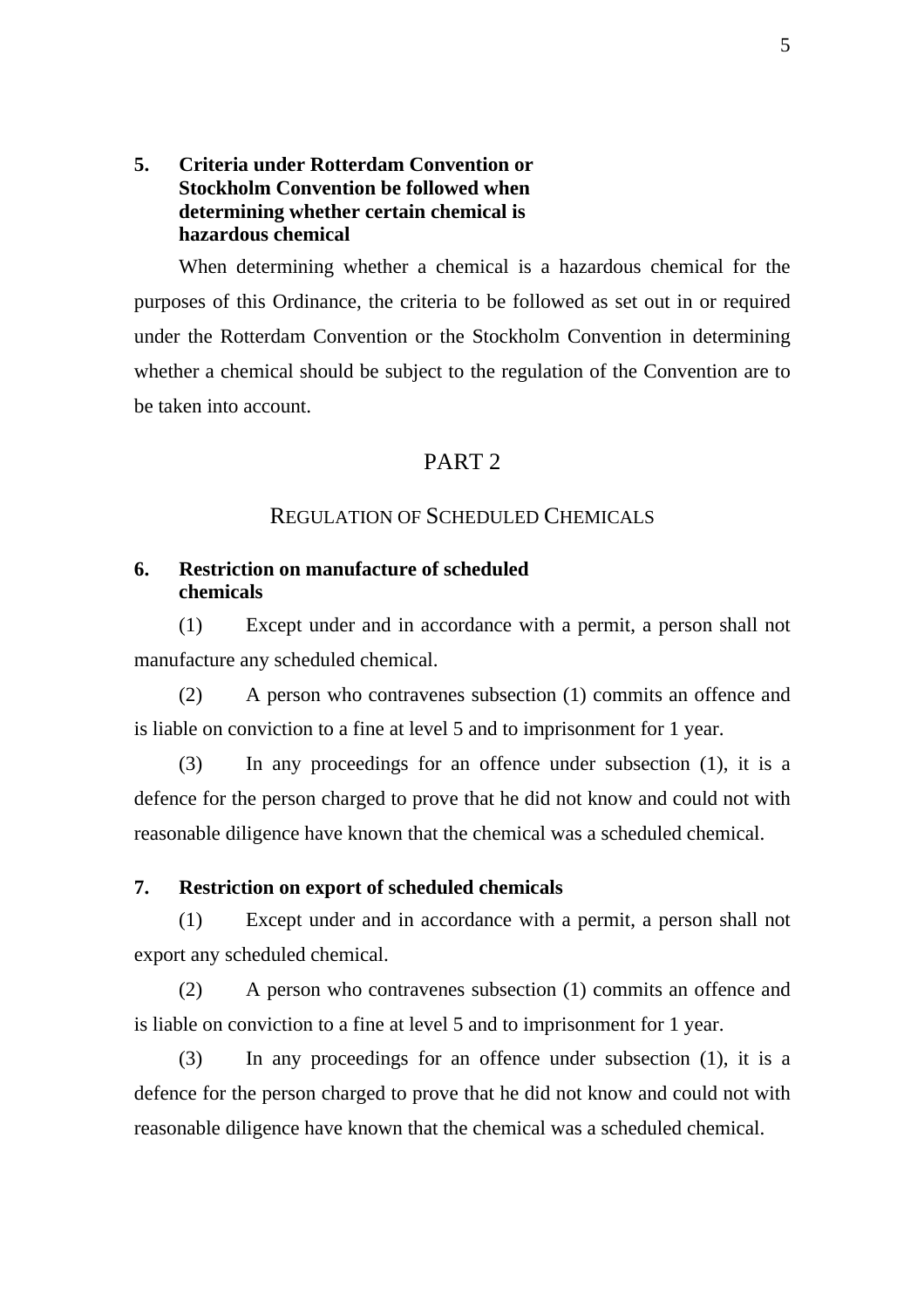# **8. Restriction on import of scheduled chemicals**

(1) Except under and in accordance with a permit, a person shall not import any scheduled chemical.

(2) A person who contravenes subsection (1) commits an offence and is liable on conviction to a fine at level 5 and to imprisonment for 1 year.

(3) In any proceedings for an offence under subsection (1), it is a defence for the person charged to prove that he did not know and could not with reasonable diligence have known that the chemical was a scheduled chemical.

### **9. Restriction on use of scheduled chemicals**

(1) Except under and in accordance with a permit, a person shall not use any scheduled chemical.

(2) A person who contravenes subsection (1) commits an offence and is liable on conviction to a fine at level 5 and to imprisonment for 1 year.

(3) In any proceedings for an offence under subsection (1), it is a defence for the person charged to prove that he did not know and could not with reasonable diligence have known that the chemical was a scheduled chemical.

### PART 3

# ISSUE, ETC. OF PERMITS AND VARIATION OF PERMIT **CONDITIONS**

#### *Issue and renewal of permits, etc.*

#### **10. Issue and renewal of permits, etc.**

(1) The Director may, on an application that complies with any regulation made under section 45, and subject to the compliance by the applicant with any other requirement imposed under or by virtue of any such regulation in relation to the application, issue a permit for the carrying out of the following activities –

(*a*) the manufacture of one or more scheduled chemicals;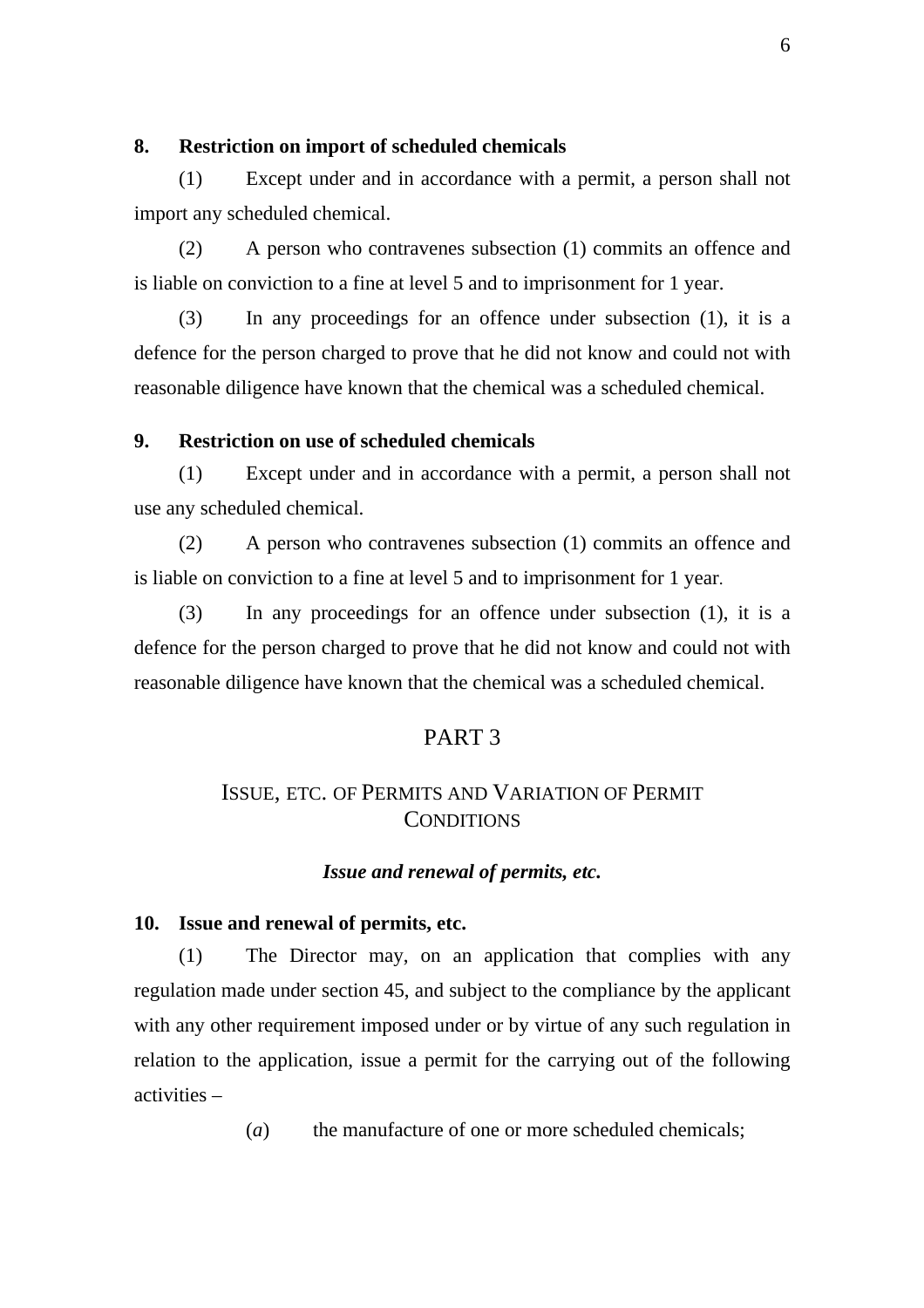- (*b*) the export of one or more scheduled chemicals;
- (*c*) the import of one or more scheduled chemicals;
- (*d*) the use of one or more scheduled chemicals.

(2) The Director may, on an application that complies with any regulation made under section 45, and subject to the compliance by the applicant with any other requirement imposed under or by virtue of any such regulation in relation to the application, renew a permit issued under subsection (1).

(3) When considering whether to exercise his power under subsection (1) or (2), the Director is to have regard to  $-$ 

- (*a*) other enactments that govern the activity to which the application relates; and
- (*b*) the requirements under the Rotterdam Convention and the Stockholm Convention.
- (4) The Director may not
	- (*a*) issue or renew a permit authorizing the manufacture of any Type 1 chemical unless –
		- (i) the chemical is only for  $-$ 
			- (A) use for laboratory-scale research purpose;
			- (B) use as a reference standard for chemical analysis; or
			- (C) use for laboratory-scale research purpose and as a reference standard for chemical analysis; and
		- (ii) the issue or renewal of the permit would not be inconsistent with any of the requirements under the Rotterdam Convention and the Stockholm Convention; and
	- (*b*) issue or renew a permit authorizing the manufacture of any Type 2 chemical, or export, import or use of any scheduled chemical unless the issue or renewal of the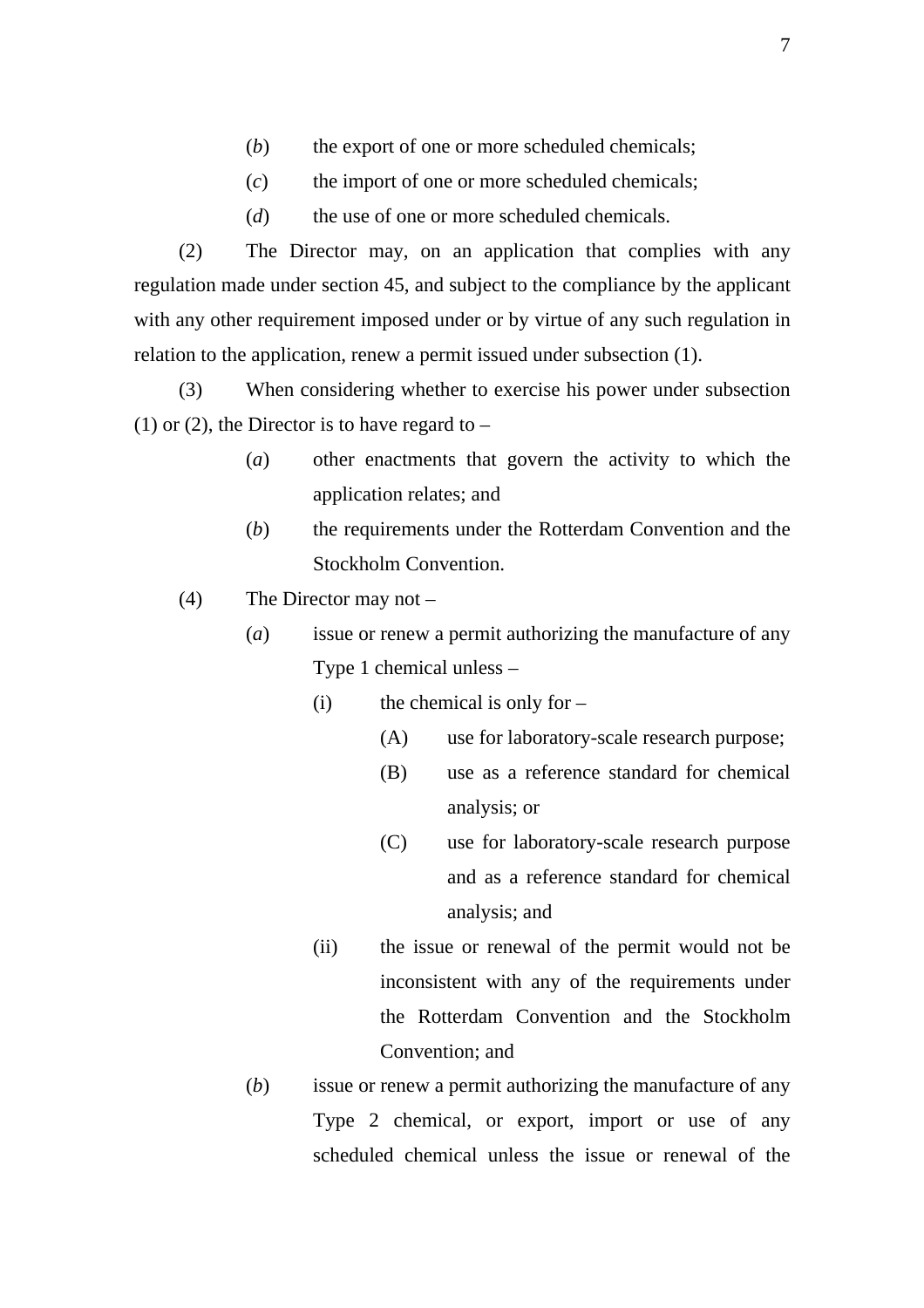permit would not be inconsistent with any of the requirements under the Rotterdam Convention and the Stockholm Convention.

# **11. Power of Director to impose conditions on permits**

(1) Without affecting the generality of section 40(2)(*b*) of the Interpretation and General Clauses Ordinance (Cap. 1), the Director may, on issuing or renewing a permit under section 10, impose –

- (*a*) any such condition as he considers appropriate that relates to any premises at which the activity authorized under the permit is to be carried out;
- (*b*) any such condition as he considers appropriate that relates to any intended purpose or mode of operation of the activity authorized under the permit;
- (*c*) any such condition as he considers appropriate that requires the permit holder to comply with any other enactment that governs the activity authorized under the permit; and
- (*d*) any such condition as he considers appropriate for the protection of public health or the environment.

(2) When considering whether to impose any condition under subsection (1), or the conditions to be imposed under that subsection, the Director is to have regard to –

- (*a*) other enactments that govern the activity authorized under the permit; and
- (*b*) the requirements under the Rotterdam Convention and the Stockholm Convention.

(3) The Director may not impose any condition that is inconsistent with any of the requirements under the Rotterdam Convention and the Stockholm Convention, but may impose a condition even if the imposition of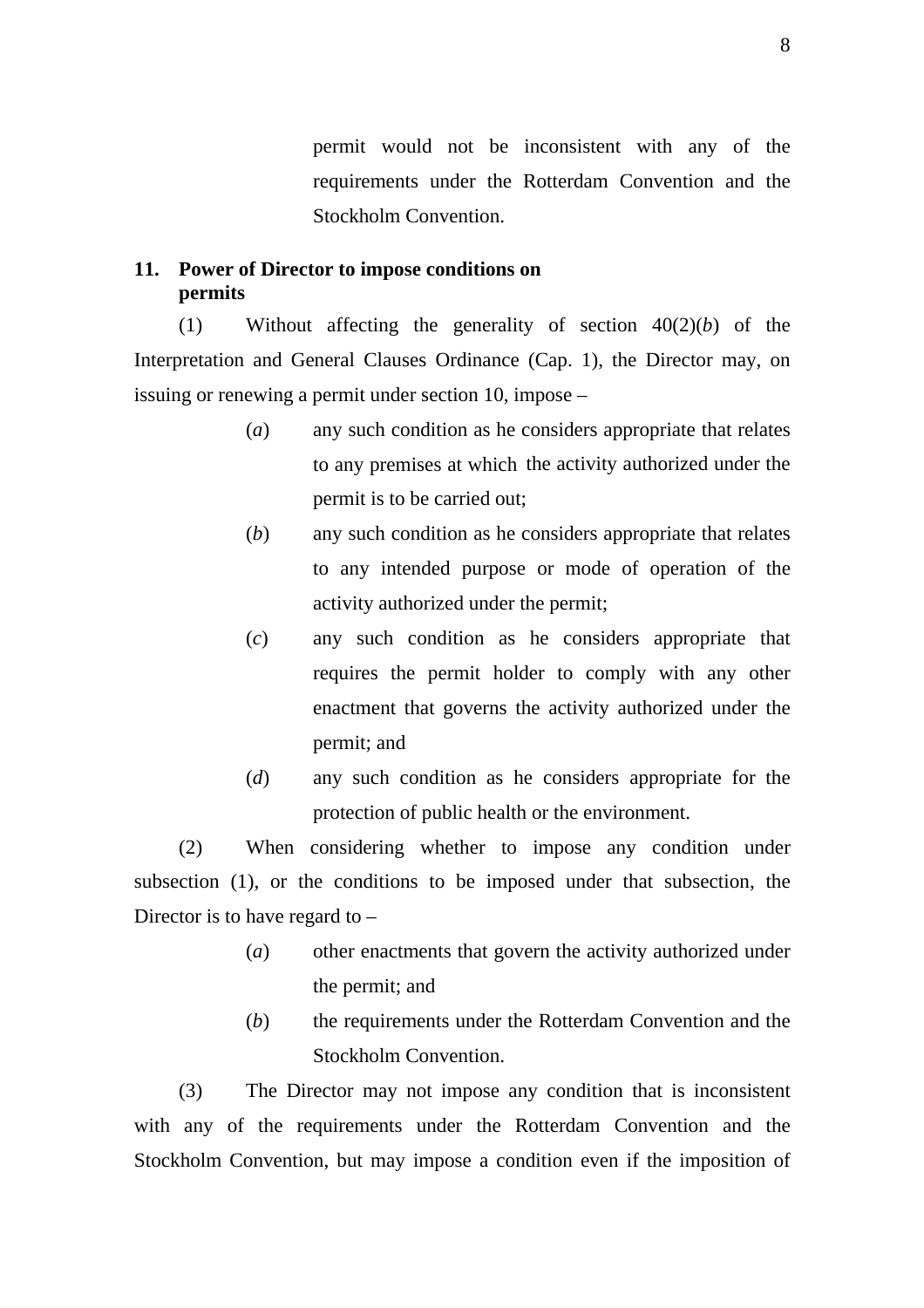such condition may result in a more stringent measure than any of those required by the Conventions.

## **12. Refusal of application for permits, etc.**

If the Director decides –

- (*a*) to refuse an application for the issue of a permit under section  $10(1)$ ; or
- (*b*) to refuse an application for the renewal of a permit under section  $10(2)$ ,

he shall, by notice in writing served on the applicant, inform the applicant of his decision and the reasons for his decision.

### *Variation of permit conditions, etc.*

#### **13. Power of Director to vary permit conditions**

- (1) The Director may vary the conditions of a permit
	- (*a*) on his own initiative; or
	- (*b*) on an application that complies with any regulation made under section 45, and subject to the compliance by the applicant with any other requirement imposed under or by virtue of any such regulation in relation to the application.

(2) When considering whether to vary the conditions of a permit under subsection (1), or the variation to be made under that subsection, the Director is to have regard to –

- (*a*) other enactments that govern the activity authorized under the permit; and
- (*b*) the requirements under the Rotterdam Convention and the Stockholm Convention.

(3) The Director may not vary the conditions of a permit if the variation would be inconsistent with any of the requirements under the Rotterdam Convention and the Stockholm Convention, but may vary the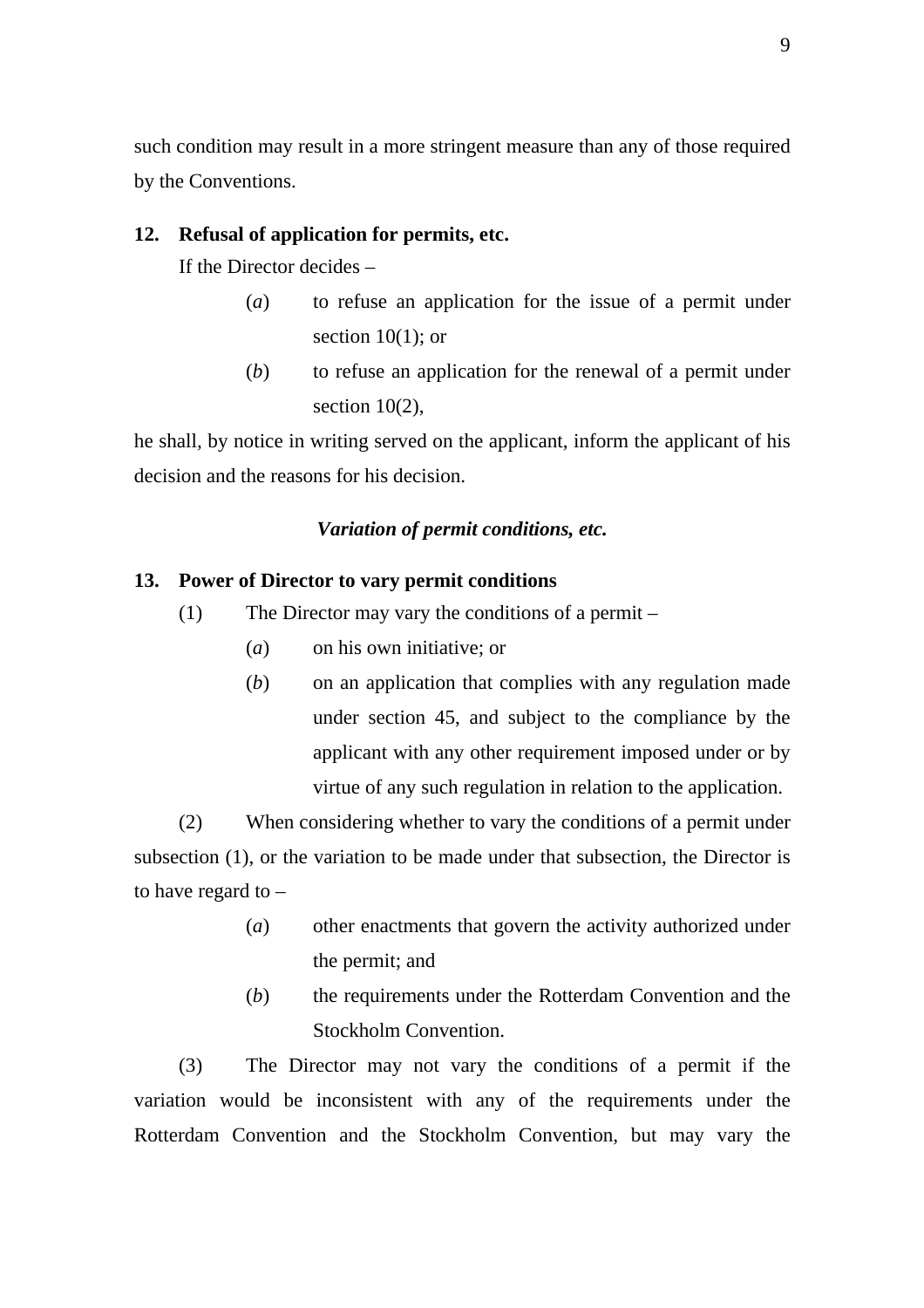conditions of a permit even if the variation may result in a more stringent measure than any of those required by the Conventions.

### **14. Director to notify his decisions to vary or refuse to vary permit conditions**

- (1) If the Director decides
	- (*a*) to vary the conditions of a permit under section 13; or
	- (*b*) to refuse an application for the variation of the conditions of a permit under section 13,

he shall, by notice in writing served on the permit holder, inform the permit holder of his decision and the reasons for his decision.

(2) Where the Director decides to vary the conditions of a permit under section 13, the notice shall state the manner in which the conditions are to be varied.

# **15. When Director's decisions to vary permit conditions take effect**

(1) Where the Director decides to vary the conditions of a permit under section 13, the variation is to take effect on the day specified in the notice referred to in section 14 for that purpose.

(2) A variation is to take effect under subsection (1) notwithstanding that an appeal has been or is to be lodged under section 42(*b*) against the Director's decision.

# **16. Return of permits to Director after variation of permit conditions takes effect**

(1) After a variation of the conditions of a permit takes effect, the conditions of the permit shall be read subject to the variation.

(2) Notwithstanding subsection (1), as soon as practicable after the variation takes effect, the permit holder shall return the permit to the Director.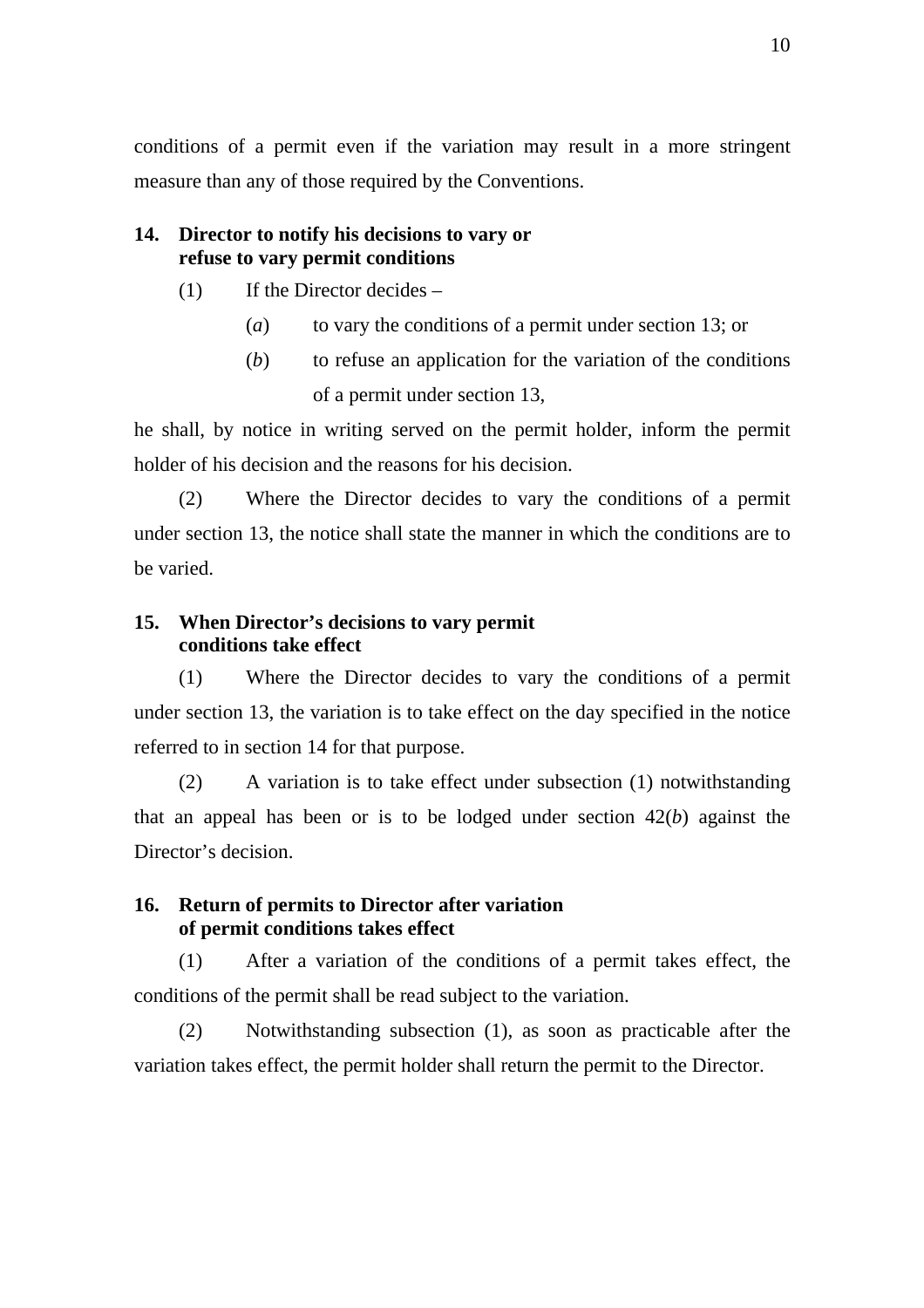(3) A person who, without reasonable excuse, contravenes subsection (2) commits an offence and is liable on conviction to a fine at level 1 and to imprisonment for 6 months.

### **17. Director to issue permits with conditions varied**

(1) If the conditions of a permit are varied under section 13(1), the Director shall issue a permit, with its conditions varied, to the permit holder.

(2) The Director may refuse to issue a permit under subsection (1) to a permit holder if the permit holder fails to return the permit required to be returned under section 16.

(3) A permit issued under subsection (1) is to be regarded as a permit issued under section 10(1).

# *Offences regarding contravention of permit conditions*

# **18. Offences regarding contravention of permit conditions**

A permit holder who contravenes a condition of his permit that falls within the description of section  $11(1)(a)$ ,  $(b)$ ,  $(c)$  or  $(d)$  commits an offence and is liable on conviction to a fine at level 4 and to imprisonment for 6 months.

# PART 4

# CANCELLATION OR SUSPENSION OF PERMITS

## *Cancellation of permits*

### **19. Power of Director to cancel permits**

- (1) The Director may cancel a permit if
	- (*a*) the permit holder contravenes any provision of this Ordinance;
	- (*b*) the permit holder contravenes any condition of the permit;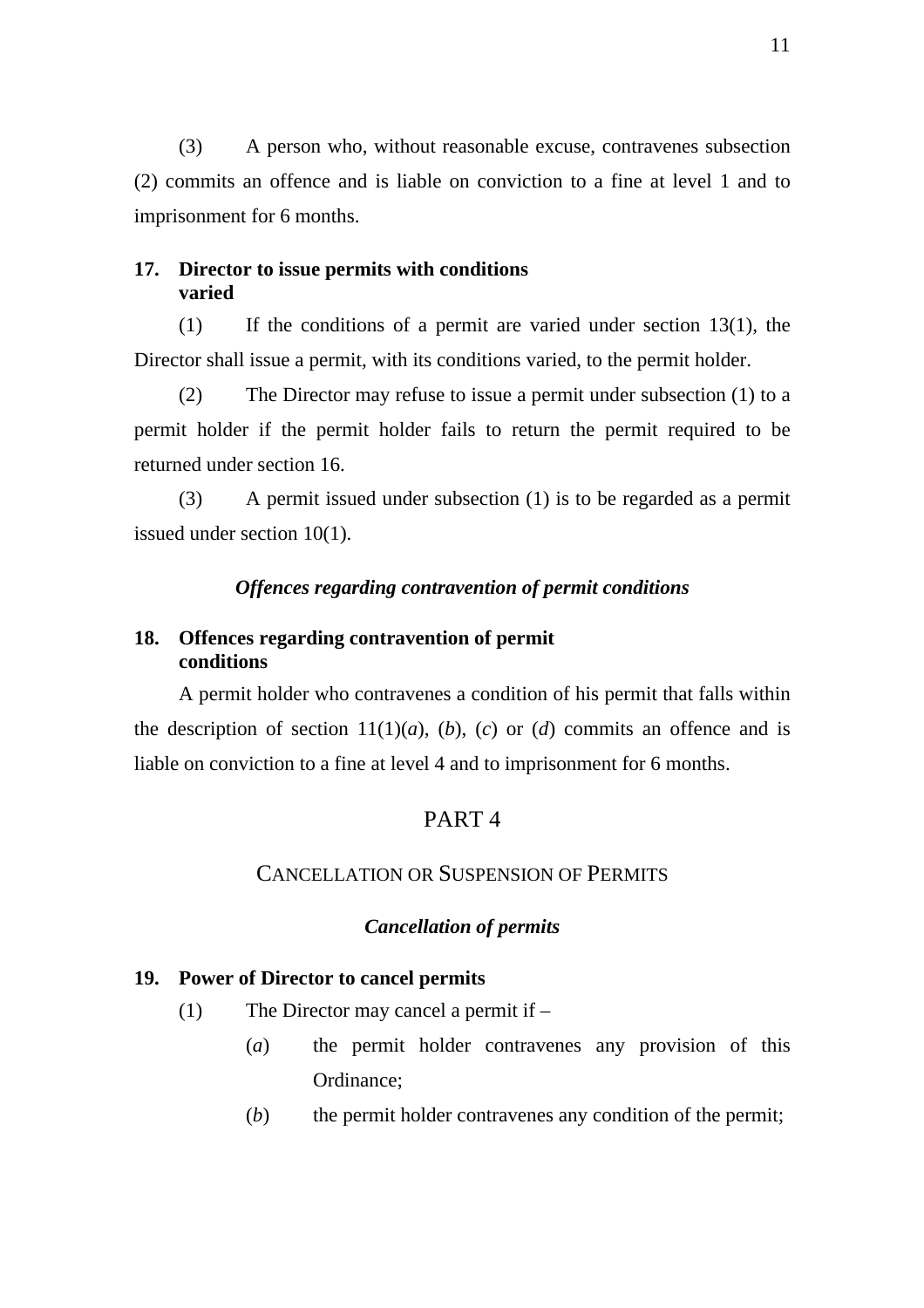- (*c*) the cancellation appears to the Director to be necessary for the protection of public health or the environment; or
- (*d*) the cancellation appears to the Director to be necessary in order to comply with any of the requirements under the Rotterdam Convention and the Stockholm Convention.

(2) If the Director decides to cancel a permit, he shall, by notice in writing served on the permit holder, inform the permit holder of his decision and the reasons for his decision.

#### **20. When cancellation of permits takes effect**

(1) Where the Director decides to cancel a permit under section 19, the cancellation is to take effect on the day specified in the notice of cancellation for that purpose.

(2) A cancellation is to take effect under subsection (1) notwithstanding that an appeal has been or is to be lodged under section 42(*d*) against the Director's decision.

### **21. Return of permits to Director on cancellation of permits**

(1) As soon as practicable after a cancellation of a permit takes effect, the permit holder shall return the permit to the Director.

(2) A person who, without reasonable excuse, contravenes subsection (1) commits an offence and is liable on conviction to a fine at level 1 and to imprisonment for 6 months.

# **22. Power of Director to give directions regarding disposal of scheduled chemicals on cancellation of permits, etc.**

(1) Where the Director cancels a permit under section 19, he may give such directions as he considers appropriate regarding the disposal of any scheduled chemical that, but for the cancellation, is authorized to be manufactured, exported, imported or used under the permit, including the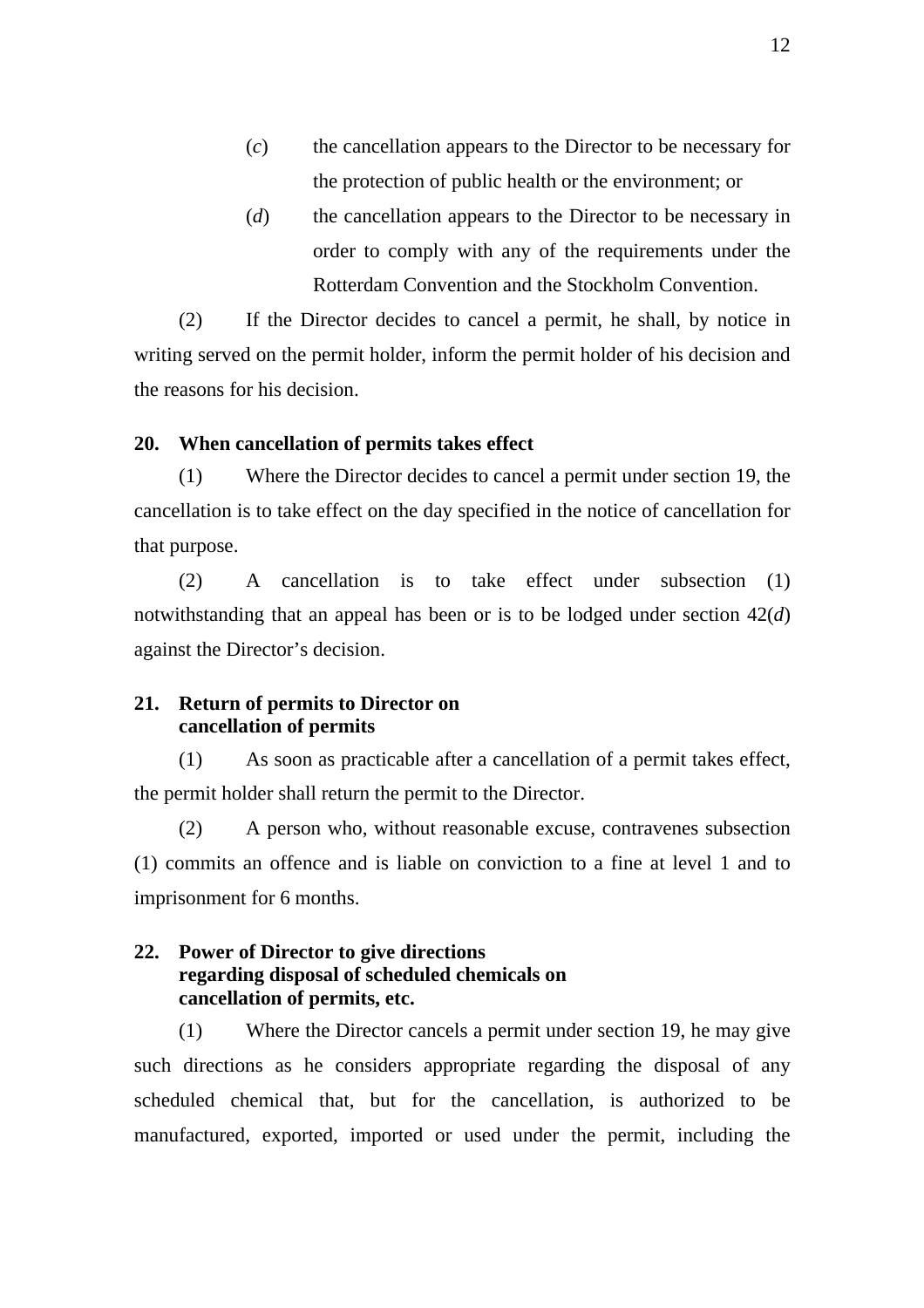disposal of any thing of which the chemical is a part and any container that is used for containing the chemical or thing.

(2) When considering whether to give any direction under subsection (1), or the directions to be given under that subsection, the Director is to have regard to –

- (*a*) other enactments that govern the disposal of the chemical concerned; and
- (*b*) the requirements under the Rotterdam Convention and the Stockholm Convention.

(3) The Director may not give any direction that is inconsistent with any of the requirements under the Rotterdam Convention and the Stockholm Convention, but may give a direction even if the giving of such direction may result in a more stringent measure than any of those required by the Conventions.

(4) If the Director decides to give any direction under subsection (1), he shall specify such direction in the notice of cancellation.

# **23. Power of Director to vary directions given under section 22**

(1) The Director may, on an application that complies with any regulation made under section 45, and subject to the compliance by the applicant with any other requirement imposed under or by virtue of any such regulation in relation to the application, vary the directions given under section 22.

(2) When considering whether to vary the directions under subsection (1), or the variation to be made under that subsection, the Director is to have regard to –

- (*a*) other enactments that govern the disposal of the chemical concerned; and
- (*b*) the requirements under the Rotterdam Convention and the Stockholm Convention.

(3) The Director may not vary the directions given under section 22 if the variation would be inconsistent with any of the requirements under the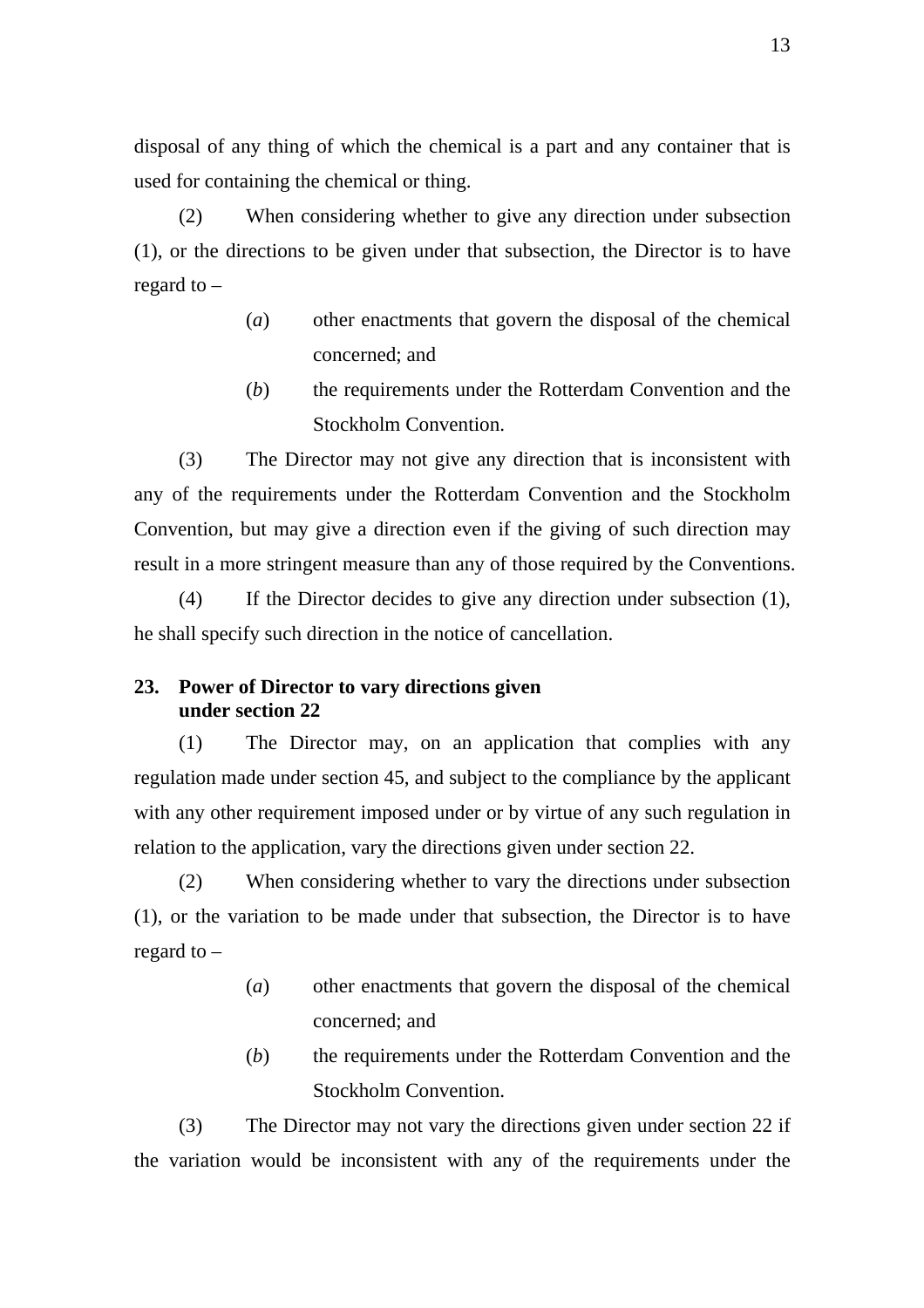Rotterdam Convention and the Stockholm Convention, but may vary the directions even if the variation may result in a more stringent measure than any of those required by the Conventions.

# **24. Director to notify his decisions to vary or refuse to vary directions**

- (1) If the Director decides
	- (*a*) to vary the directions given under section 22; or
	- (*b*) to refuse an application for the variation of the directions given under section 22,

he shall, by notice in writing served on the permit holder, inform the permit holder of his decision and the reasons for his decision.

(2) Where the Director decides to vary the directions given under section 22, the notice shall state the manner in which the directions are to be varied.

# **25. When Director's decisions to vary directions take effect**

Where the Director decides to vary the directions given under section 22, the variation is to take effect on the day specified in the notice referred to in section 24 for that purpose.

# **26. Offences regarding failing to comply with Director's directions in respect of disposal of scheduled chemicals**

A permit holder who fails to comply with any of the directions given under section 22 or, where the directions are varied under section 23, any of such directions as varied, commits an offence and is liable on conviction to a fine at level 3 and to imprisonment for 6 months.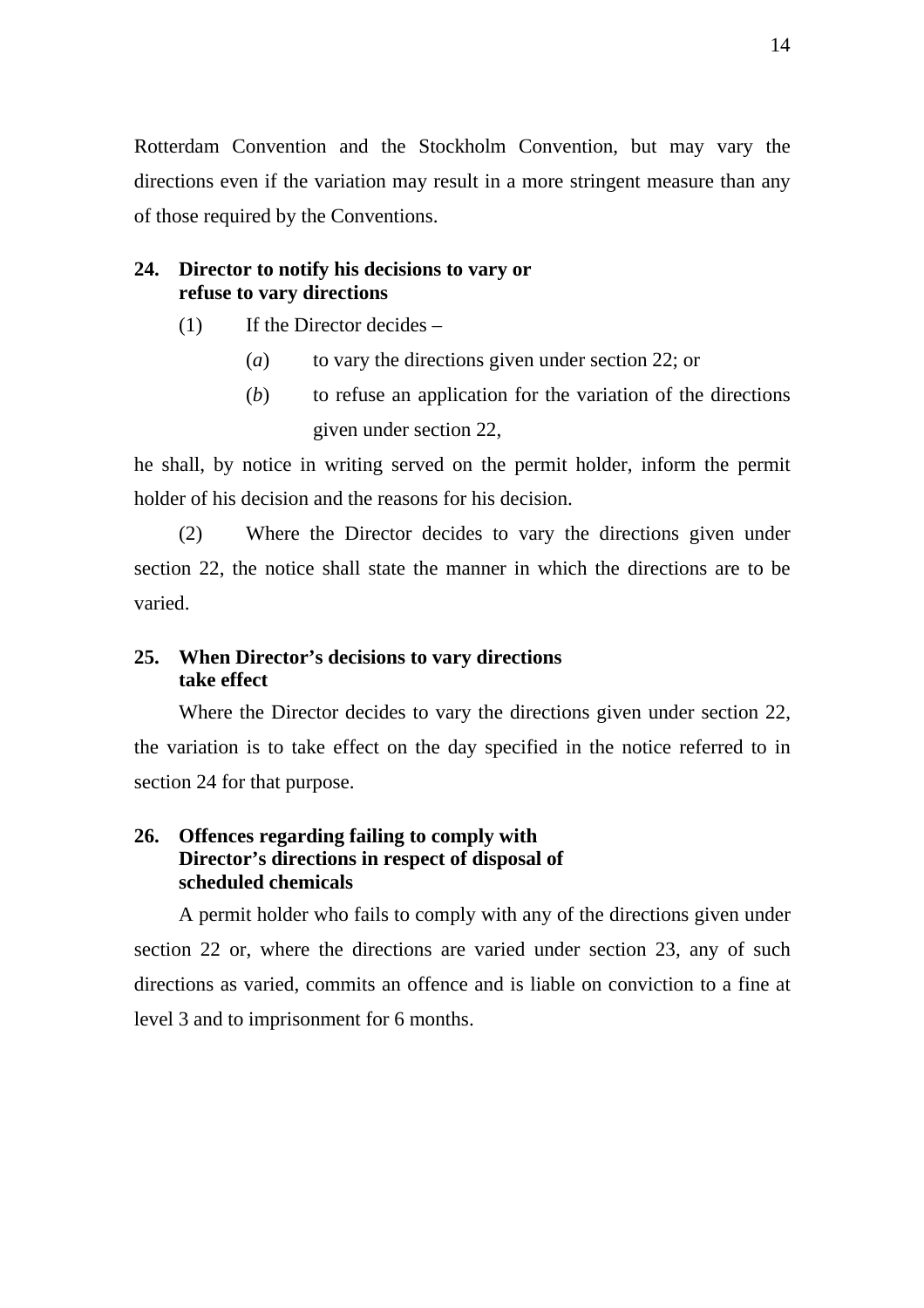#### *Suspension of permits*

#### **27. Power of Director to suspend permits**

(1) The Director may suspend a permit for such period as he considers appropriate if –

- (*a*) the permit holder contravenes any provision of this Ordinance;
- (*b*) the permit holder contravenes any condition of the permit;
- (*c*) the suspension appears to the Director to be necessary for the protection of public health or the environment; or
- (*d*) the suspension appears to the Director to be necessary in order to comply with any of the requirements under the Rotterdam Convention and the Stockholm Convention.

(2) If the Director decides to suspend a permit, he shall, by notice in writing served on the permit holder, inform the permit holder of his decision and the reasons for his decision.

#### **28. When suspension of permits takes effect**

(1) Where the Director decides to suspend a permit under section 27, the suspension is to take effect on the day specified in the notice of suspension for that purpose.

(2) A suspension is to take effect under subsection (1) notwithstanding that an appeal has been or is to be lodged under section 42(*f*) against the Director's decision.

## **29. Return of permits to Director on suspension of permits**

(1) As soon as practicable after a suspension of a permit takes effect, the permit holder shall return the permit to the Director.

(2) A person who, without reasonable excuse, contravenes subsection (1) commits an offence and is liable on conviction to a fine at level 1 and to imprisonment for 6 months.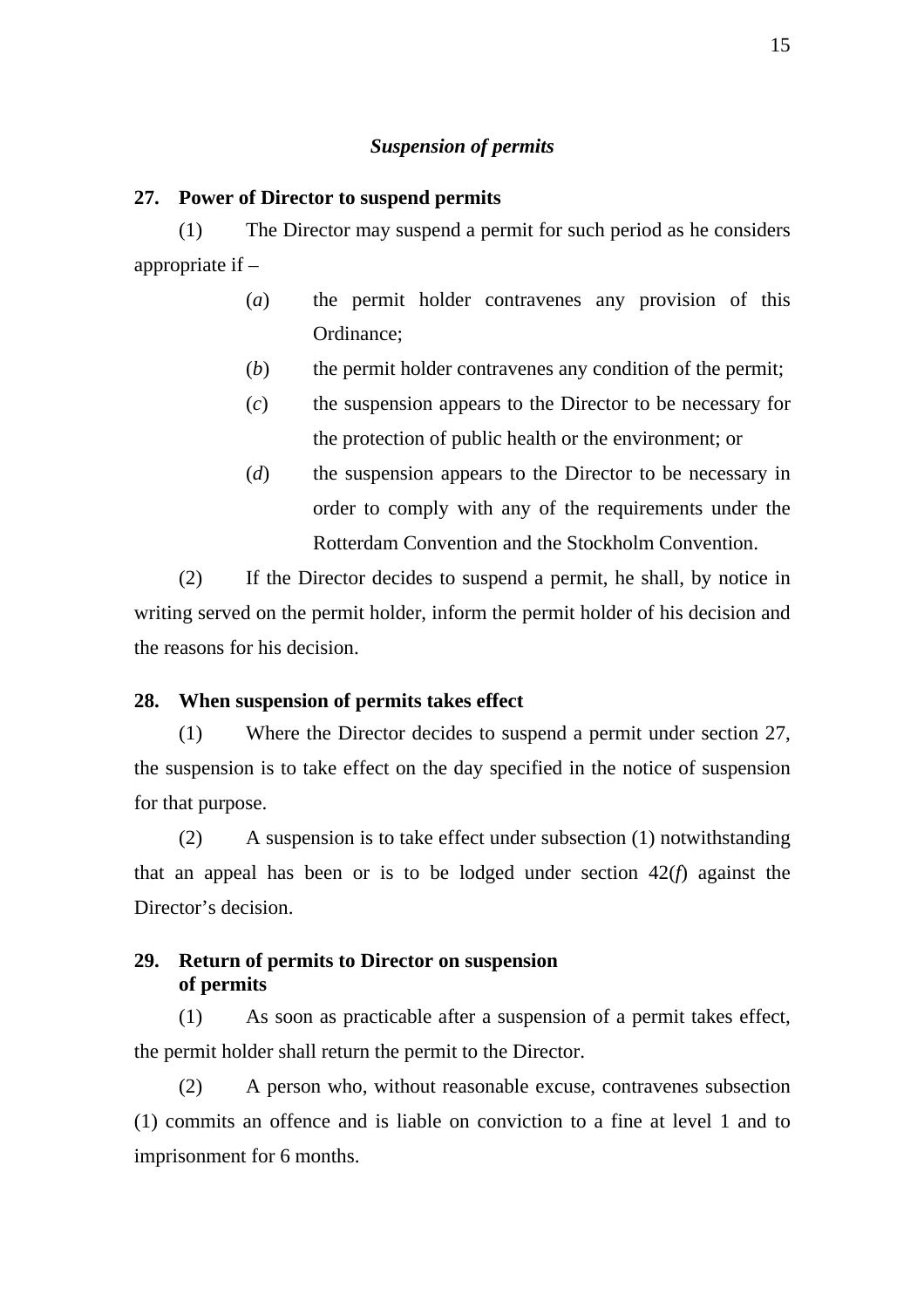# **30. Return of permits to permit holders after expiry of suspension periods**

After a suspension of a permit ceases to have effect, the Director may send the permit to the permit holder in such manner as the Director considers appropriate if the permit holder –

- (*a*) does not collect the permit from the Director within 10 working days after the cessation; or
- (*b*) has requested in writing that the permit be sent to him.

# *Supplementary provisions regarding cancellation or suspension of permits*

# **31. Supplementary provisions regarding cancellation or suspension of permits**

(1) In exercising his power under section 19 or 27, the Director may cancel or suspend a permit to the extent that it relates to one or more scheduled chemicals that are authorized to be manufactured, exported, imported or used under the permit.

(2) Where there is a partial cancellation or partial suspension of a permit, subject to subsections (3) and (4), the provisions of this Ordinance that apply to or in relation to the cancellation or suspension of a permit shall, with necessary modifications, apply to the partial cancellation or partial suspension to the extent that the permit is so cancelled or suspended.

- (3) Where there is a partial cancellation of a permit
	- (*a*) section 21(1) shall be construed as requiring the permit holder to return the permit to the Director as soon as practicable after the partial cancellation takes effect; and
	- (*b*) the Director shall, on receiving the permit so returned, issue to the permit holder, free of charge, a permit in respect of the scheduled chemicals that are authorized to be manufactured, exported, imported or used under the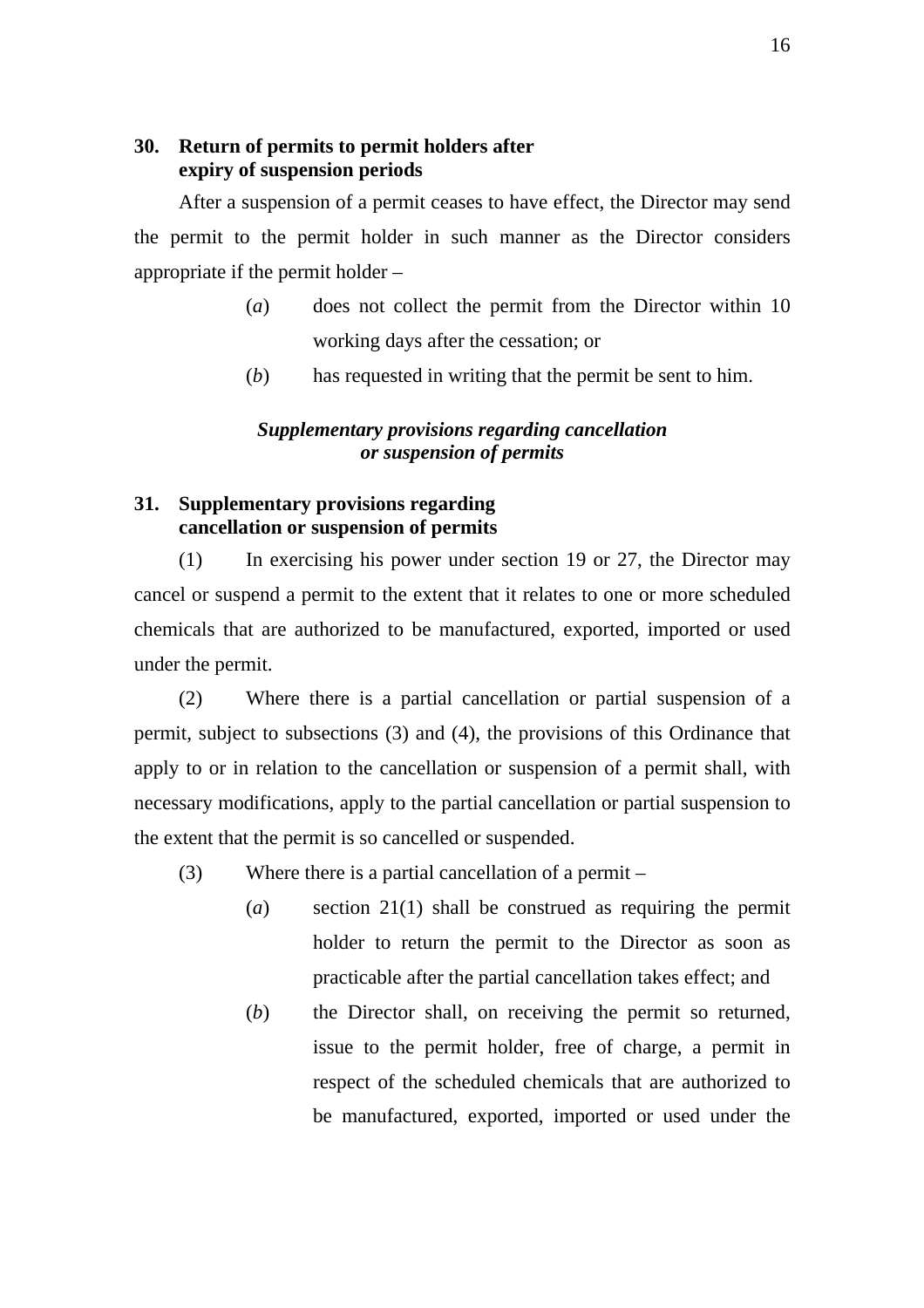permit so returned but are not chemicals to which the partial cancellation relates.

- (4) Where there is a partial suspension of a permit
	- (*a*) section 29(1) shall be construed as requiring the permit holder to return the permit to the Director as soon as practicable after the partial suspension takes effect;
	- (*b*) the Director shall, on receiving the permit so returned, issue to the permit holder, free of charge, a permit in respect of the scheduled chemicals that are authorized to be manufactured, exported, imported or used under the permit so returned but are not chemicals to which the partial suspension relates; and
	- (*c*) section 30 shall be construed as
		- (i) requiring the permit holder to return the permit issued to him under paragraph (*b*); and
		- (ii) empowering the Director to send to the permit holder, in such manner as the Director considers appropriate, the permit returned under paragraph (*a*) if the permit holder –
			- (A) does not collect the permit so returned within 10 working days after the partial suspension ceases to have effect; or
			- (B) has requested in writing that the permit be sent to him.

(5) A permit issued under subsection  $(3)(b)$  or  $(4)(b)$  is to be regarded as a permit issued under section 10(1).

 $(6)$  In this section –

"partial cancellation" (entity), in relation to a permit, means the cancellation of the permit to the extent that it relates to one or more, but not all,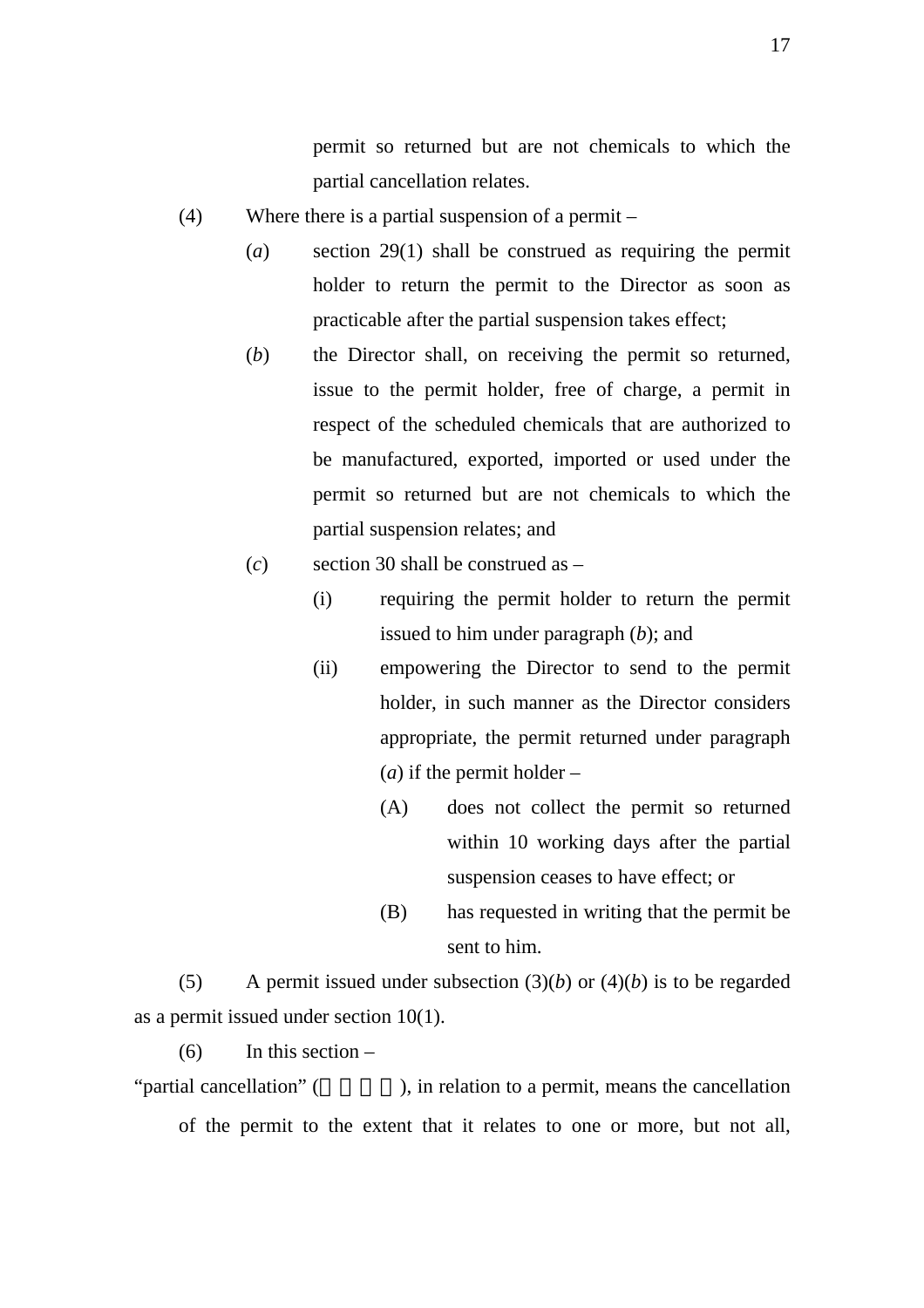scheduled chemicals that are authorized to be manufactured, exported, imported or used under the permit;

"partial suspension" (  $\qquad \qquad$ ), in relation to a permit, means the suspension of the permit to the extent that it relates to one or more, but not all, scheduled chemicals that are authorized to be manufactured, exported, imported or used under the permit.

# PART 5

### ENFORCEMENT POWERS, ETC.

#### **32. Power to enter non-domestic premises, etc. for routine inspection**

(1) For the purposes of ascertaining whether this Ordinance has been or is being complied with, an authorized officer may, at any reasonable time, enter any premises, other than domestic premises, which he reasonably believes is used for manufacturing any scheduled chemical or for facilitating the export, import or use of any such chemical.

(2) After entering any premises under subsection (1), an authorized officer may, at the premises, exercise any or all of the following powers –

- (*a*) to require the production of, inspect and examine
	- (i) any thing that is or he reasonably believes to be a scheduled chemical; or
	- (ii) any thing that contains or he reasonably believes to contain any such chemical, including any thing that he reasonably believes to have any such chemical as its part;
- (*b*) to require the production or provision of, inspect and examine –
	- (i) any permit or other document to which any scheduled chemical relates, including any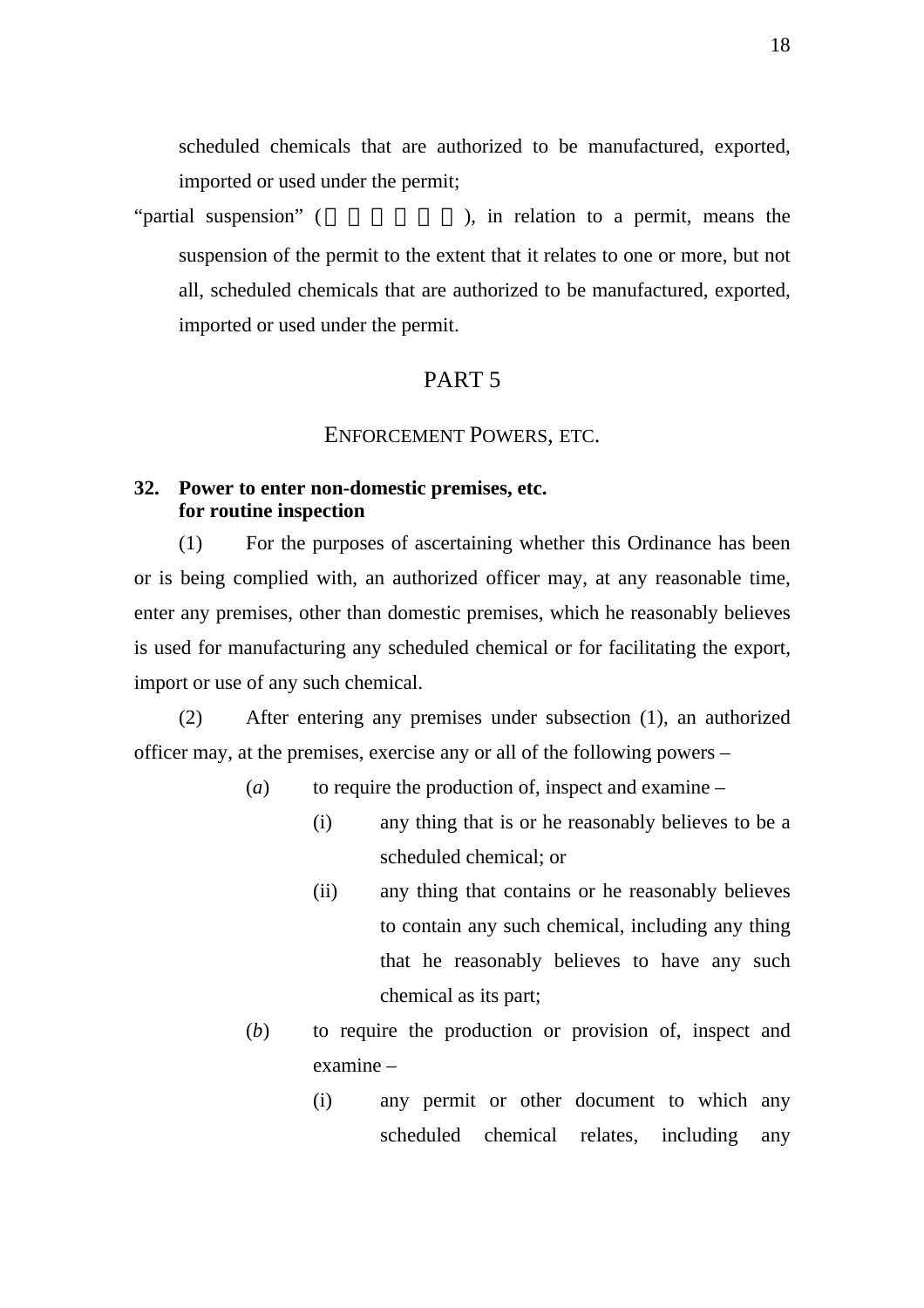document that relates to the origin or nature of such chemical; and

- (ii) any other document or information or any other thing that he reasonably believes to be relevant to an offence under section 6, 7, 8 or 9;
- (*c*) to take and make copies of any permit, document and information referred to in paragraph (*b*);
- (*d*) to take, without payment but subject to the issue of a receipt for it, such sample of any thing as he may reasonably require for the purposes of examination and investigation to determine whether an offence may have been committed under section 6, 7, 8 or 9.
- (3) A person commits an offence if he  $-$ 
	- (*a*) without reasonable excuse, fails to comply with a requirement made under subsection (2)(*a*) or (*b*); or
	- (*b*) wilfully obstructs an authorized officer in the exercise of any power conferred under subsection (1) or (2).

(4) A person who commits an offence under subsection (3) is liable on conviction to a fine at level 3 and to imprisonment for 6 months.

(5) Where a sample of any thing is taken away by an authorized officer under subsection (2) for the purposes of examination and investigation, the Director may, after the examination and investigation, direct that the sample be returned to its owner or to the premises from which it was taken or disposed of in such other way as he considers appropriate.

# **33. Power to enter any premises, etc. in other cases**

(1) Where a warrant has been issued under section 34 in respect of any premises, an authorized officer may enter the premises and exercise any or all of the following powers –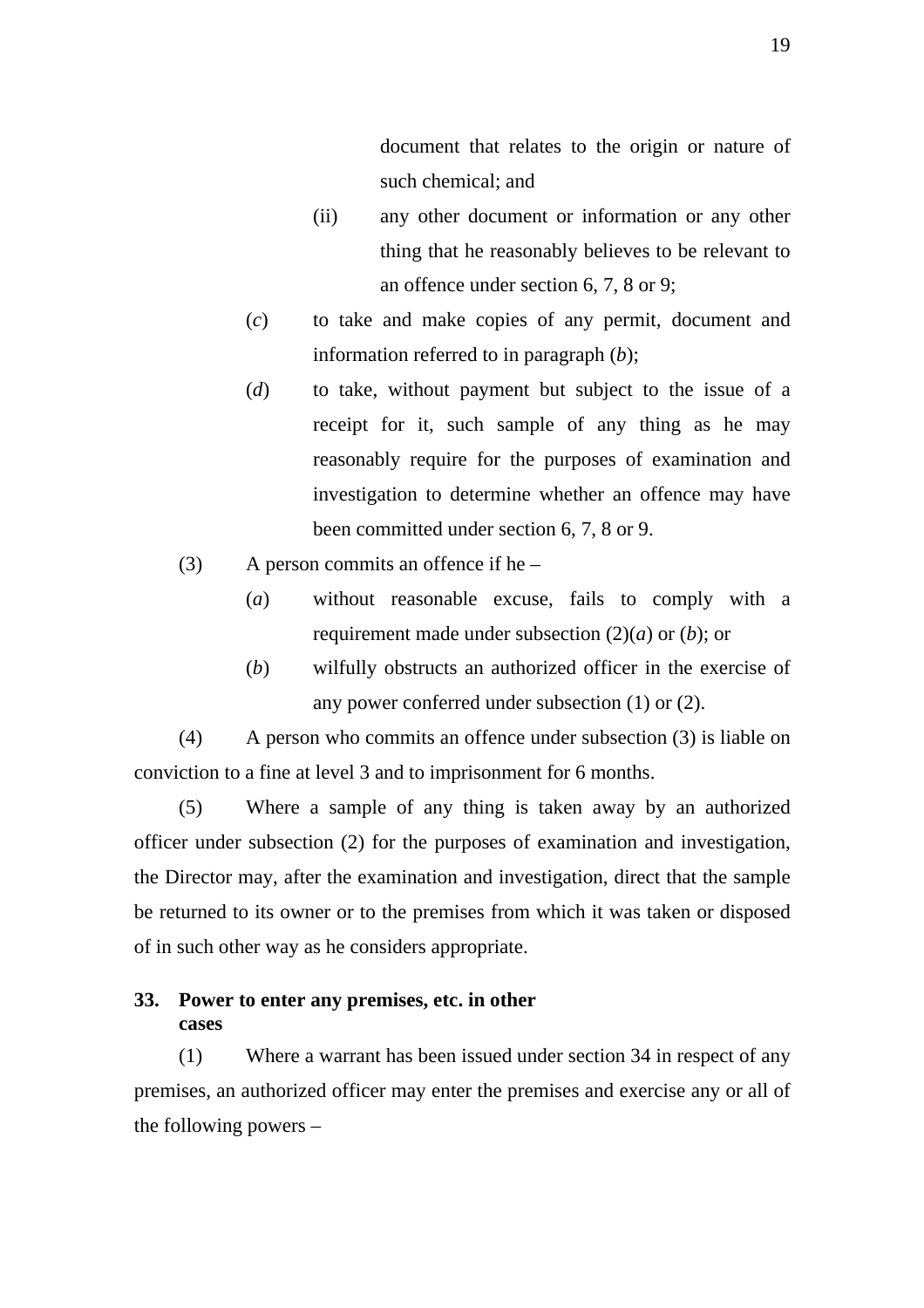- (*a*) to stop and search any person found at the premises whom he reasonably believes to have committed or is committing an offence under section 6, 7, 8 or 9;
- (*b*) to require the production of, inspect and examine
	- (i) any thing that is or he reasonably believes to be a scheduled chemical; or
	- (ii) any thing that contains or he reasonably believes to contain any such chemical, including any thing that he reasonably believes to have any such chemical as its part;
- (*c*) to require the production or provision of, inspect and examine –
	- (i) any permit or other document to which any scheduled chemical relates, including any document that relates to the origin or nature of such chemical; and
	- (ii) any other document or information or any other thing that he reasonably believes to be or contain evidence of the commission of an offence under section 6, 7, 8 or 9;
- (*d*) to take and make copies of any permit, document and information referred to in paragraph (*c*);
- (*e*) to seize, remove and detain any thing that he reasonably believes to be or contain evidence of the commission of an offence under section 6, 7, 8 or 9.
- (2) A person commits an offence if he  $-$ 
	- (*a*) without reasonable excuse, fails to comply with a requirement made under subsection (1)(*b*) or (*c*); or
	- (*b*) wilfully obstructs an authorized officer in the exercise of any power conferred under subsection (1).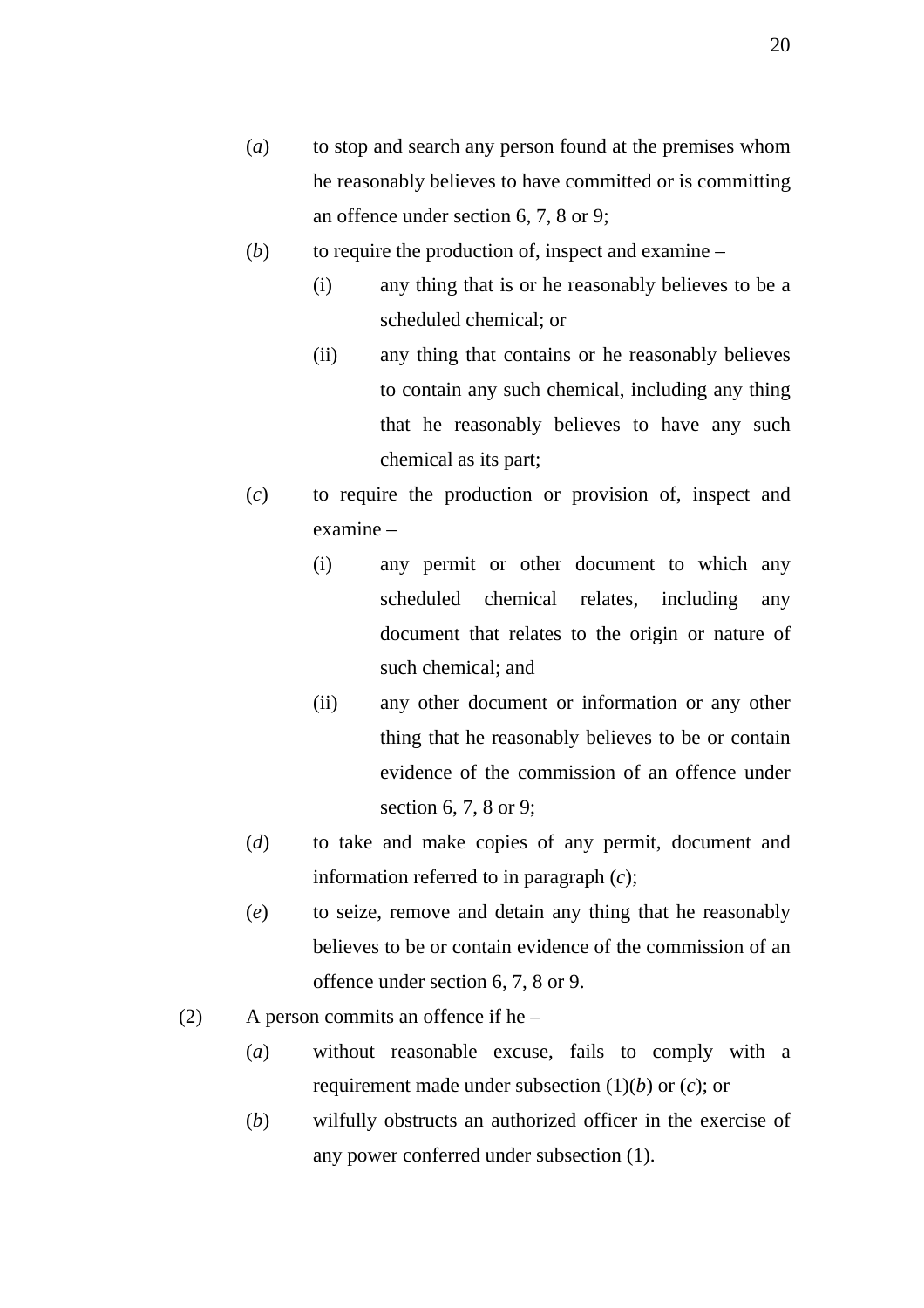(3) A person who commits an offence under subsection (2) is liable on conviction to a fine at level 3 and to imprisonment for 6 months.

### **34. Warrants to be obtained for exercising powers under section 33**

(1) A court may issue a warrant in respect of any premises if it is satisfied by information on oath that there are reasonable grounds for believing that  $-$ 

- (*a*) an offence under section 6, 7, 8 or 9 has been or is being committed at the premises; or
- (*b*) there is or may be at the premises any thing that is or contains, or is likely to be or contain, evidence of the commission of an offence under section 6, 7, 8 or 9.

(2) A warrant issued under subsection (1) may authorize an authorized officer –

- (*a*) to enter, by force if necessary, and search the premises specified in the information; and
- (*b*) to take with him such assistants as may be necessary.

(3) A warrant issued under subsection (1) continues in force until the purpose for which the entry is necessary has been satisfied.

# **35. Production of proof of identity**

Before or on exercising a power conferred by this Part, an authorized officer shall produce written evidence as to his identity.

### **36. Search by same sex**

A person may only be searched under section  $33(1)(a)$  by another person of the same sex.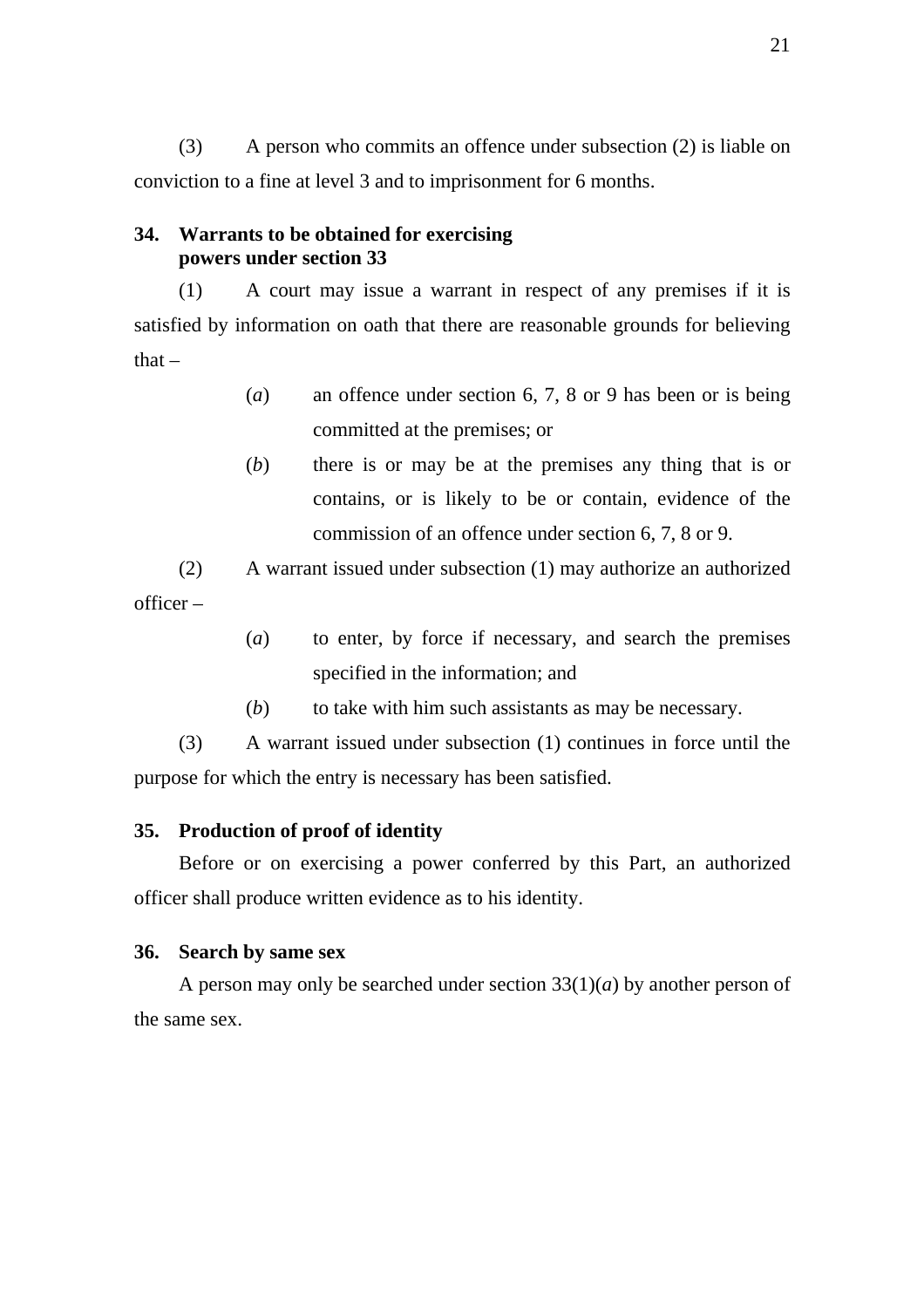# **37. Forfeiture of things seized by authorized officers**

(1) If an offence is prosecuted under section 6, 7, 8 or 9, the court may, on its own motion or on application, order any scheduled chemical, any thing of which the chemical is a part, or any container used for containing the chemical or thing, which is seized under section  $33(1)(e)$  –

- (*a*) to be returned to its owner or the person from whom it was seized; or
- (*b*) to be forfeited to the Government.
- (2) Where an order is made under subsection  $(1)(b)$ 
	- (*a*) any thing that is forfeited to the Government under the order is to be regarded as the property of the Government and is free from all rights of any other person; and
	- (*b*) the Director may dispose of it in such manner as he considers appropriate.

(3) In any proceedings for the making of an order under subsection (1), any statement or other indication concerning the nature of any scheduled chemical which is displayed on or affixed in any manner to –

- (*a*) the chemical:
- (*b*) any thing of which the chemical is a part; or

(*c*) the container used for containing the chemical or that thing, at the time when the chemical or that thing was seized is to be regarded, in the absence of evidence to the contrary, as a true description of the chemical.

(4) This section applies whether or not a person is convicted of an offence under section 6, 7, 8 or 9.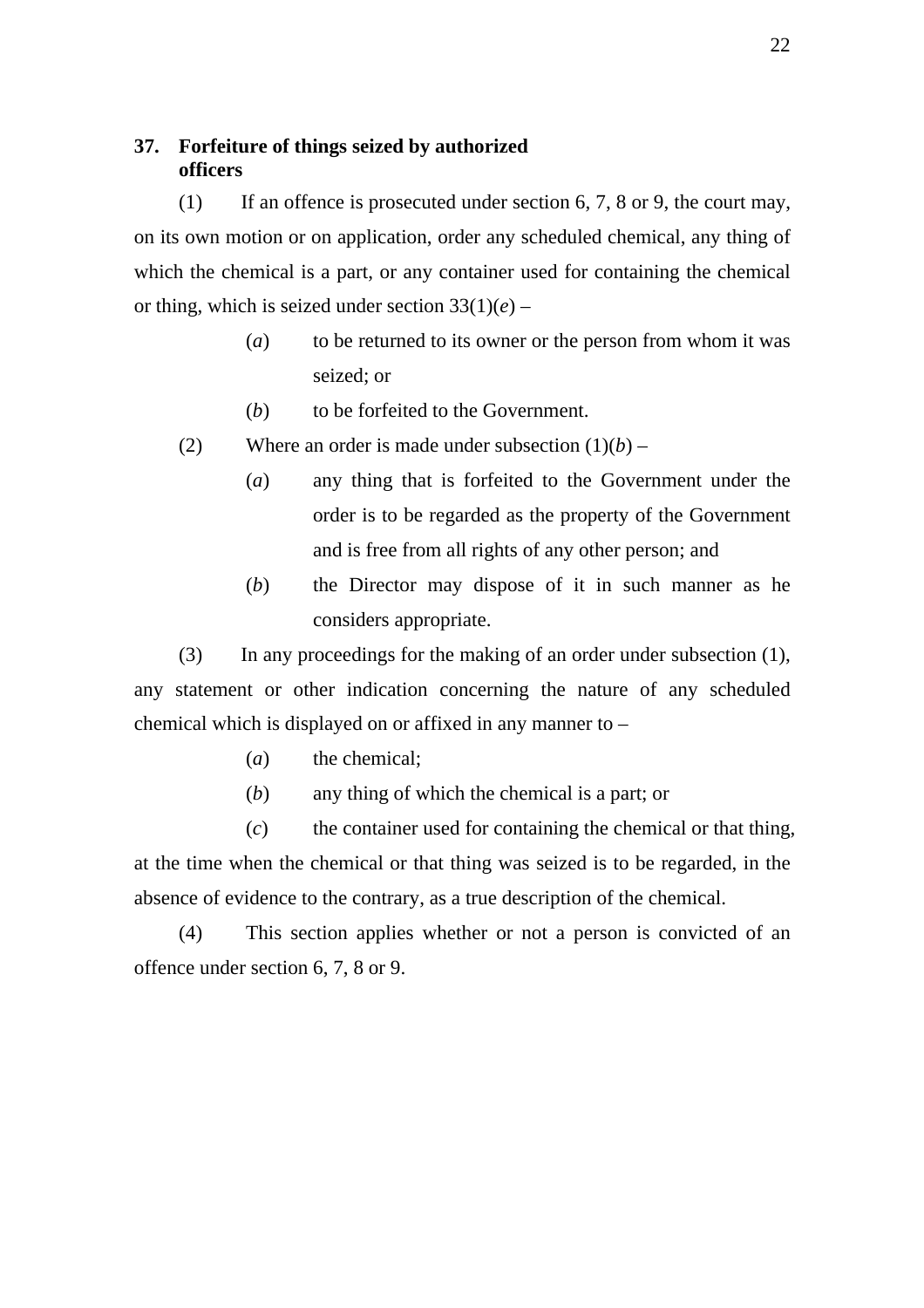# PART 6

## MISCELLANEOUS PROVISIONS

#### **38. Appointment of authorized officers**

The Director may in writing appoint any public officer to be an authorized officer for the purposes of this Ordinance.

# **39. Director's power to issue duplicates of permits**

(1) If a permit is lost, destroyed or defaced, the Director may, on an application that complies with any regulation made under section 45, and subject to the compliance by the applicant with any other requirement imposed under or by virtue of any such regulation in relation to the application, issue to the permit holder a duplicate permit to replace the original permit.

(2) A duplicate permit has the same effect as the original permit and is to be regarded as having been issued under section 10(1).

(3) On the issue of a duplicate permit, the original permit ceases to be valid.

(4) When making an application for a duplicate permit, the permit holder shall return the original permit to the Director if it is available to him.

(5) The Director may refuse to issue a duplicate permit to the permit holder if he does not return the original permit under subsection (4).

(6) Where the permit holder is not required to return the original permit under subsection (4) because it is not available to him at the time of making the application, if –

- (*a*) the original permit becomes available to him at any time after the application is made; and
- (*b*) the application has not been withdrawn by him or refused by the Director,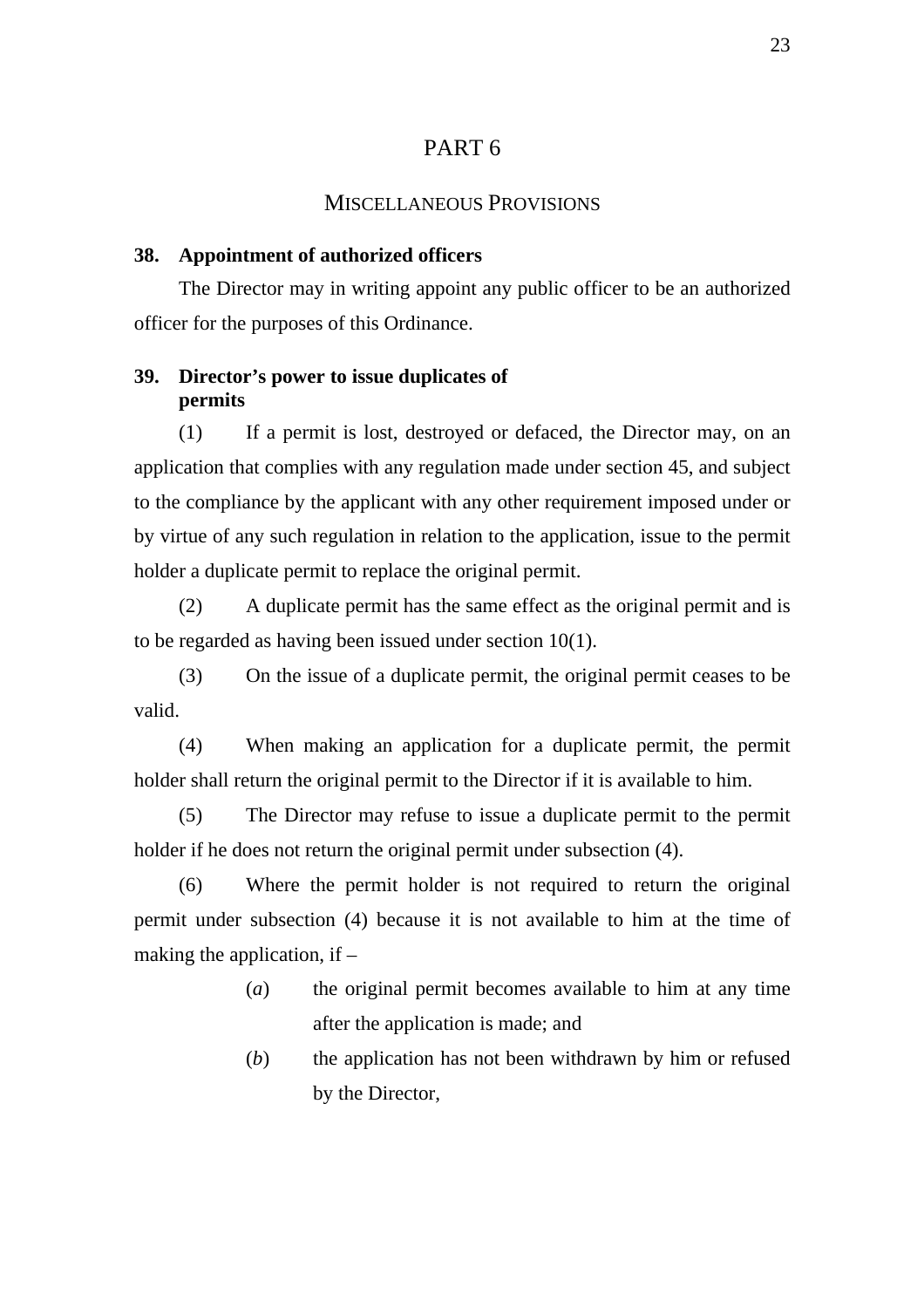the permit holder shall, as soon as practicable after the original permit becomes available to him, report this fact to the Director and shall take all reasonable steps to obtain possession of the permit and return it as soon as practicable to the Director.

# **40. Provision of false or inaccurate information, etc.**

(1) A person commits an offence if he, in purported compliance with a requirement imposed under this Ordinance to produce any document or provide any information –

- (*a*) produces any document or provides any information that he knows to be misleading, false or inaccurate in a material particular;
- (*b*) recklessly produces any document or provides any information that is misleading, false or inaccurate in a material particular; or
- (*c*) produces any document or provides any information that he has no reasonable ground to believe to be true or accurate.

(2) A person commits an offence if he, when required to produce any document or provide any information in respect of any matter to an authorized officer in the exercise of his powers under this Ordinance, withholds the document or information.

(3) A person who commits an offence under subsection (1) or (2) is liable on conviction to a fine at level 3 and to imprisonment for 6 months.

(4) Notwithstanding anything in the Magistrates Ordinance (Cap. 227), proceedings in respect of an offence alleged to have been committed against this section may be brought within any of the following periods which expires earlier –

(*a*) 2 years after the alleged commission of the offence; or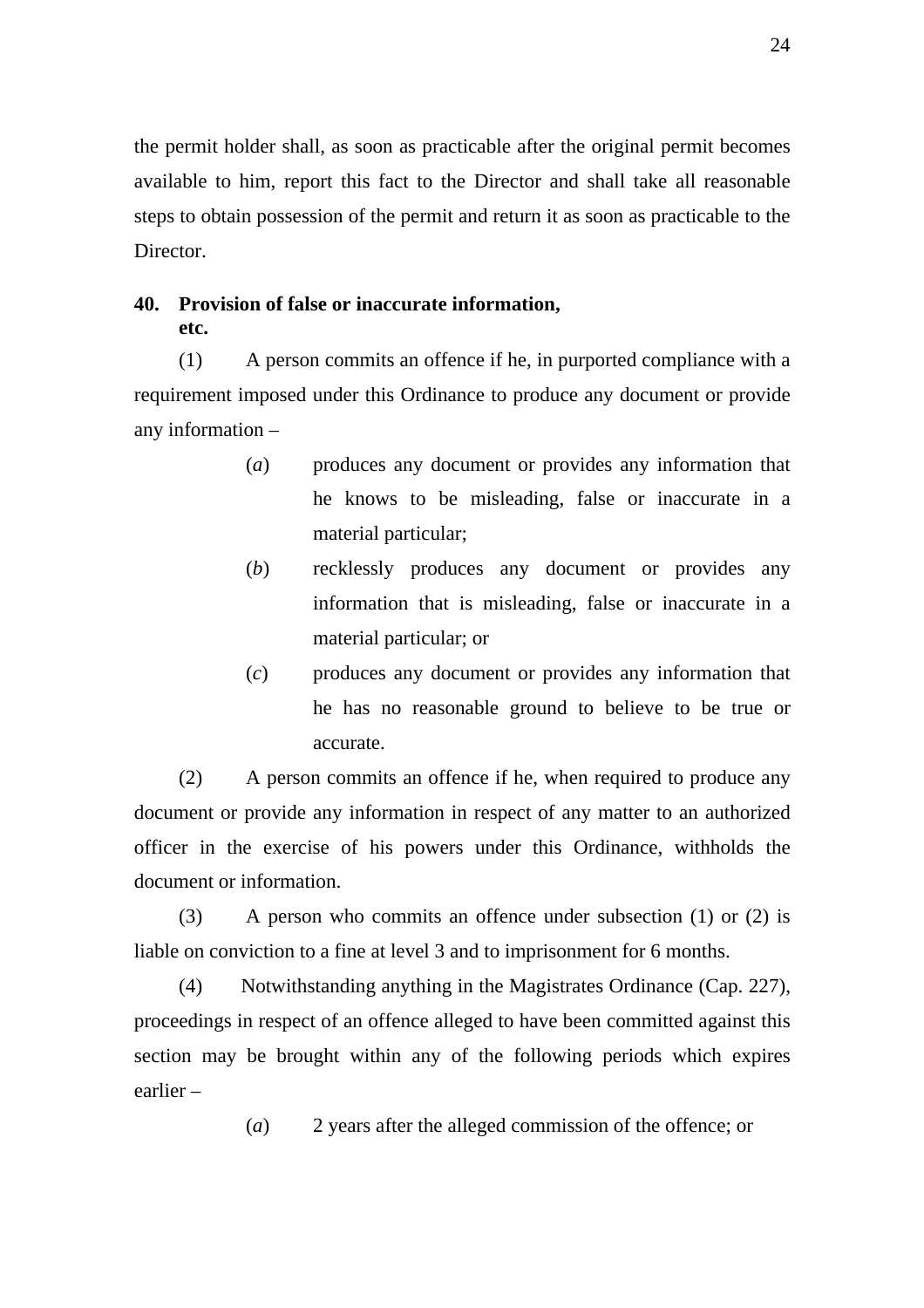(*b*) 6 months after the first discovery of the alleged commission of the offence by the Director.

### **41. Proceedings for or in connection with acts of employees**

In any proceedings against a person under this Ordinance for or in connection with an act of his employee –

- (*a*) it is not a defence for that person to show that his employee acted without his authority; and
- (*b*) in the absence of evidence to the contrary, any material fact that is known to the employee is to be regarded as having been known to the employer.

## **42. Appeals to Administrative Appeals Board**

A person aggrieved by a decision of the Director relating to –

- (*a*) the refusal of an application for the issue or renewal of a permit under section 10;
- (*b*) the variation of the conditions of a permit under section 13 by the Director on his own initiative;
- (*c*) the refusal of an application for the variation of the conditions of a permit under section 13;
- (*d*) the cancellation of a permit under section 19;
- (*e*) the refusal of an application for the variation of the directions given by the Director under section 23; or
- (*f*) the suspension of a permit under section 27,

may appeal to the Administrative Appeals Board against that decision.

### **43. Admissibility of documents, etc.**

A document purporting to be a document given or issued by the Secretary or the Director and purporting to be signed by him or a public officer authorized by him in that behalf is admissible in evidence in any proceedings without further proof and, in the absence of evidence to the contrary –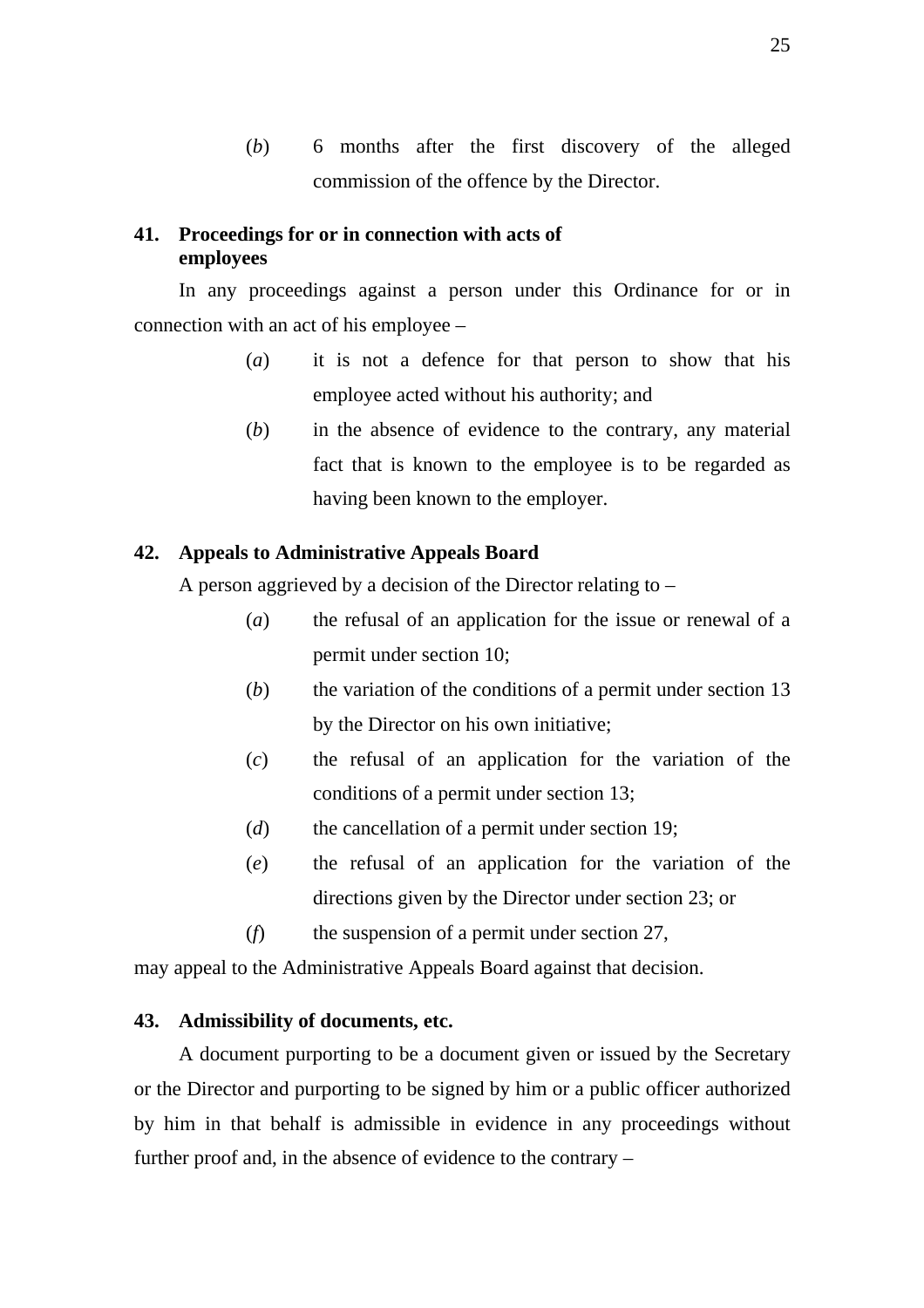- (*a*) is to be regarded as a document given or issued by the Secretary or the Director (as the case may be) and as so signed; and
- (*b*) is evidence of the facts stated in it.

# **44. Service of notices, etc.**

A notice or other document (however described) required or permitted to be served or sent (however described) under this Ordinance is to be regarded as having been duly served or sent if –

- (*a*) in the case of the Director
	- (i) it is delivered to him at his principal office; or
	- (ii) it is sent to him by registered post addressed to him at his principal office;
- (*b*) in the case of an individual
	- (i) it is delivered to the individual by personal service; or
	- (ii) it is sent to the individual by registered post addressed to the individual at the individual's last known address; or
- (*c*) in the case of a body corporate
	- (i) it is delivered to any place in Hong Kong at which the body carries on business and giving it to a person apparently concerned in the management of, or apparently employed by, the body; or
	- (ii) it is sent to the body by registered post addressed to the body at the body's last known address.

# **45. Power of Secretary to make regulations – General**

(1) The Secretary may make regulations for the better carrying out of the provisions of this Ordinance.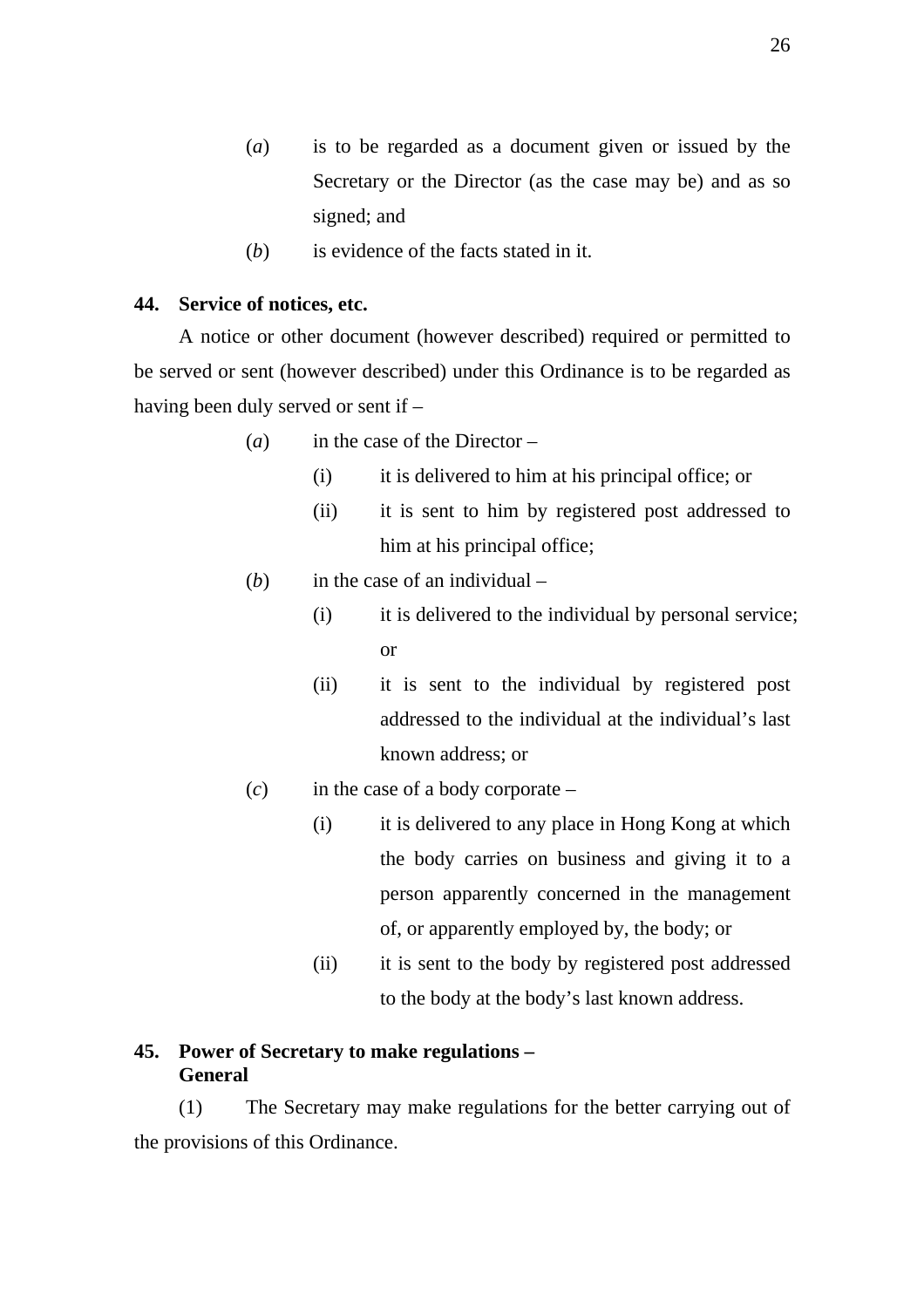(2) Without affecting the generality of subsection (1), the Secretary may by regulation –

- (*a*) provide for
	- (i) applications for the issue or renewal of permits, including the information, particulars and documents to be supplied in respect of such applications and the period within which such applications are to be made;
	- (ii) applications for the variation of the conditions of permits, including the information, particulars and documents to be supplied in respect of such applications and the period within which such applications are to be made;
	- (iii) applications for the variation of the directions of the Director regarding the disposal of scheduled chemicals, including the information, particulars and documents to be supplied in respect of such applications and the period within which such applications are to be made; and
	- (iv) applications for duplicates of permits, including the information, particulars and documents to be supplied in respect of such applications and the period within which such applications are to be made;
- (*b*) provide for the imposition of requirements by the Director in relation to the applications referred to in paragraph (*a*);
- (*c*) provide for the duration of permits;
- (*d*) require fees to be paid in respect of the applications referred to in paragraph (*a*) and any other matter provided for in this Ordinance;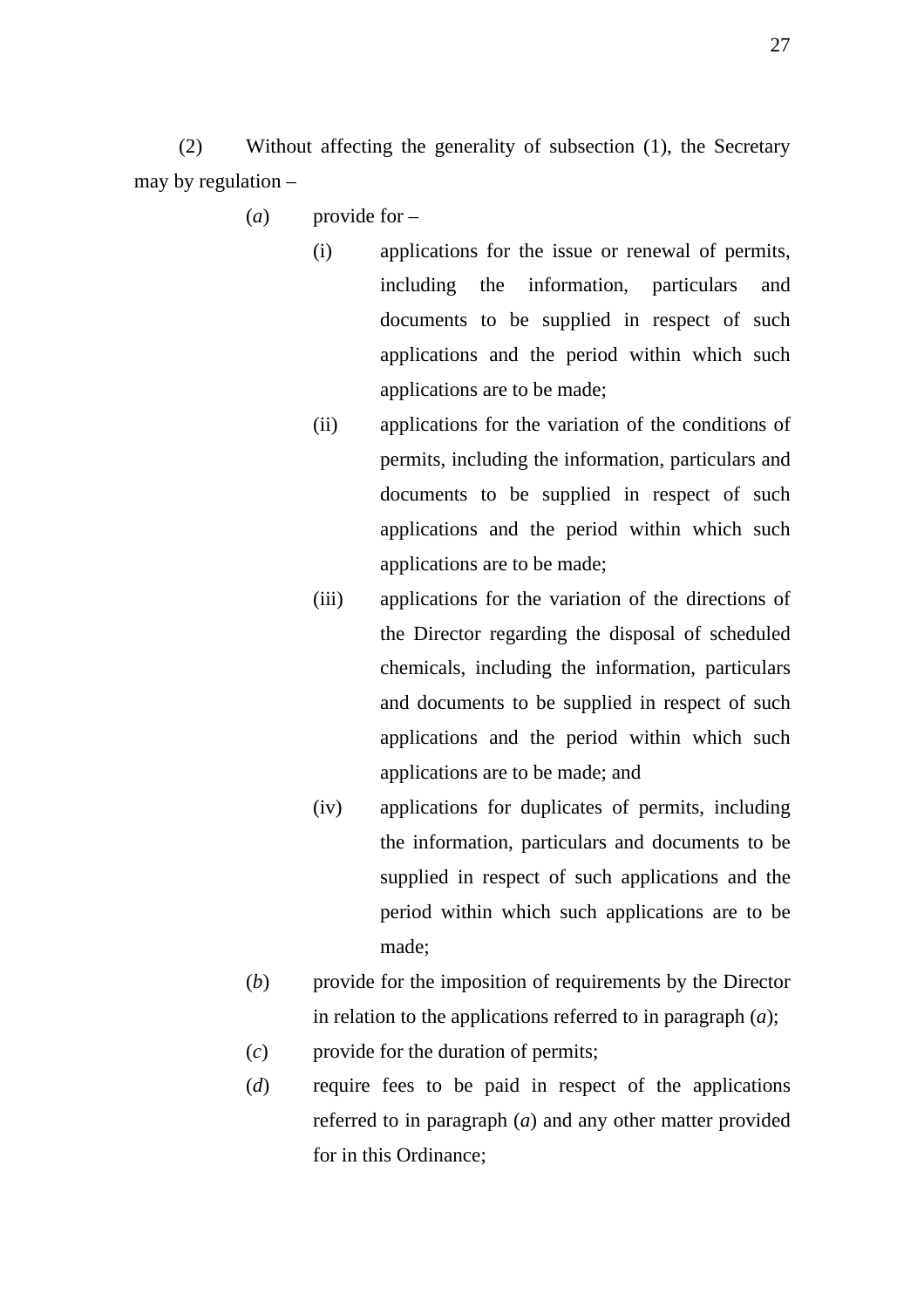- (*e*) prescribe anything which is to be or may be prescribed under any regulation made under this section; and
- (*f*) provide for incidental, consequential and transitional provisions that are necessary or expedient in consequence of the regulations.
- (3) A regulation made under this section may
	- (*a*) make different provisions for
		- (i) different classes, kinds or descriptions of chemicals; and
		- (ii) different purposes, circumstances or cases; and
	- (*b*) provide that a contravention of the regulation shall be an offence and may, in respect of the offence, provide for a penalty of a fine not exceeding level 3 and imprisonment for 1 year.

# **46. Power of Secretary to make regulations – Fees**

(1) The Secretary may by regulation prescribe the fees payable under this Ordinance.

(2) Without affecting the generality of section 29 of the Interpretation of General Clauses Ordinance (Cap. 1), a regulation made under subsection (1) may make different provisions for –

- (*a*) different classes, kinds or descriptions of chemicals; and
- (*b*) different purposes, circumstances or cases.

#### **47. Exemptions**

(1) The Secretary may, in any particular case, exempt in writing any person or chemical, or any class of persons or chemicals, from any provision of this Ordinance.

(2) An exemption under this section may be granted subject to such conditions as the Secretary considers appropriate.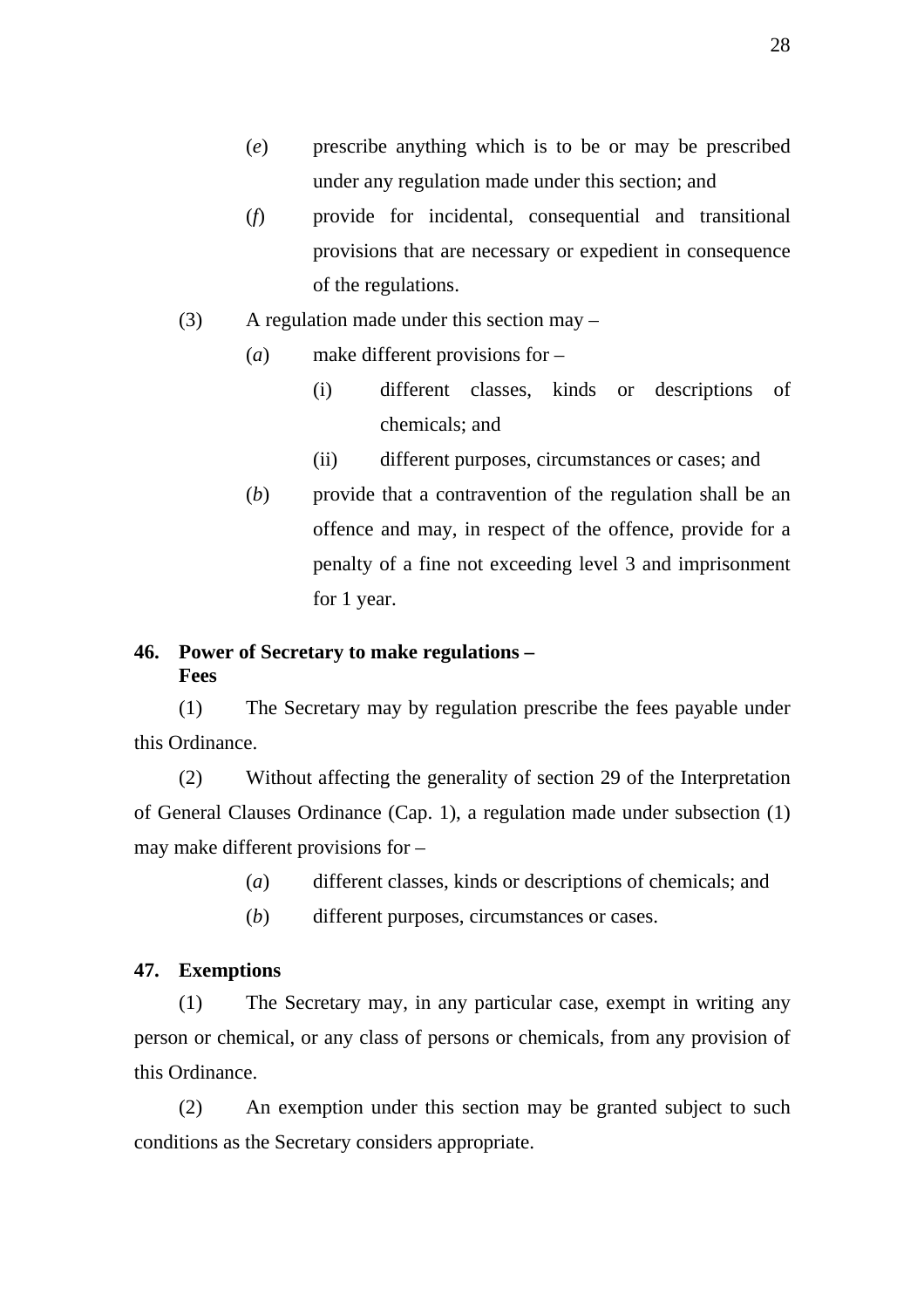(3) When considering whether to grant any exemption under subsection (1), or the exemption to be granted under that subsection, the Secretary is to have regard to the requirements under the Rotterdam Convention and the Stockholm Convention.

(4) The Secretary may not grant any exemption that is inconsistent with any of the requirements under the Rotterdam Convention and the Stockholm Convention.

#### **48. Delegation**

(1) The Secretary may in writing delegate any of his functions under section 47 to a public officer.

(2) The Director may in writing delegate any of his functions under this Ordinance, other than the functions under this subsection and section 38, to a public officer.

#### **49. Power of Director to specify forms**

The Director may specify any form to be used for the purposes of any matter provided for under this Ordinance.

#### **50. Power of Secretary to amend Schedules**

The Secretary may by order published in the Gazette amend Schedules 1 and 2.

#### **51. Related amendments**

The enactment specified in Schedule 3 is amended as set out in that Schedule.

SCHEDULE 1 [ss. 2, 3  $\&$  50]

# PART 1

# TYPE 1 CHEMICALS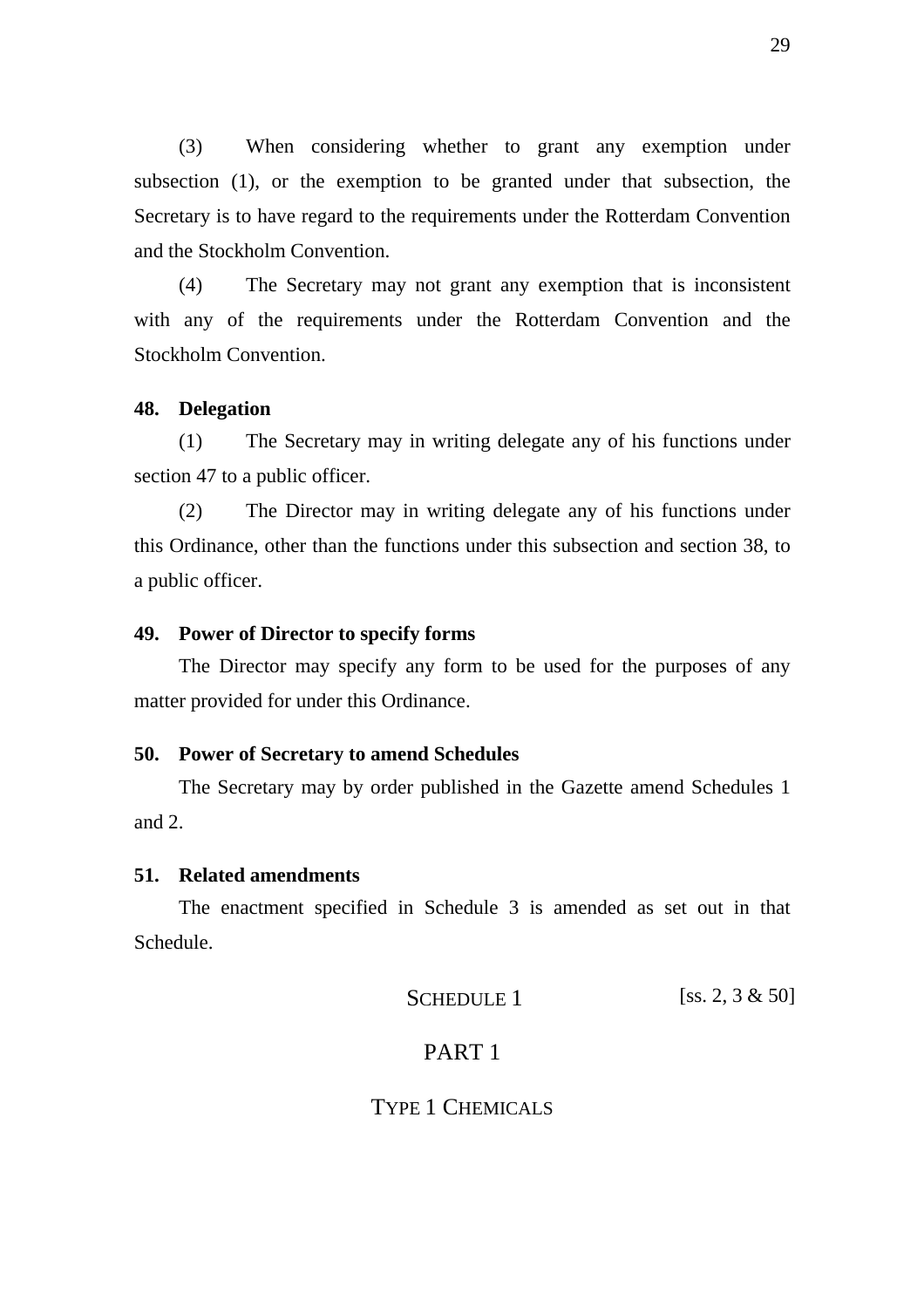|      |                                 | CAS registry   |
|------|---------------------------------|----------------|
| Item | Chemical                        | number         |
|      | 1. Hexachlorobenzene (HCB)      | $118 - 74 - 1$ |
|      | Polychlorinated biphenyls (PCB) | 1336-36-3      |

# PART 2

# EXTENT TO WHICH PART 2 OF ORDINANCE DOES NOT APPLY TO TYPE 1 CHEMICALS

# 1. **Interpretation of this Part**

In this Part, "manufactured product" () means a product that, during its manufacture, is formed into a specific physical shape or design and has an end use function wholly or partly dependent on its shape or design.

# 2. **Limitations on application of sections 7(1), 8(1) and 9(1) of Ordinance to Type 1 chemicals other than polychlorinated biphenyls**

Sections 7(1), 8(1) and 9(1) of this Ordinance do not apply to a Type 1 chemical that is not polychlorinated biphenyls if the chemical is a constituent element of a manufactured product.

# 3. **Limitations on application of sections 7(1), 8(1) and 9(1) of Ordinance to polychlorinated biphenyls**

Sections  $7(1)$ ,  $8(1)$  and  $9(1)$  of this Ordinance do not apply to a Type 1 chemical that is polychlorinated biphenyls if –

- (*a*) the chemical is a constituent element of a manufactured product; and
- (*b*) the concentration of the chemical does not exceed 0.005 per cent (or 50 ppm) and its volume does not exceed 0.05 litre.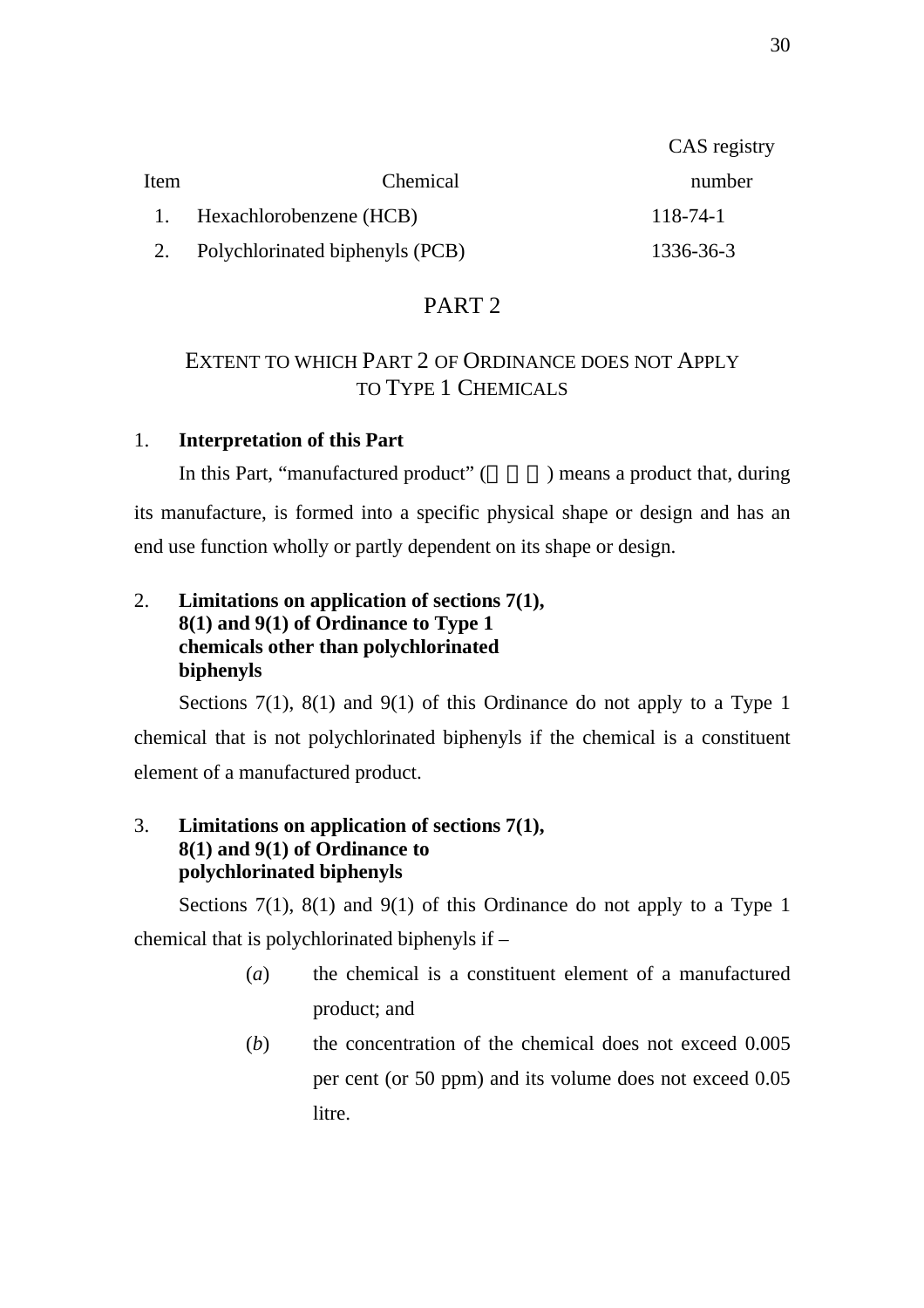# SCHEDULE 2 [ss. 2, 3 & 50]

# PART 1

# TYPE 2 CHEMICALS

|      |                                    | CAS registry  |
|------|------------------------------------|---------------|
| Item | Chemical                           | number        |
| 1.   | Asbestos:                          |               |
|      | actinolite<br>(a)                  | 77536-66-4    |
|      | anthophyllite<br>(b)               | 77536-67-5    |
|      | amosite<br>(c)                     | 12172-73-5    |
|      | crocidolite<br>(d)                 | 12001-28-4    |
|      | tremolite<br>(e)                   | 77536-68-6    |
| 2.   | Polybrominated biphenyls (PBB):    |               |
|      | hexabromobiphenyl<br>(a)           | 36355-01-8    |
|      | octabromobiphenyl<br>(b)           | 27858-07-7    |
|      | decabromobiphenyl<br>(c)           | 13654-09-6    |
| 3.   | Polychlorinated terphenyls (PCT)   | 61788-33-8    |
| 4.   | Tetraethyl lead                    | 78-00-2       |
| 5.   | Tetramethyl lead                   | $75 - 74 - 1$ |
| 6.   | Tris (2,3-dibromopropyl) phosphate | 126-72-7      |

# PART 2

# EXTENT TO WHICH PART 2 OF ORDINANCE DOES NOT APPLY TO TYPE 2 CHEMICALS

# 1. **Interpretation of this Part**

In this Part –

"article in transit"  $($   $)$  has the meaning assigned to it in section 2 of the Import and Export Ordinance (Cap. 60);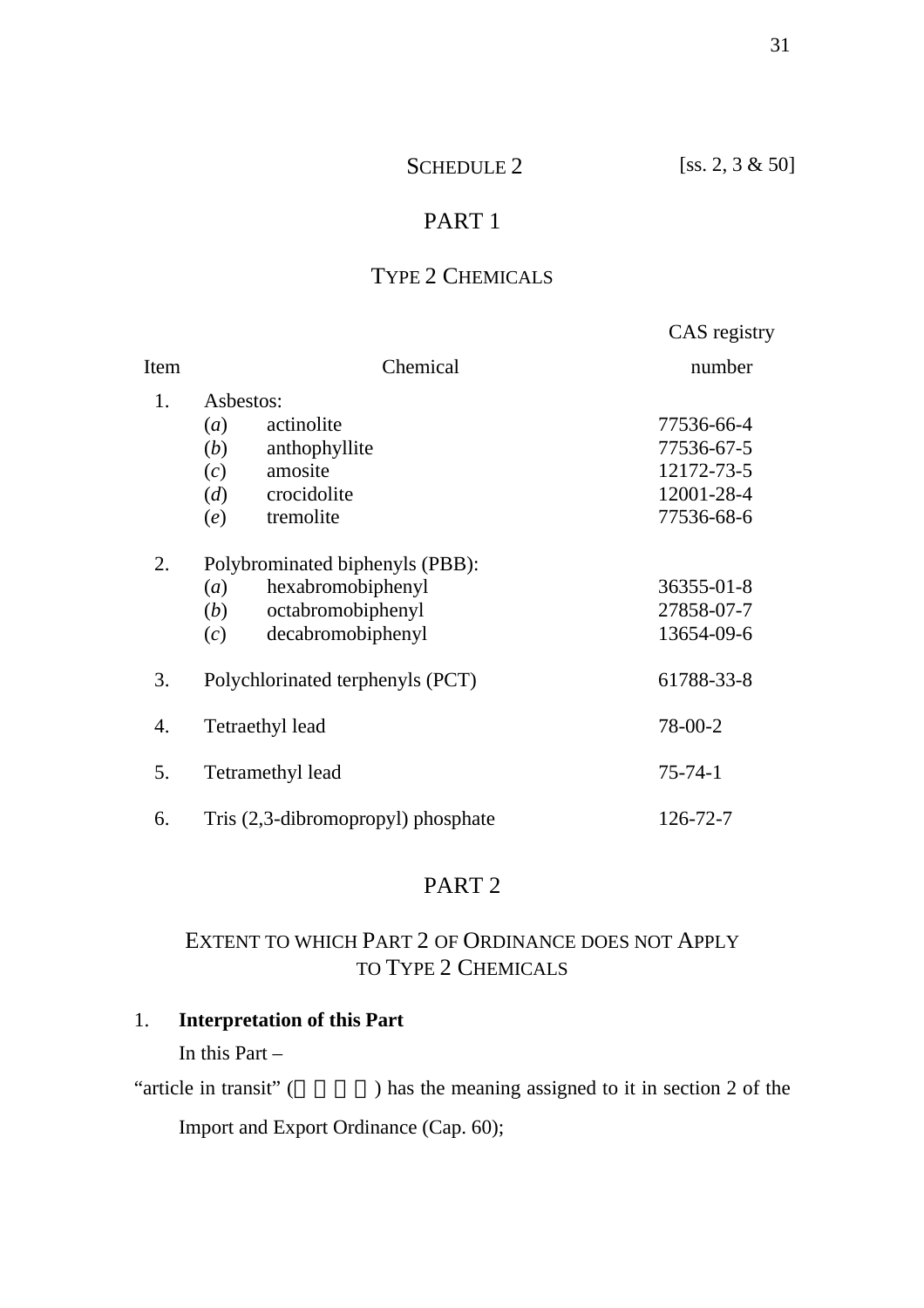"manufactured product" () means a product that, during its manufacture, is formed into a specific physical shape or design and has an end use function wholly or partly dependent on its shape or design.

# 2. **Limitations on application of sections 6(1), 7(1), 8(1) and 9(1) of Ordinance to Type 2 chemicals**

(1) Sections  $6(1)$ ,  $7(1)$ ,  $8(1)$  and  $9(1)$  of this Ordinance do not apply to a Type 2 chemical if the chemical is, or is a part of, any of the following things –

- (*a*) any food as defined in section 2(1) of the Public Health and Municipal Services Ordinance (Cap. 132);
- (*b*) any additive as defined in regulation 2(1) of the Food and Drugs (Composition and Labelling) Regulations (Cap. 132 sub. leg. W);
- (*c*) any pharmaceutical product as defined in section 2(1) of the Pharmacy and Poisons Ordinance (Cap. 138);
- (*d*) any radioactive substance as defined in section 2 of the Radiation Ordinance (Cap. 303);
- (*e*) any waste as defined in section 2(1) of the Waste Disposal Ordinance (Cap. 354);
- (*f*) any chemical weapons as defined in section 2(1) of the Chemical Weapons (Convention) Ordinance (Cap. 578);
- (*g*) any thing listed in Schedules I or II of the Single Convention on Narcotic Drugs, 1961 which was adopted on 30 March 1961, as amended by the 1972 Protocol Amending the Single Convention on Narcotic Drugs, 1961 which was adopted on 24 March 1972; or
- (*h*) any thing listed in the Convention on Psychotropic Substances, 1971 which was adopted on 21 February 1971.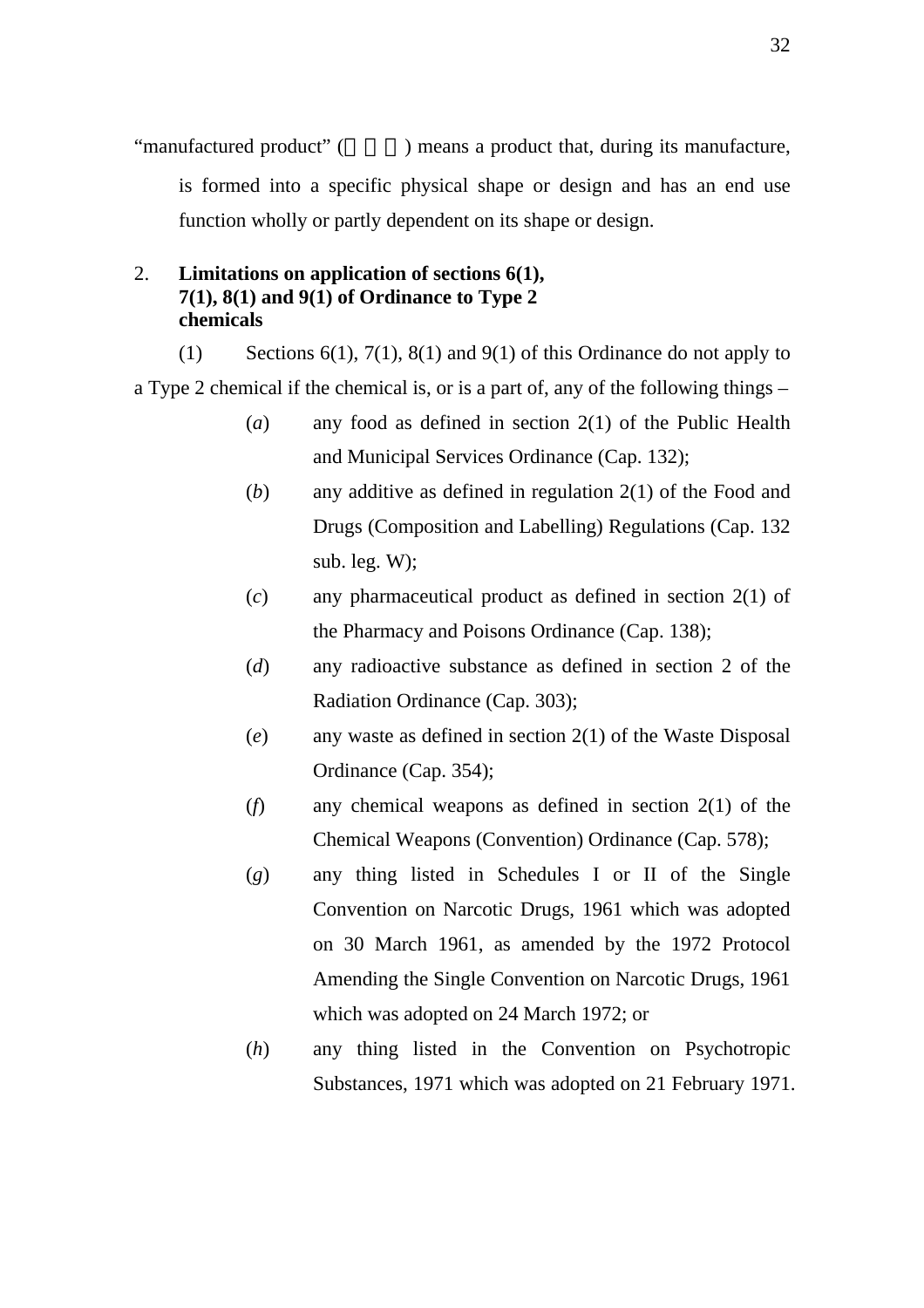(2) Sections 7(1), 8(1) and 9(1) of this Ordinance do not apply to a Type 2 chemical if the chemical is a constituent element of a manufactured product.

(3) Sections 7(1) and 8(1) of this Ordinance do not apply to a Type 2 chemical if the chemical is, or is a part of, an article in transit.

$$
SCHEDULE 3 \t\t\t [s. 51]
$$

# RELATED AMENDMENTS

#### 1. **First Schedule amended**

The First Schedule to the Import and Export (General) Regulations (Cap. 60 sub. leg. A) is amended, in Part I, by adding  $-$ 

- "9. Any chemical to which section 8 of the Hazardous Chemicals Control Ordinance ( of 2006) applies under section 3 of that Ordinance.
	- 10. Any article that has as its part any chemical to which section 8 of the Hazardous Chemicals Control Ordinance ( of 2006) applies under section 3 of that Ordinance.".

### 2. **Second Schedule amended**

The Second Schedule is amended, in Part I, by adding –

| "7. | Any chemical to which section 7 | All places outside |
|-----|---------------------------------|--------------------|
|     | of the Hazardous Chemicals      | Hong Kong.         |
|     | Control Ordinance ( of 2006)    |                    |
|     | applies under section 3 of that |                    |
|     | Ordinance.                      |                    |

8. Any article that has as its part any chemical to which section 7 of the Hazardous Chemicals Control All places outside Hong Kong.".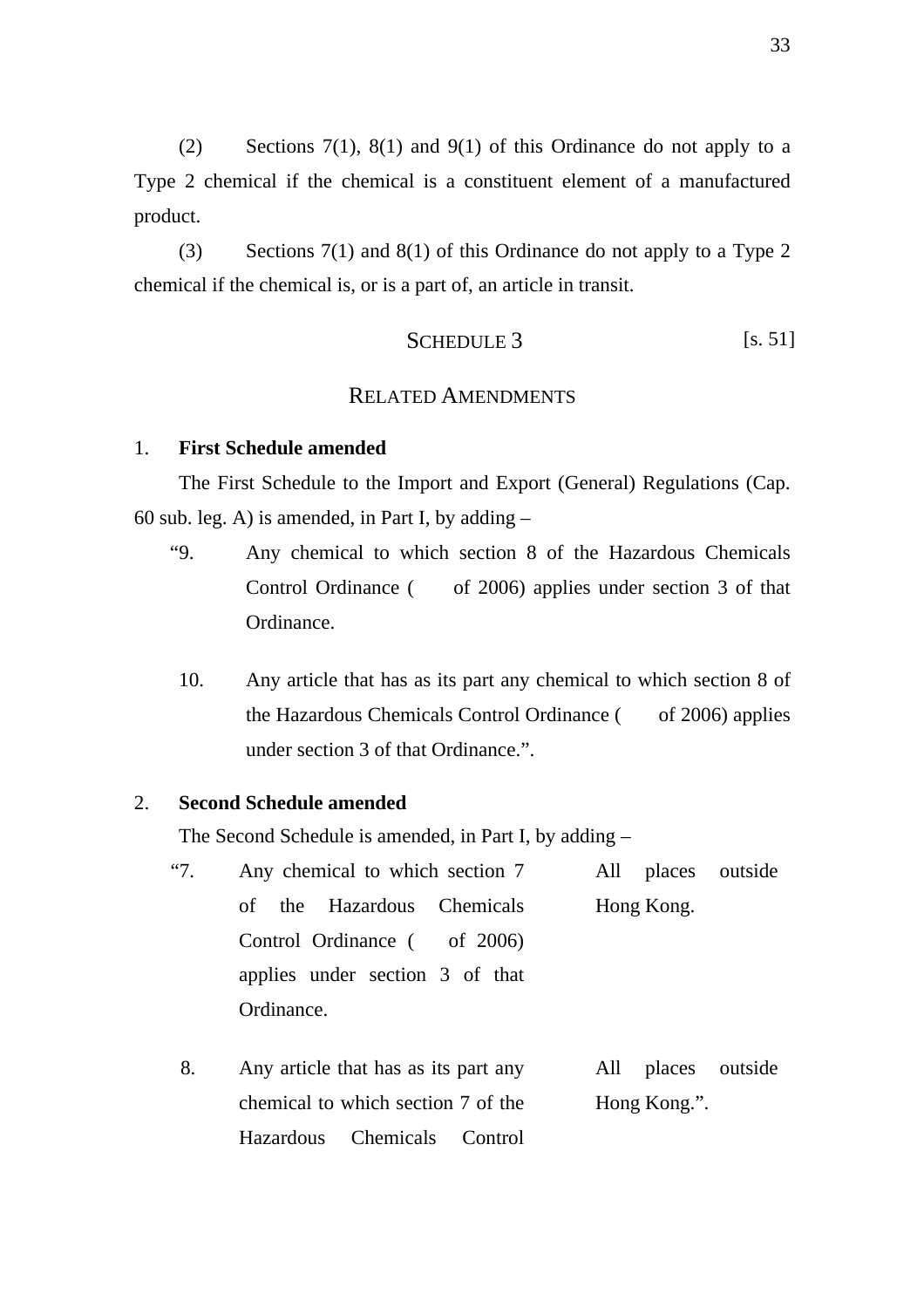Ordinance ( of 2006) applies under section 3 of that Ordinance.

#### **Explanatory Memorandum**

 The main purpose of this Bill is to regulate the manufacture, export, import and use of chemicals that are not pesticides and have potentially harmful or adverse effects on human health or the environment ("non-pesticide hazardous chemicals"), including such chemicals that are subject to the regulation of the Rotterdam Convention on the Prior Informed Consent Procedure for Certain Hazardous Chemicals and Pesticides in International Trade which was adopted on 10 September 1998 or the Stockholm Convention on Persistent Organic Pollutants which was adopted on 22 May 2001.

- 2. Part 1 (clauses 1 to 5) contains preliminary provisions. In particular
	- (*a*) clause 2 defines certain terms used in the Bill;
	- (*b*) clause 3 provides for the application of the Bill to a nonpesticide hazardous chemical that is specified in Part 1 of Schedule 1 or 2 to the Bill ("scheduled chemical"), although it further provides that the Bill does not apply to a scheduled chemical to the extent as provided in Part 2 of those Schedules; and
	- (*c*) clause 4 provides that the Bill (if enacted) binds the HKSAR Government.

3. Part 2 (clauses 6 to 9) deals with the restrictions on the manufacture, export, import and use of scheduled chemicals. That Part provides that except under and in accordance with a permit, a person is not allowed to manufacture, export, import or use any scheduled chemical, or cause any such chemical to be manufactured, exported or imported. It also provides that a contravention of the relevant provision is an offence and provides for the penalty in respect of the offence.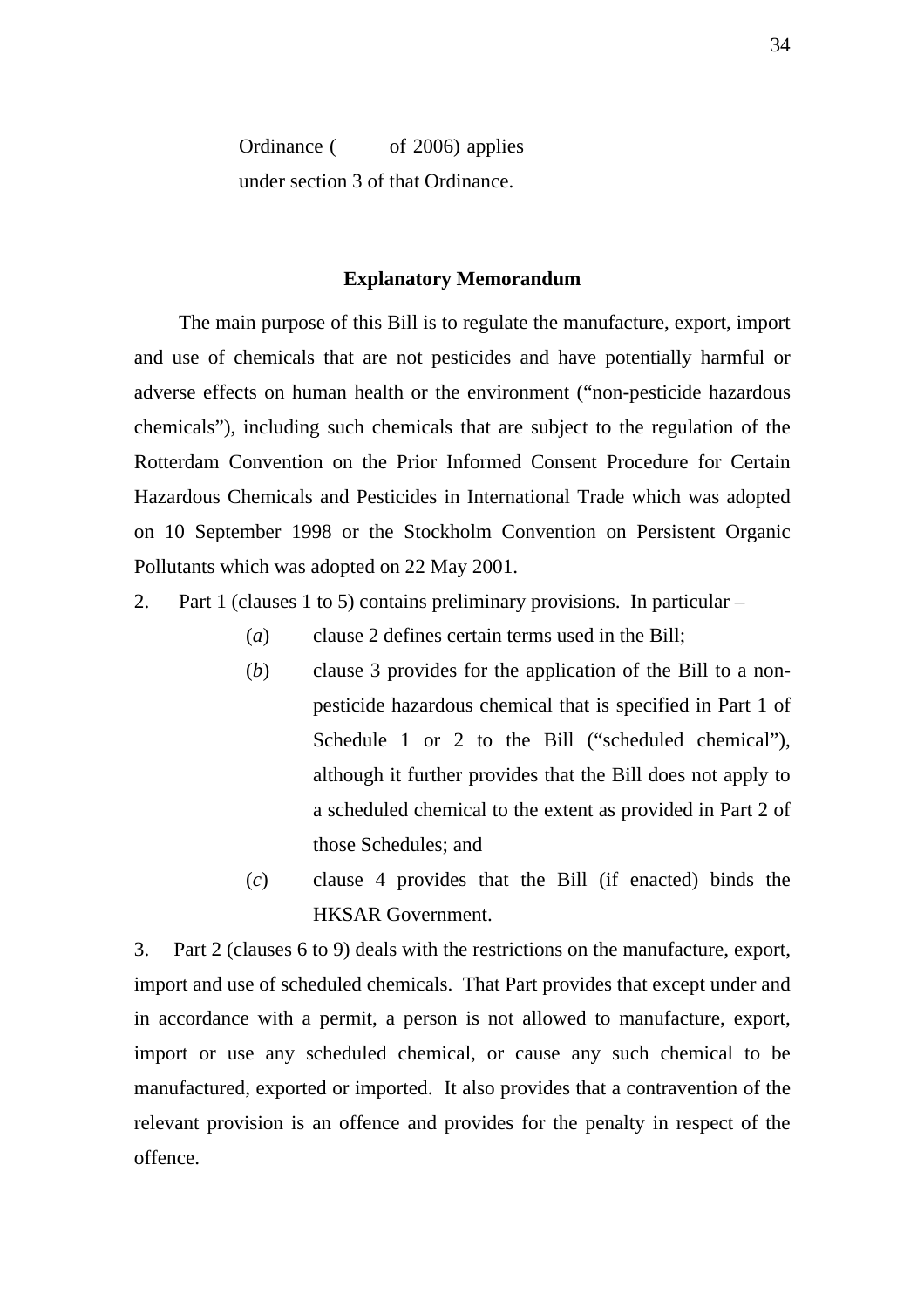4. Part 3 (clauses 10 to 18) deals with matters relating to permits. In particular –

- (*a*) clause 10 provides for the issue and renewal of a permit;
- (*b*) clause 11 empowers the Director of Environmental Protection ("the Director") to impose conditions on a permit;
- (*c*) clause 12 provides for the refusal by the Director of any application for a permit;
- (*d*) clause 13 empowers the Director to vary the conditions of a permit;
- (*e*) clause 14 imposes a duty on the Director to notify the permit holder of the Director's decision regarding the variation of the conditions of his permit;
- (*f*) clause 16 provides for the return of a permit to the Director after the variation of the conditions of the permit takes effect;
- (*g*) clause 17 empowers the Director to issue a permit, with its conditions varied, to the permit holder; and
- (*h*) clause 18 provides that a contravention of a permit condition that falls within a description specified in clause 11(1) is an offence and provides for the penalty in respect of the offence.

5. Part 4 (clauses 19 to 31) deals with the cancellation and suspension of permits. In particular –

- (*a*) clause 19 empowers the Director to cancel a permit;
- (*b*) clause 21 provides for the return of a permit to the Director on its cancellation;
- (*c*) clause 22 empowers the Director to give directions regarding the disposal of any scheduled chemical when a permit is cancelled by him;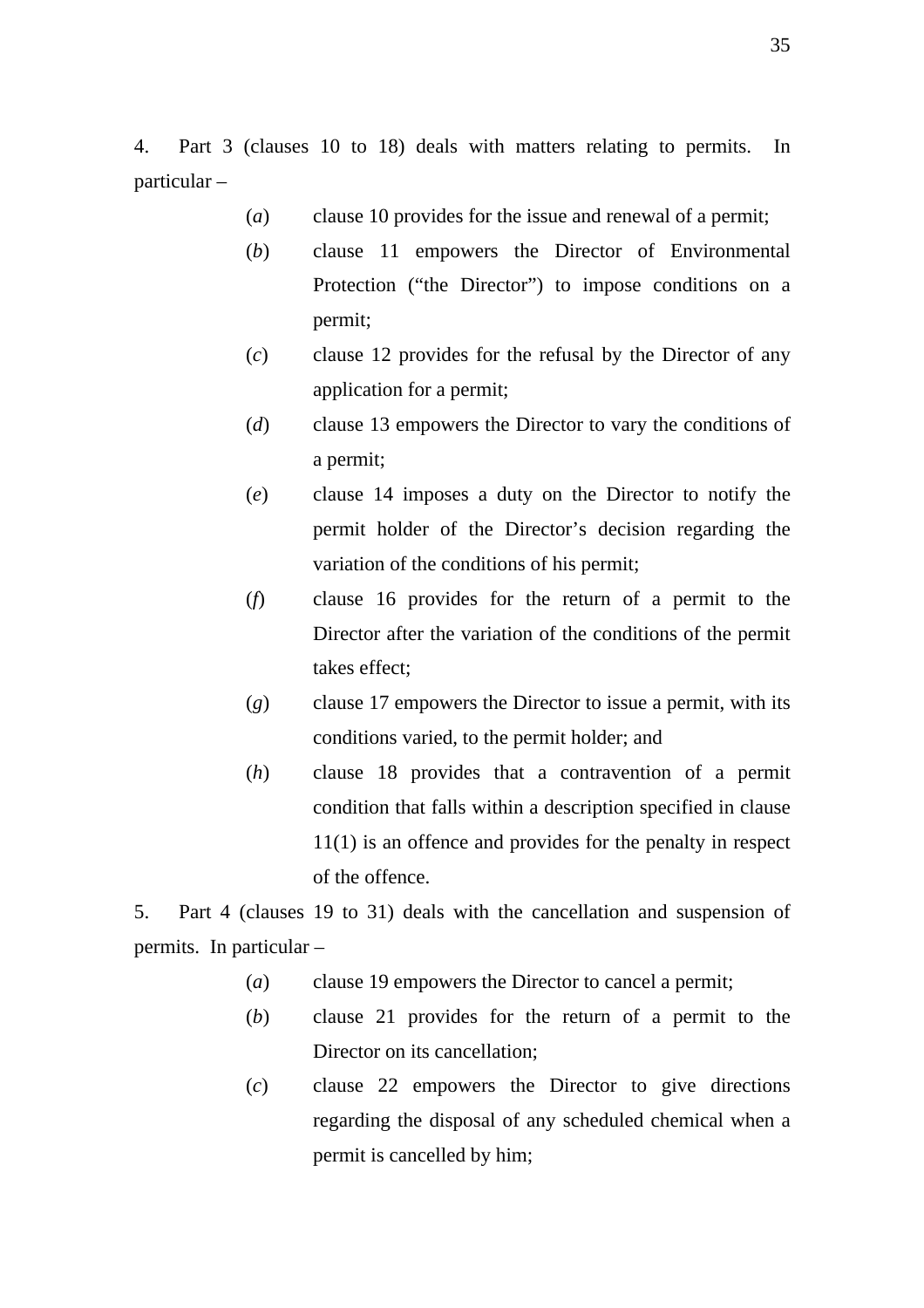- (*d*) clause 23 empowers the Director to vary such directions;
- (*e*) clause 24 imposes a duty on the Director to notify the permit holder as to whether he decides to vary such directions;
- (*f*) clause 26 provides that a failure to comply with any such directions is an offence and provides for the penalty in respect of the offence;
- (*g*) clause 27 empowers the Director to suspend a permit;
- (*h*) clause 29 provides for the return of a permit to the Director on its suspension; and
- (*i*) clause 30 provides for the return of a permit to the permit holder after the expiry of the suspension period.

6. Part 5 (clauses 32 to 37) deals with the enforcement powers of the Director and any other authorized officer appointed by him under the Bill. In particular –

- (*a*) clause 32 confers certain powers on an authorized officer to enable him to carry out any routine inspection;
- (*b*) clause 33 confers certain powers on an authorized officer who has obtained a warrant from the court to enter any premises;
- (*c*) clause 34 empowers the court to issue such a warrant to an authorized officer; and
- (*d*) clause 37 deals with the forfeiture of things seized by an authorized officer.
- 7. Part 6 (clauses 38 to 51) contains miscellaneous provisions. In particular
	- (*a*) clause 38 empowers the Director to appoint any public officer to be an authorized officer for the purposes of the Bill;
	- (*b*) clause 39 empowers the Director to issue a duplicate of a permit;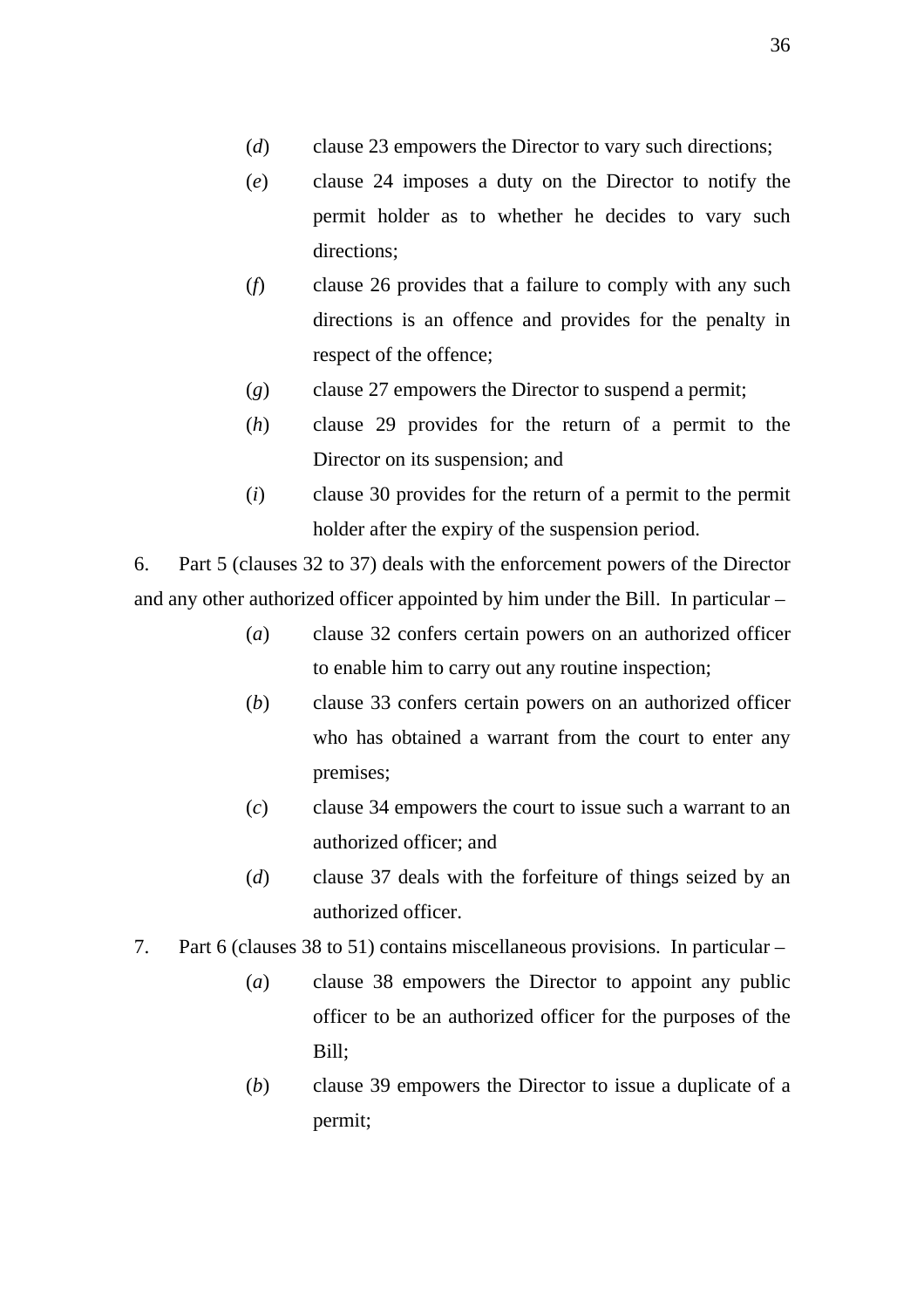- (*c*) clause 40 creates offences in relation to the provision of false or inaccurate information, etc. and provides for the penalties in respect of those offences;
- (*d*) clause 42 provides for the appeal against a decision of the Director;
- (*e*) clause 43 provides for the admissibility of certain documents in any proceedings;
- (*f*) clause 44 provides for the service of a notice or other document required or permitted to be served or sent under the Bill;
- (*g*) clauses 45 and 46 empower the Secretary for the Environment, Transport and Works ("the Secretary") to make regulations;
- (*h*) clause 47 empowers the Secretary to grant an exemption from any provision of the Bill in a particular case;
- (*i)* clause 48 empowers
	- (i) the Secretary to delegate his functions under clause 47 (exemptions) to a public officer; and
	- (ii) the Director to delegate his functions under the Bill, other than his functions under clauses 38 (appointment of authorized officers) and 48(2), to a public officer;
- (*j*) clause 49 empowers the Director to specify any form to be used for the purposes of the Bill;
- (*k*) clause 50 empowers the Secretary to amend Schedules 1 and 2; and
- (*l*) clause 51 and Schedule 3 provide for the related amendments to be made to the Import and Export (General) Regulations (Cap. 60 sub. leg. A).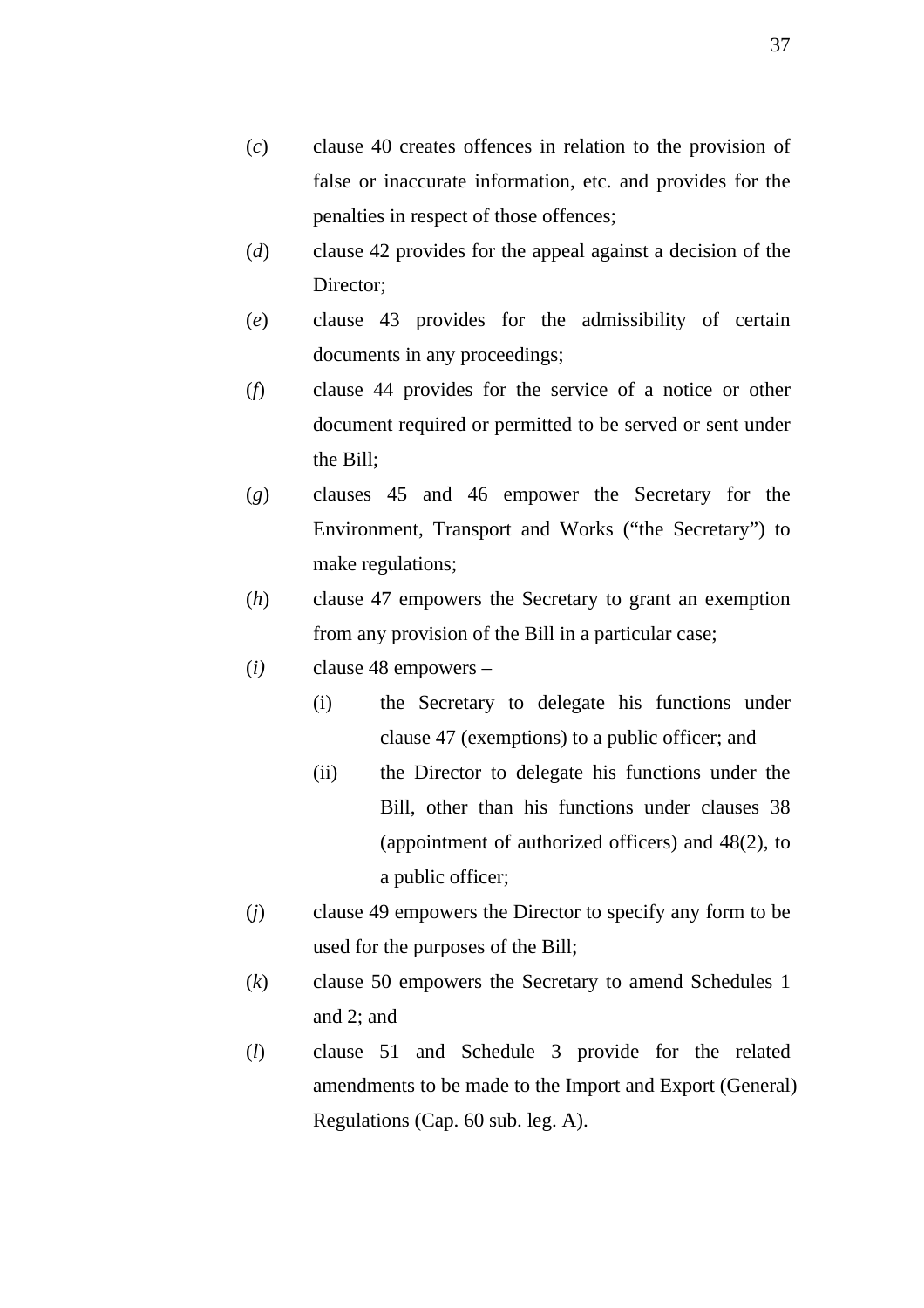| Chapter: | 60A | <b>IMPORT AND EXPORT</b>       | Gazette | <i>Nersion</i> |
|----------|-----|--------------------------------|---------|----------------|
|          |     | $(GENERAL) REGULATIONS$ Number |         | <b>IDate</b>   |

| . C<br>. le :<br>יט.<br>. | N<br>~<br><b>L.I</b><br>∼<br>2003 | $\sim$ $\sim$<br>$\sqrt{ }$<br>08<br>2004<br>$\sqrt{2}$<br>70 T<br>.4.<br>` ∪.<br>. O<br>$\sim$ $\sim$ |
|---------------------------|-----------------------------------|--------------------------------------------------------------------------------------------------------|
|---------------------------|-----------------------------------|--------------------------------------------------------------------------------------------------------|

[regulations 3, 6, 6AA & 7] (29 of 2000 s. 2)

#### PART I

- 1. Pesticides.
- 2. Pharmaceutical products and medicines as defined by section 2 of the Pharmacy and Poisons Ordinance (Cap 138).
- 3. Textiles, other than woven or knitted fabric swatches and sample yarn imported by air and not exceeding  $0.8 \text{ m}^2$  in size in the case of fabric swatches and 1.2 kg in weight in respect of each type of yarn.
- 4-5. (Repealed L.N. 246 of 1997)
- 5A. Rough diamonds within the meaning of regulation 6DA. (L.N. 179 of 2002)
- 6. Frozen or chilled beef, mutton, pork, veal or lamb, and the frozen or chilled offal of any animal from which such meat is derived. (L.N. 142 of 2000)
- 7. The frozen or chilled carcass of a domestic fowl, duck, goose or turkey or any part of such a carcass. (L.N. 142 of 2000)
- 8. Any frozen or chilled part of a bird mentioned in item 7 which is edible or used in the preparation of food, other than the carcass or a part of the carcass of such a bird. (L.N. 142 of 2000)

#### PART II

1-2. (Repealed 33 of 2003 s. 2)

3. Optical disc mastering and replication equipment. (L.N. 529 of 1997)

(L.N. 136 of 1994)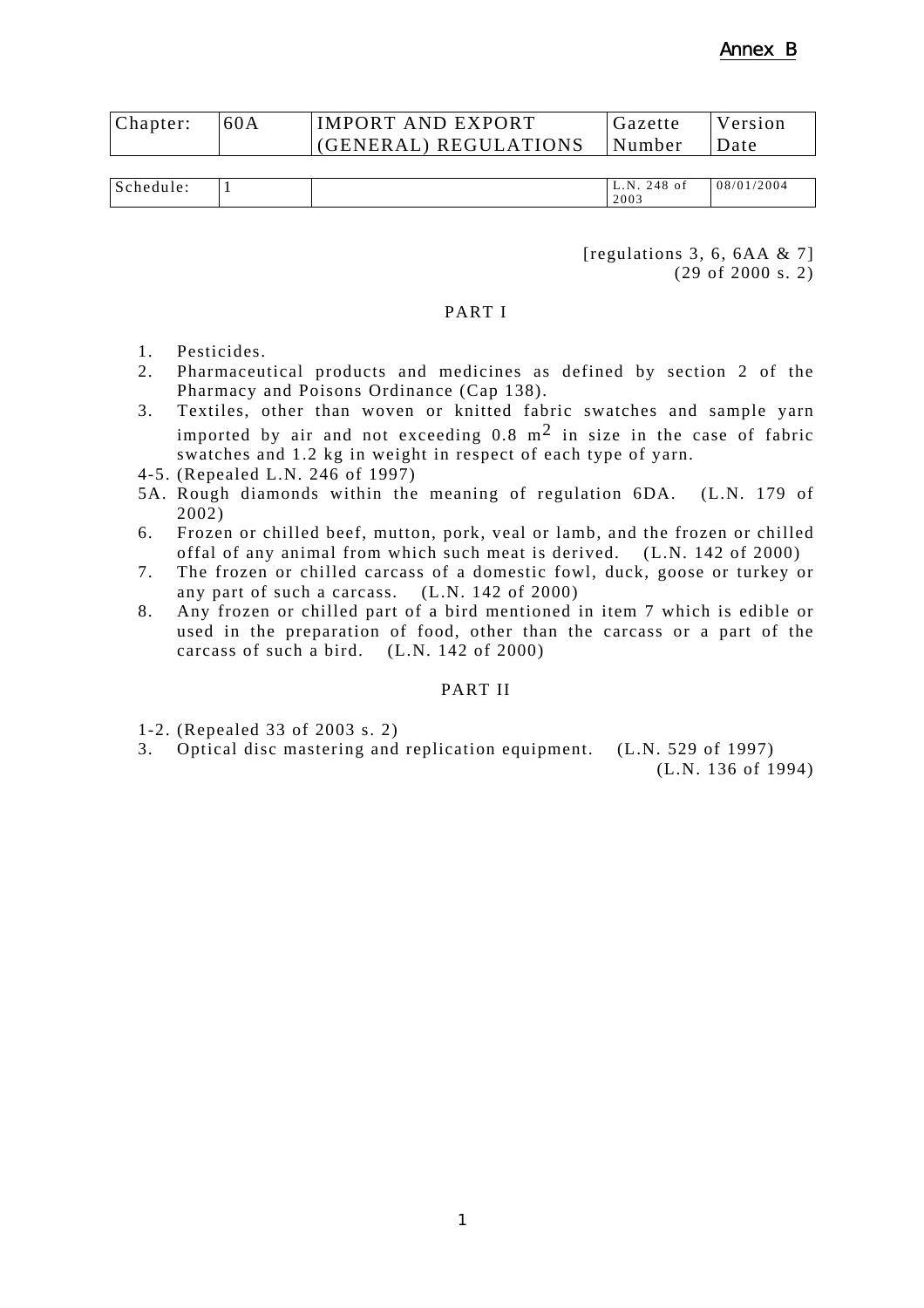| Chapter: | 60A | IMPORT AND EXPORT<br>(GENERAL) REGULATIONS | Gazette<br> Number | Version<br>Date |
|----------|-----|--------------------------------------------|--------------------|-----------------|
|          |     |                                            |                    |                 |
|          |     |                                            |                    |                 |
|          |     |                                            |                    |                 |

| $\mathbf C$<br>ه ۱.<br>.<br>.<br>$-$ | . . | $\sim$ 4 $\Omega$<br>$\sim$ $\sim$<br>N<br>4 X<br>- O I<br>− ∪<br><u>_</u><br>2003 | '2004<br>08<br>$\sqrt{2}$ |
|--------------------------------------|-----|------------------------------------------------------------------------------------|---------------------------|
|                                      |     |                                                                                    |                           |

[regulations 4, 5, 6, 6AA & 7] (29 of 2000 s. 2)

# PART I

| Item            | Article                                                                                                                                             | Country or place                                                                       |
|-----------------|-----------------------------------------------------------------------------------------------------------------------------------------------------|----------------------------------------------------------------------------------------|
| 1.              | Textiles.                                                                                                                                           | All countries.                                                                         |
| 2.              | Pesticides.                                                                                                                                         | All countries.                                                                         |
| 3.<br>$4 - 5$ . | Pharmaceutical products and medicines as<br>defined by section 2 of the Pharmacy and<br>Poisons Ordinance (Cap 138).<br>(Repealed L.N. 246 of 1997) | All countries.                                                                         |
| 6.              | Rough diamonds within the meaning of<br>regulation 6DA.                                                                                             | Without prejudice to<br>regulation 6DE, any<br>country or place.<br>(L.N. 179 of 2002) |

# PART II

| Item            | Article                                                                            | Country or place                                         |
|-----------------|------------------------------------------------------------------------------------|----------------------------------------------------------|
| $1 - 2$ .<br>3. | (Repealed 33 of 2003 s. 2)<br>Optical disc mastering and replication<br>equipment. | All places outside Hong<br>Kong. $(L.N. 529$ of<br>1997) |

(L.N. 136 of 1994)